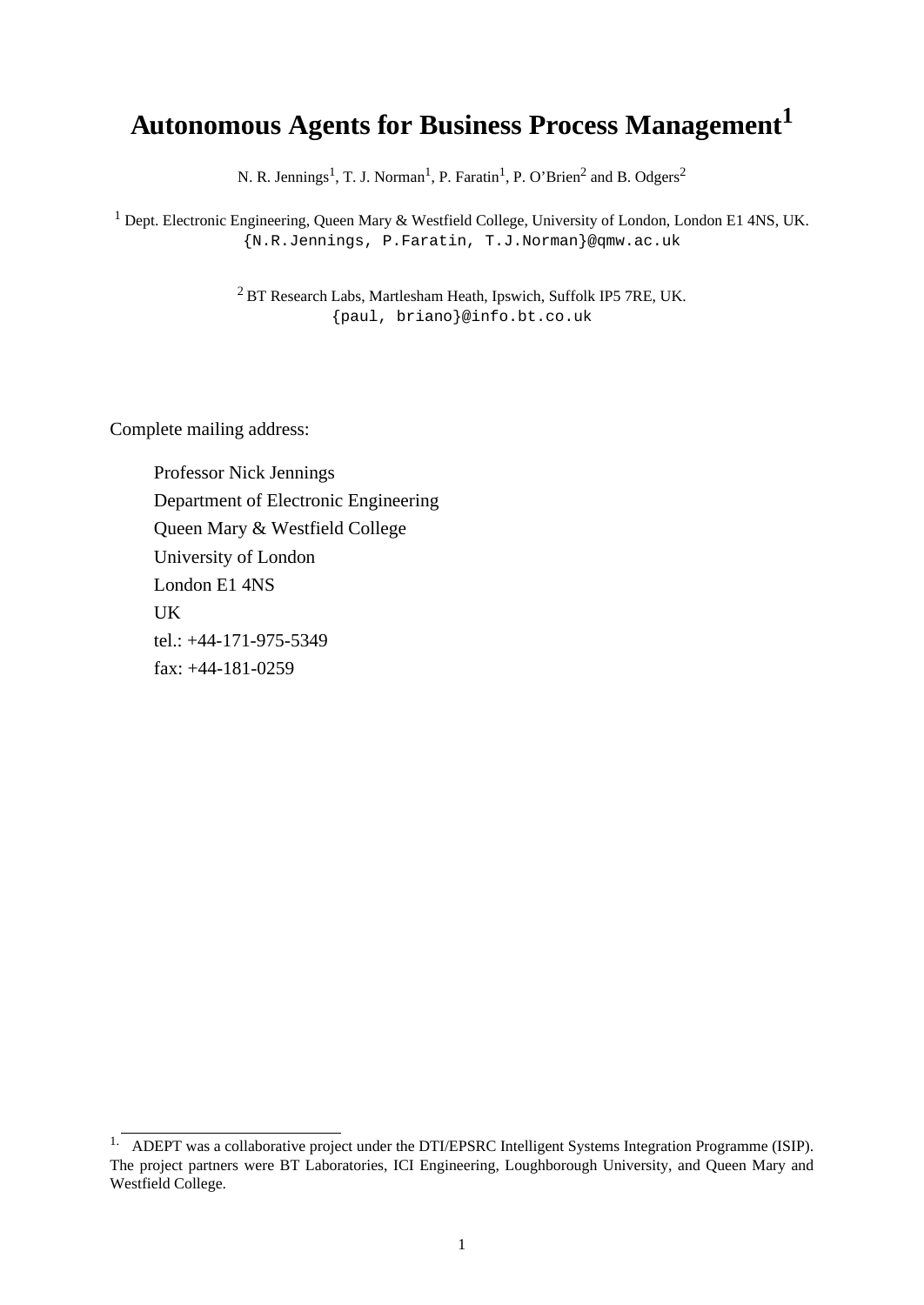*Abstract*: Traditional approaches to managing business processes are often inadequate for large-scale, organisation-wide, dynamic settings. However since Internet and Intranet technologies have become widespread, an increasing number of business processes exhibit these properties. Therefore a new approach is needed. To this end, we describe the motivation, conceptualisation, design and implementation of a novel agent-based business process management system. The key advance of our system is that responsibility for enacting various components of the business process is delegated to a number of autonomous problem solving agents. To enact their role, these agents typically interact and negotiate with other agents in order to coordinate their actions and to buy in the services they require. This approach leads to a system that is significantly more agile and robust than its traditional counterparts. To help demonstrate these benefits, a companion paper describes the application of our system to a real-world problem faced by British Telecom.

# **1 INTRODUCTION**

Successful companies organise and run their business activities in an efficient manner. Core activities are completed on time and within the specified resource constraints. However to stay competitive in today's markets, companies need to continually improve their efficiency—business activities need to be completed more quickly, to higher quality and at lower cost. To this end, there is an increasing awareness of the benefits and potential competitive advantage that well-designed business process management systems can provide. Such systems can substantially improve efficiency by ensuring that business activities are better scheduled, executed, monitored, and coordinated.

The design and implementation of corporate-wide business management systems is a complex activity. The software has to support the distributed design and operation of many concurrent activities that are highly interdependent. Moreover, many of the activities have a real-time component, require the ability to access legacy software, and need context-dependent execution (i.e. their operation depends on the state of previous activities and of the environment—they are reactive systems [37]). In short, business management is a demanding domain that requires state-of-the-art software solutions. In this work, it was decided to conceptualise, design, and implement the business process management system using an *agent-based* approach. Thus in project ADEPT (Advanced Decision Environment for Process Tasks) the business process is viewed as a collection of autonomous problem solving entities that negotiate with one another and come to mutually acceptable agreements that coordinate their interdependent sub-activities. The main advantages of this approach over more traditional counterparts such as management information systems, workflow management, and enterprise integration are that it offers greater flexibility, agility, and adaptability.

The contribution of this work is in two main areas—business process management systems and agent-based systems. In the former case, this work represents a novel means of conceptualising and implementing software solutions. The insights gained in this work will assist designers of business process management systems in evaluating the appropriateness and benefits of the agent paradigm, in identifying the potential pitfalls, and in offering guidance on how to structure their applications. In the latter case, the work represents one of the few applications of multiagent techniques to real-world problems (this has been identified as a major shortcoming of the discipline to date [16]). This work also makes contributions to the field of automated negotiation; previous work either made assumptions that are unrealistic for practical implementations or failed to adequately capture the richness of negotiation required in practical applications.

The remainder of the paper is structured as follows. Section 2 describes the domain of business process management, outlines the rationale for an agent-based solution and identifies the solution's key abstraction mechanisms.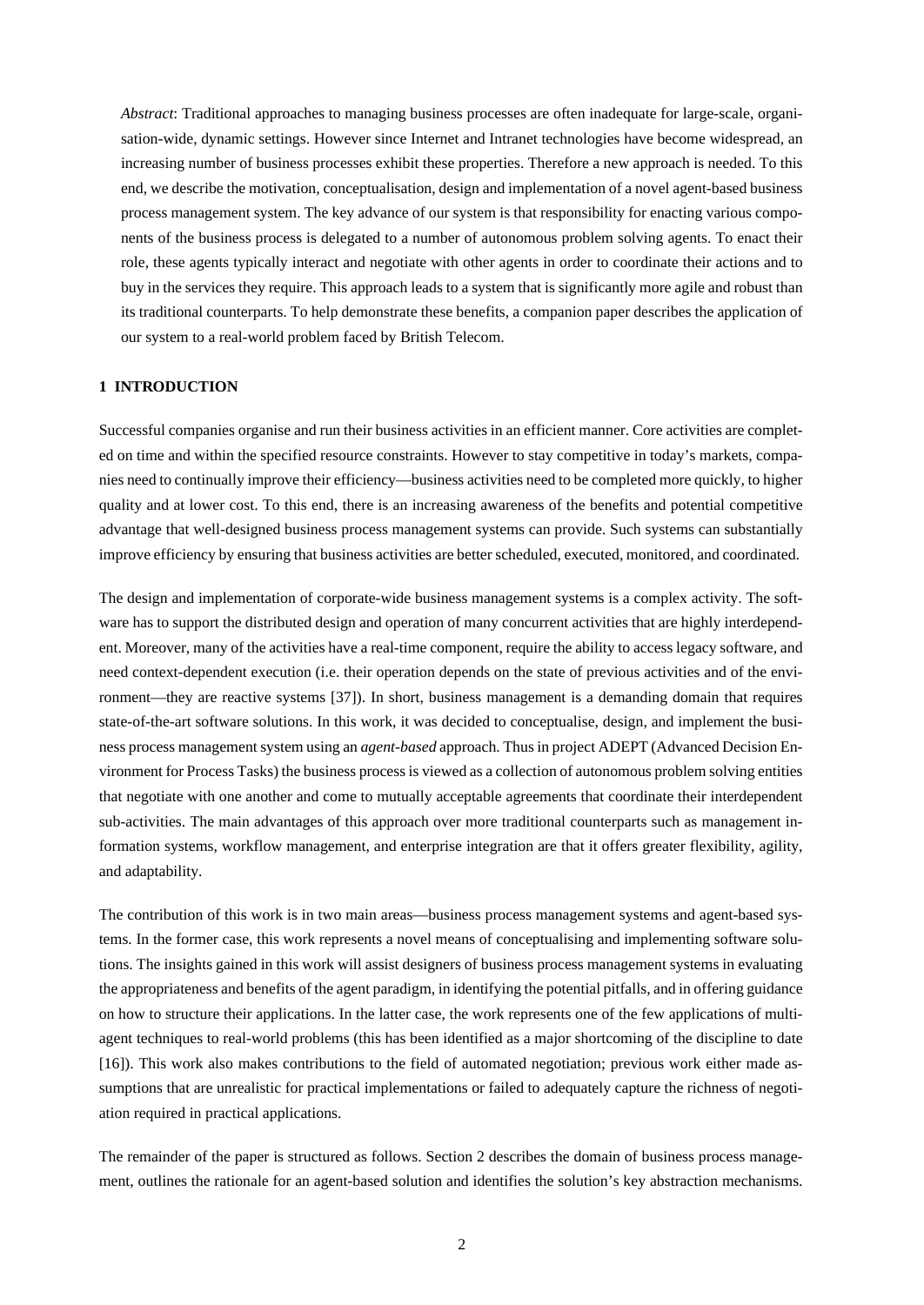Section 3 details ADEPT's system structure and agent architecture. Section 4 places this work in context by describing other approaches to business process management and related work in agent systems. Finally, section 5 providessome recommendations asto the use of agentsin business process management and highlights open issues that need to be more fully addressed. A companion paper then demonstrates how the concepts described herein have been applied to a British Telecom (BT) business process for providing a quote for installing a network at a customer's premises.

### **2 AGENT-BASED BUSINESS PROCESS MANAGEMENT**

This section introduces the domain of business process management (section 2.1), presents the case for an agentbased solution (section 2.2), identifies and justifies ADEPT's key conceptual components (section 2.3), and indicates how these components are used to build agent-based solutions (section 2.4).

### *2.1 The Basics of Business Process Management*

Medina-Mora *et al.* [28] categorise processes in an organisation into material processes (the assembly of physical components or the delivery of physical products), information processes (related to the automated and partially automated tasks that create, process, manage, and provide information) and business processes (market-centred descriptions of an organisation's activities, implemented as information processes and/or material processes). In more detail, a business process can be split into a number of constituent components (figure 1).

# <INSERT FIGURE 1 HERE>

Firstly, there needs to be a definition of the business process (left branch of figure 1). It describes, in some specification language, the activities that need to be performed, the participants who could or should perform them, and the interdependencies that exist between them<sup>2</sup>. Specification languages vary greatly in their details, but at a conceptual level they are broadly similar—they must provide a set of concepts useful for describing processes, their tasks, the dependencies between the tasks, and the required roles that can perform the specified tasks [8]. The activities in the process description may be automated, or involve humans interacting with computers.

Secondly, the business process needs to be executed and managed (right branch of figure 1). A software system needs to be devised that is capable of ensuring the process description is realised in practice. This system must: allow the human and the manual activities to be assigned appropriately; provide access to the software tools (e.g. databases, spreadsheets, design software, etc.) required to complete the tasks; and ensure the dependencies between the tasks are satisfied. Moreover, the software should transparently support multiple invocations (instances) of a given process and a given task.

The types of business process for which management systems have been devised vary enormously—from *ad hoc* interactions with few set paths and few set patterns of interactions, to repetitive, predictable processes with simple hard-wired coordination rules; from dealing predominantly with human-oriented activities (i.e. groupware appli-

<sup>&</sup>lt;sup>2.</sup> An important aspect of successful business process management is the optimisation of the process. The first step of this endeavour is to understand the process as it currently operates (this is a typical systems analysis activity that involves interviewing people with expert knowledge about the process and studying relevant system documentation). The second step is to explicitly reconsider and redesign the process. Such business process reengineering is typically carried out in order to increase customer satisfaction, improve the efficiency of business process operations, increase the quality of products, reduce costs, and/or meet new business challenges and opportunities by changing existing services or introducing new ones. The final step is to encode the revised business process description in the business process specification language. ADEPT deals exclusively with the final step and assumes that any necessary process re-engineering has already taken place.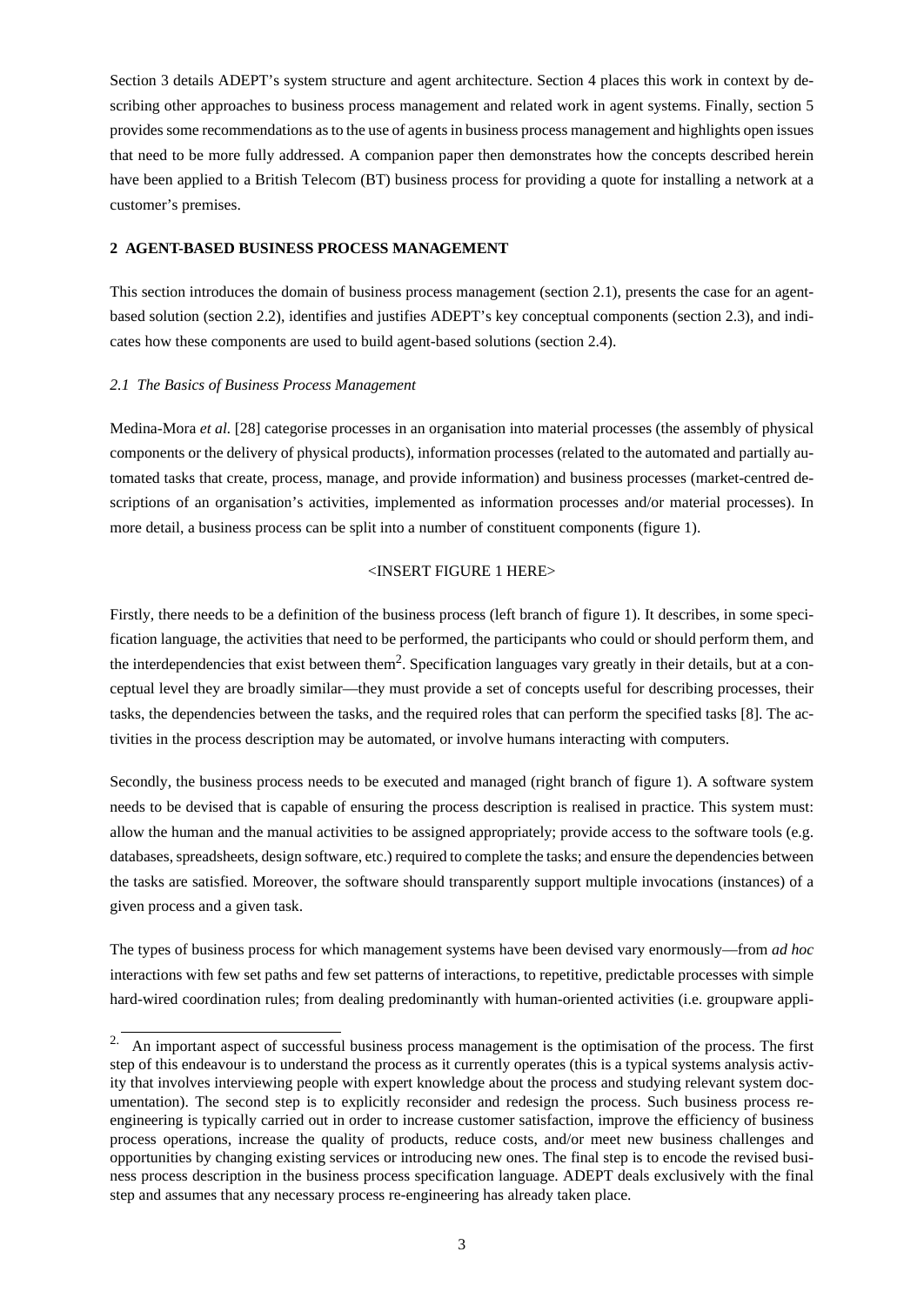cations) to entirely automated activities. See [8] for a detailed survey and classification. Here we are interested in large-scale (hundreds of activities), organisation-wide business processes. Our analysis identified the following key characteristics of this class of application [18]:

• The processes are dynamic and unpredictable. It is impossible to give a complete *a priori* specification of all the activities that need to be performed and how they should be ordered. Any detailed time plans that are produced are often disrupted by unavoidable delays or unanticipated events (e.g. people are ill or tasks take longer than expected). Coordination between the tasks also needs to be handled in a similarly flexible manner.

• The processes involve a mixture of human activities and automated tasks. The exact ratio varies between applications. Issues relating to the roles and interactions of humans in our system are dealt with in the companion paper.

• Multiple organisations may be involved in the process. Each organisation attempts to maximise its own profit within the overall activity.

• Processes are physically distributed; this distribution may be across one site, across a country, or even across continents.

• Within organisations, there is a decentralised ownership of the tasks, information and resources involved in the business process.

• Different groups within organisations are relatively autonomous—they control how their resources are consumed, by whom, at what cost, and in what time frame. They also have their own information systems, with their own idiosyncratic representations, for managing their resources.

• There is a high degree of natural concurrency—many interrelated tasks are running at any given point of the business process.

• There is a requirement to monitor and manage the overall business process. Although the control and resources of the constituent subparts are decentralised, there is a need to place constraints on the entire process (e.g. total time, total budget, etc.).

#### *2.2 The Case for an Agent-Based Solution*

The traditional (workflow) approach to business process management involves describing the entire process from a centralised perspective. That is, a complete list of all the activities and all the paths are provided, the criteria for following a particular path are specified, and the ordering constraints on the actions are given. Given this complete specification, the business process management system has the comparatively straightforward task of executing it. This approach works well for simple business processes. It has led to a range of commercial products (such as In-Concert [26], Staffware [50], and Action Workflow [29]) and has an estimated market size of \$2.5 billion [27]. However for the class of business processes we considered, the following inherent shortcomings mean a traditional approach is unsuitable—it lacks [45]: (i) reactivity—workflow management systems require an *a priori* representation of the business process and all potential deviations from that process; (ii) semantics—many workflow man-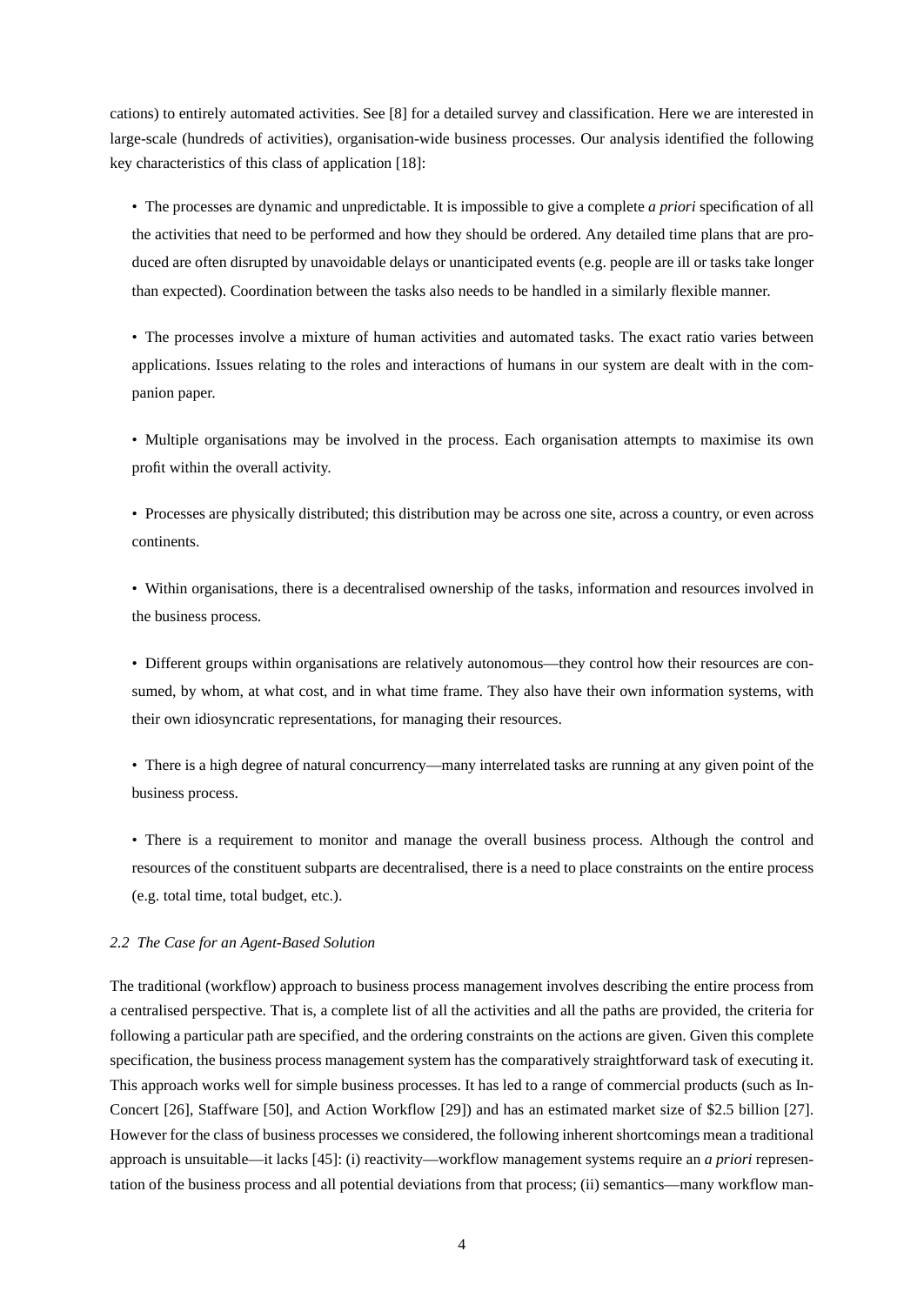agement systems lack an appreciation of the content of a business process and do not make decisions based on the nature of the information that is generated; (iii) extensibility—many systems are not extensible on line; (iv) resource management—workflow management systems do not control the resourcing of a business process and so they rely on the process being fully dimensioned beforehand; and (v) heterogeneity—workflow management systems tend to take a centralised view with a single management engine that does not operate across multiple-server platforms or multiple-client operating systems.

To overcome these limitations a fundamentally new approach is needed. Our approach is to devolve responsibility for enacting specific business process activitiesto the constituent components, rather than maintain it centrally, and to make these components more active. Thus each of the business processes' main activities are assigned to a particular problem solving entity, and that entity is responsible for ensuring the activity is fulfilled within the specified constraints. The means by which the activities are performed are leftto the responsible entity to determine. In many cases, a responsible entity needs the services of others to achieve specific sub-activities and these interactions may again involve devolving responsibility. Thus, delegation can continue through many levels of nesting.

Devolved responsibility means that the business process management system needs to be considerably more sophisticated than its traditional counterpart. Many decisions that are traditionally made in the process description at design-time are now moved to the execution system and determined at run time. Thus, instead of executing a fully defined process description, the execution system has to determine which activities should be performed, how much resource each activity can consume, who should perform them, when they should be performed, and how any interdependencies should be resolved.

Given this conceptualisation, a natural way to design and implement the business process management system is to make each responsible entity an autonomous agent. Such agents have specific goals to achieve and interact with one another to manage their interdependencies. In this context, an agent can be viewed as an encapsulated problem solving entity that exhibits the following properties [49]:

- *Autonomy*: agents perform the majority of their problem solving tasks without the direct intervention of humans or other agents, and they have control over their own actions and their own internal state.
- *Social ability*: agents interact, when they deem appropriate, with other agents in order to complete their problem solving and to help others with their activities.
- *Proactiveness*: agents take the initiative and exploit unexpected opportunities where appropriate.
- *Responsiveness*: agents perceive their environment and respond in a timely fashion to changes in it.

Secondary factors that point towards agents as a suitable solution technology include: (i) the domain involves an inherent distribution of data, problem solving capabilities, and responsibilities (conforms to the basic model of distributed, encapsulated, problem solving components); (ii) the integrity of the existing organisational structure and the autonomy of its subparts needs to be maintained (appeals to the autonomous nature of the agents); (iii) interactions are fairly sophisticated, including negotiation, information sharing, and coordination (requires the complex social skills of agents); (iv) the problem solution cannot be prescribed entirely from start to finish (the problem solvers need to be responsive to changes in the environment and to unpredictability in the process and proactively take opportunities when they arise); and (v) the domain includes a number of legacy systems, especially databases, that need to be incorporated into the business process (wrap up the existing code as an autonomous agent so that it can interact flexibly, through the agent's social abilities, with a range of new applications [7, 21]).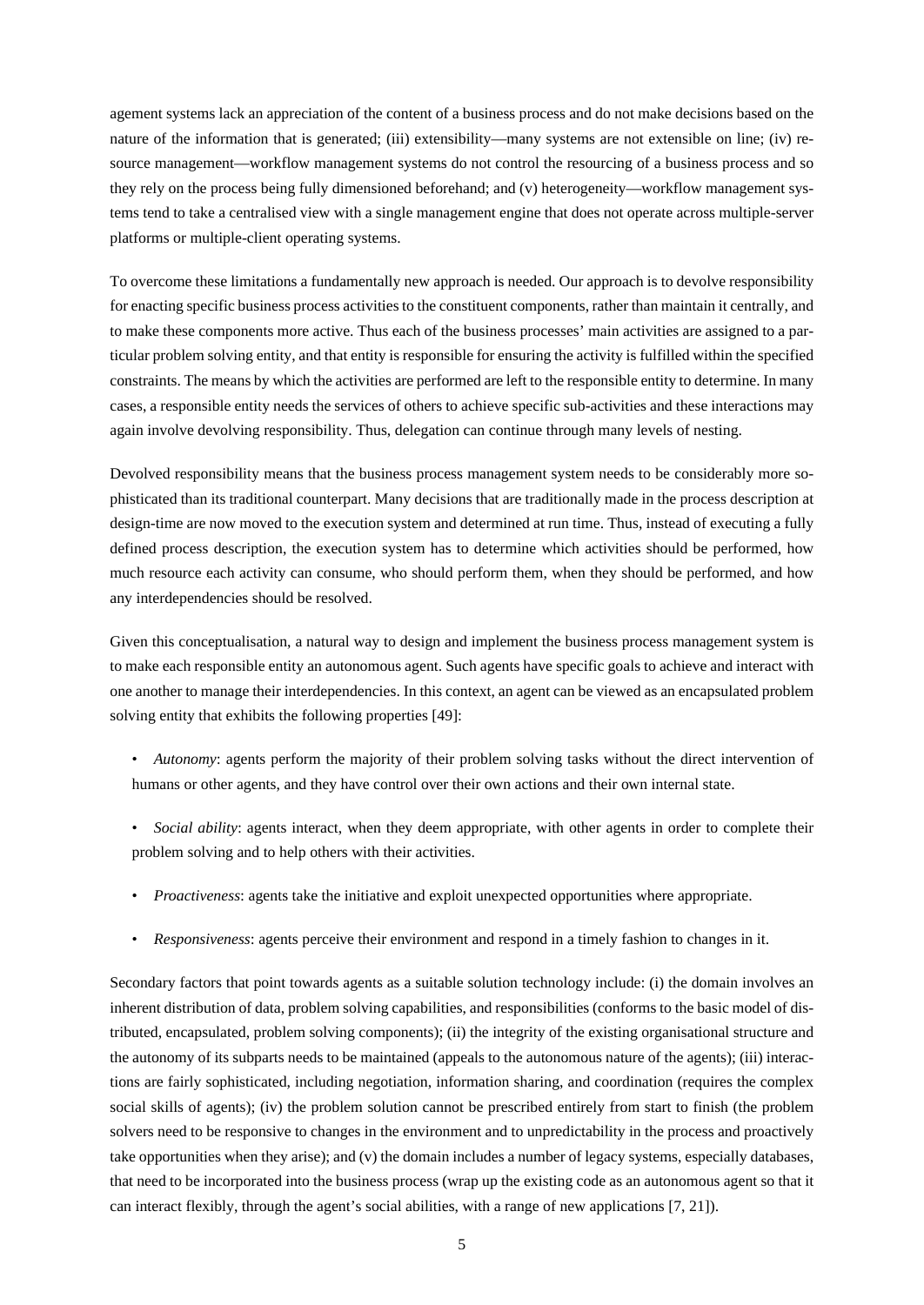The main benefits of an agent-based approach over the traditional workflow view are as follows: (i) it offers greater flexibility since actions can be based upon the agent's current situation, rather than being prescribed in advance; (ii) it offers greater agility since new services can be added and configured with minimal effect on other agents; and (iii) it offers greater adaptability since an agent's choices can be guided by feedback received from previous invocations of particular paths through the business process. The relative drawbacks of an agent-based approach are that it offers a more fragmented view of the process and it is more difficult to ensure process-wide constraints are satisfied. However, on balance, it is felt that the benefits outweigh the drawbacks (this issue is returned to in section 5).

#### *2.3 The Conceptual Framework*

The main components of ADEPT's conceptual framework are interacting, autonomous agents that are responsible for performing particular activities (figure 2). Here we use the term "*service*" to denote activities (manual or automated) that an agent can manage. A service corresponds to a conceptual unit of problem solving activity in the business process. Examples of services include designing an artefact, providing an insurance quote for a customer, or reviewing a paper for a scientific journal. Services can be characterised as functions that take some (possibly no) inputs, undertake some computation (varying from a simple database look-up to the design of a chemical factory), and produce some (possibly no) outputs. Services go through three phases: (i) *specification*—detail what needs to be done (section 2.4); (ii) *provisioning*—determine which agent is responsible for executing the service and under what terms and conditions (section 3.3); and (iii) *management*—execute the service in line with the agreed terms and conditions (section 3.4).

#### <INSERT FIGURE 2 HERE>

The simplest service is called a *task* and it represents an atomic unit of problem solving in the ADEPT system. It may be performed by a human or by an automated program. These atomic units can be combined to form *complex services* by adding ordering constraints and conditional control. A *service description language* (SDL) has been developed to specify services (see section 2.4 for more details) and this language corresponds to ADEPT's process definition language (section 2.1).

As the agents are autonomous, there are no control dependencies between them. Therefore, if an agent requires a service that is managed by another agent it cannot simply instruct it to start the service<sup>3</sup>. Rather, service provisioning requires the agents to come to a mutually acceptable agreement about the terms and conditions under which the desired service will be performed (here such contracts are called *service level agreements* (SLAs)). The mechanism for making SLAs is inter-agent *negotiation*—a process in which parties verbalise contradictory demands and then move towards agreement by concession making or searching for new alternatives [32]. The basic context and form of all ADEPT's negotiations is identical. It involves connecting an agent that requires a service (the client) with one that is willing to provide it (the server). We term such negotiation *service-oriented* [43]. To perform such negotiations, agents need a *protocol* that specifies the role of the current message interchange—e.g. whether the agent is making a proposal or responding with a counterproposal, or whether it is accepting or rejecting a proposal. Additionally, agents need a means of describing and referring to the domain terms involved in the negotiation for example, both agents need to be sure they are describing the same service even though they may both have a different (local) name for it and represent it in a different manner. This heterogeneity is inherent in most organisa-

<sup>&</sup>lt;sup>3.</sup> This is one of the major features that distinguishes agent systems from object-oriented systems and more traditional forms of distributed computing [48].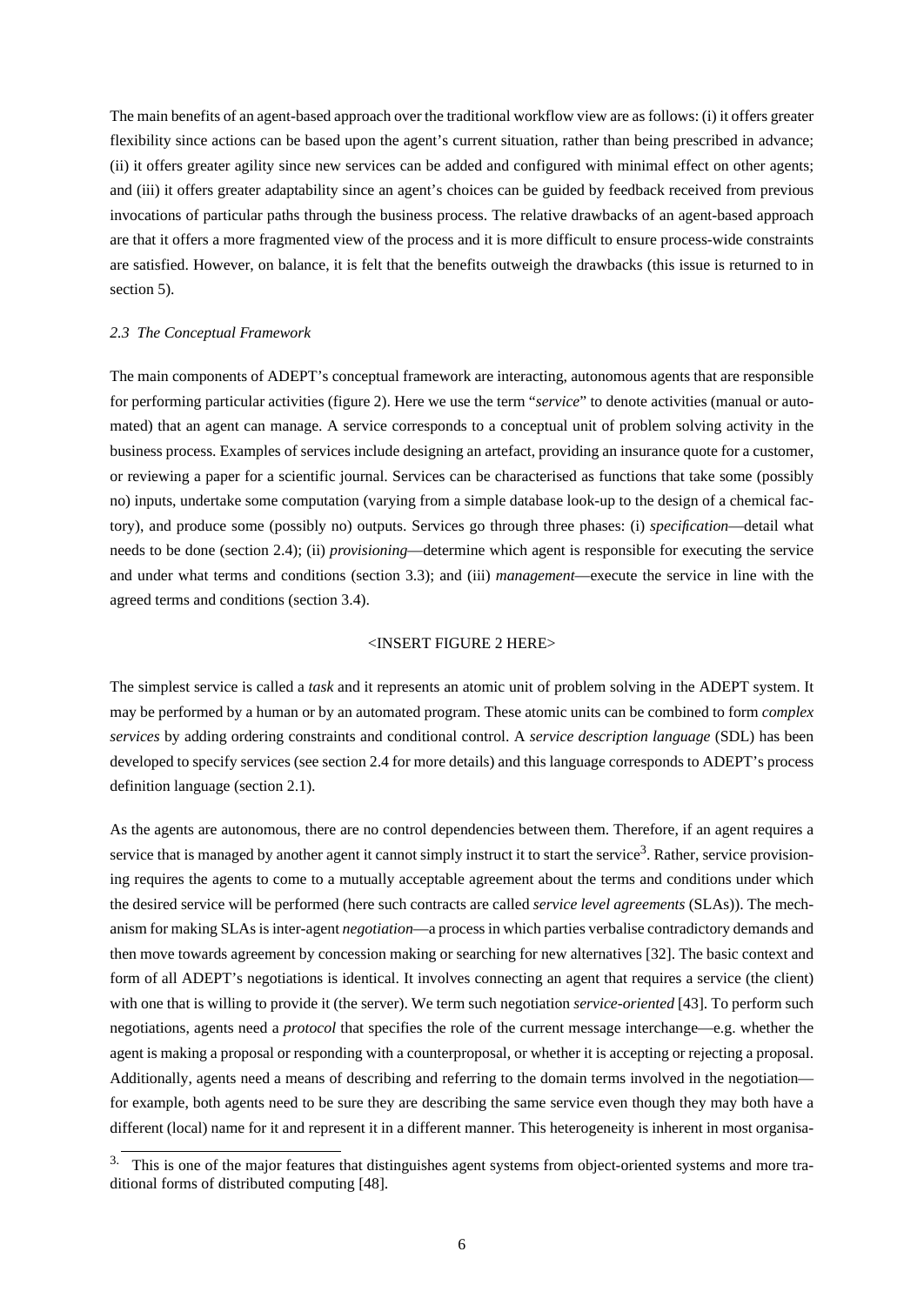tions because each department typically models its own information and resources in its own way (section 2.1). Thus when agents interact, a number of semantic mappings and transformations may need to be performed to create a mutually comprehensible *information sharing language* (see section 3.2 for more details).

In many business process applications there is a need to reflect the company's organisational structure when modelling the process and describing the behaviour of the problem solving components (section 2.1). Within the range of applications we considered, two types of relationship were observed: peer-to-peer and organisational hierarchies. To reflect these relationship types, ADEPT uses the notion of *agency* [36]. An agency is recursively defined: consisting of a single responsible agent, a, possibly empty, set of tasks that the responsible agent can execute, and a, possibly empty, set of sub-agencies (figure  $3)^4$ . For example, agency D has a single responsible agent that has two distinct tasks (TD1 and TD2) and three sub-agencies (E, F and G). The responsible agent represents the interests of the agency to its peers<sup>5</sup>. Any communication with an agency must go through the responsible agent. A subagency (e.g. agency G is a sub-agency of agency D) typically behaves in a cooperative manner towards its responsible agent since this agent represents the interests of the agency in the wider community. This relationship between sub-agency and responsible agent can be viewed as a type of social commitment [35]. This means when a responsible agent requests a service from one of its sub-agencies, the request is not refused without good reason. However, a sub-agency is not a subroutine. It retains a degree of local autonomy. For example, the manager of a design department may request a design engineer to work on a particular project. If the engineer can perform the task, the request will be accepted, butthe conditions under which the request will be met are open to negotiation. In contrast, the relationship between peer agents is more open; an agent is not obliged to accept a request from a peer. An agent will come to an agreement with a peer agent if it is in its best interests to do so.

#### <INSERT FIGURE 3 HERE>

The agency structure also provides a mechanism for the encapsulation and abstraction of services. As an example, consider the agency illustrated in figure 3. Suppose that this diagram represents the structure of an organisation in which the design department is agency D. In this case, the responsible agent represents the department manager (i.e. the agent through which other departments (agencies A, B and C) may contact the design department), subagency E represents a single design engineer that is capable of performing two distinct tasks (or atomic services), and one of the other agencies (say F) represents a team of surveyors. Furthermore, suppose that the department manager has registered a "cost and design network" service that can be provided by the design department to other agencies in the organisation. Before the department manager is able to register this service, it must know that it is able to provide that service to other agents in the community under certain conditions. Suppose that for the manager to be able to provide the "cost and design network" service, the design engineer must be able to provide a "design network" service. Also, the engineer must collaborate with a surveyor to ensure that the design that is proposed is consistent with the geographical requirements of the proposed network site. Therefore, for the manager to register the "cost and design network" service, at least one design engineer must register with its peers and responsible agent the service "design network", and the agent representing the team of surveyors must register a "survey site" service. Then, subject to a negotiated contract, the department manager may agree to cost and design a proposed network installation with certain characteristics at a particular location for another agent<sup>6</sup>. Note that it is neither necessary for the agent requiring the "cost and design network" service to know how this is achieved, nor is it nec-

<sup>4.</sup> An agency must contain at least one task or two sub-agencies for it to be meaningful.

<sup>&</sup>lt;sup>5.</sup> Peer agencies are those with responsible agents that may communicate without crossing an agency boundary. For example, in figure 3 agency F is a peer of agency E and agency A is a peer of agency D, but agency E is not a peer of agency A.

<sup>&</sup>lt;sup>6.</sup> A negotiated contract for the "design network" service may be required before the "cost and design network" service is offered, or this may be arranged at run time. This is the choice of the system designer.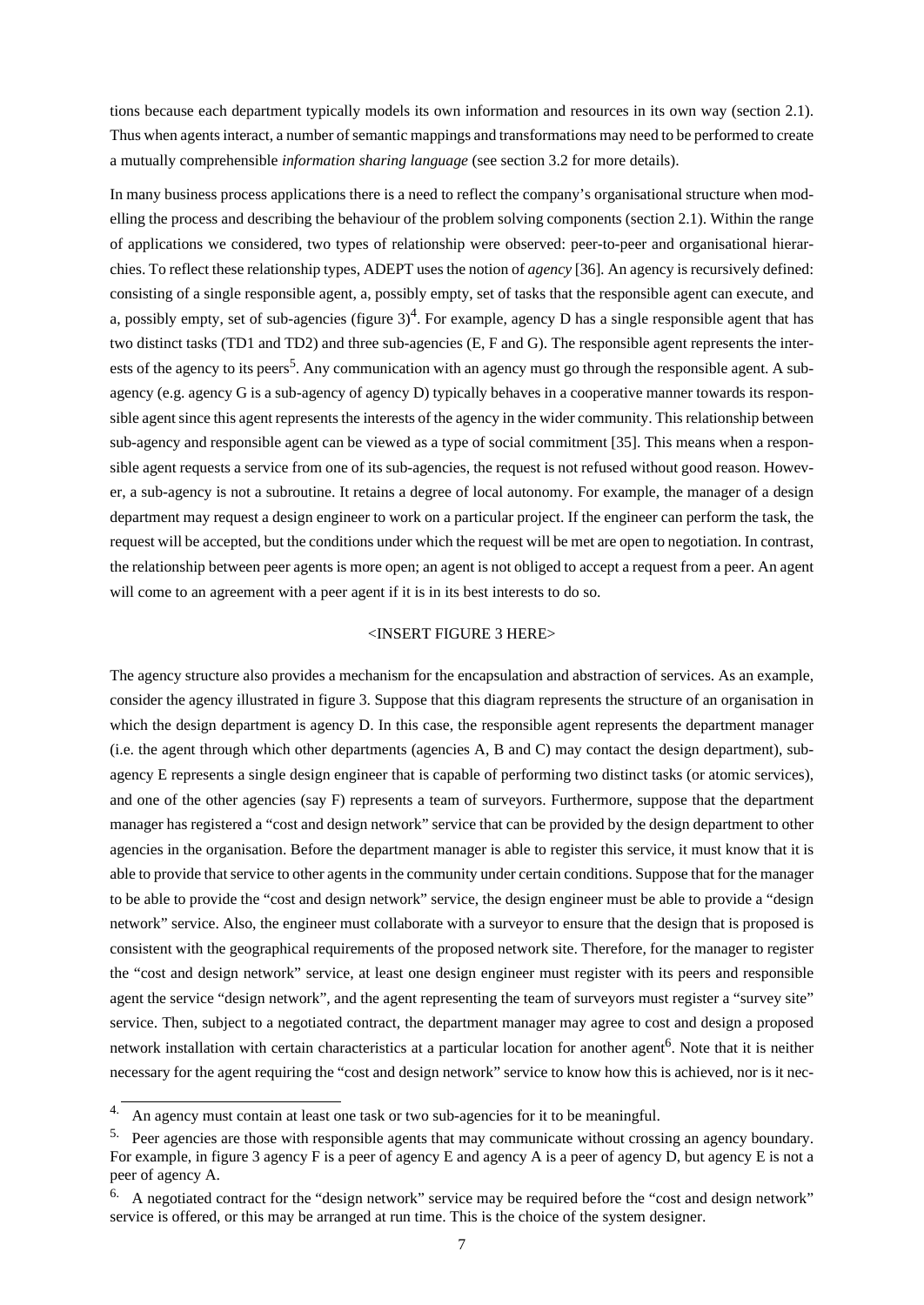essary for the department manager to know how to design a network or survey the geographical requirements of a particular site. This provides a mechanism for agents to represent and reason about services at an appropriate level of abstraction.

In general, the services that an agent registers in the community are the tasks that it is able to perform plus services constructed through the combination of its tasks and services available from its sub-agencies. (Although, in unusual circumstances an agent can use services provided by its peers in combination with other services to construct a new service.) However, during its lifetime an agent may register new services as they become available, or withdraw services if necessary (e.g. due to other agents or tasks becoming unavailable).

### *2.4 Building Business Process Applications using ADEPT*

The ADEPT system relieves some of the engineering burden of building business process applications by automating the allocation, scheduling and execution decisions (the management level of figure 4) that are specified at design time in traditional systems. (Refer to section 3 for details of *how* these activities are realised.) This inbuilt functionality enables the design engineer to concentrate on the specification of the application layer (figure 4) of an ADEPT implementation<sup>7</sup>. This process involves a number of constituent activities. Firstly, specifying services using ADEPT's SDL and determining their distribution between the system's agents and agencies. Secondly, defining the SLA template that represents, on a per service basis, the issues that need to be settled during a particular service-oriented negotiation. Thus, for example, the SLA template for service S1 may specify that the names of the client and server, the name of the service, the price of the service, and the time at which the service is to be provided are required as slots in S1's SLA. Whereas for a different service, S2, the SLA template may additionally specify that service quality and service volume are also relevant negotiation issues. Thirdly, providing acceptability ranges for the SLA slots that are to be determined by inter-agent negotiation; e.g. the maximum and minimum price that can be paid for a particular service, the shortest time in which a service can be completed, and the maximum number of concurrentinvocations of a given service. These *reservation values*representthe agent's domain knowledge of a service, and they are used to constrain the process of service provisioning. Finally, specifying the information models that agents use during information sharing so they are able to interoperate despite the heterogeneity that is present in their local representations.

#### <INSERT FIGURE 4 HERE>

Defining the SLA template and providing the reservation values for each of the services are fairly simple knowledge acquisition tasks in most cases (see the companion paper for more details). However using the SDL to specify how services are realised and how different information models are related are considerably more complex and time consuming activities. The latter issue is dealt with at length in section 3.2 and the former is discussed in the remainder of this section.

For each service an agent provides, an SDL description must be produced. This description consists of a name (unique for that service), a set of inputs, a set of outputs, a guard, and a body. The inputs specify the information used by the service. Inputs can be either mandatory or optional. A mandatory input must be provided for every

<sup>&</sup>lt;sup>7.</sup> The management and application layers are supported by an agent infrastructure which provides basic interoperation capabilities between the heterogeneous and distributed components of the business process management system. In the current implementation, this infrastructure is based on DAIS [2], a CORBA-compliant (Common Object Request Broker Architecture) distribution platform [31]. However, the ADEPT system is not restricted to a CORBA platform. Any distribution platform may be employed, provided that mappings are available between it and the convergence layer (a layer that provides a technology neutral infrastructure interface).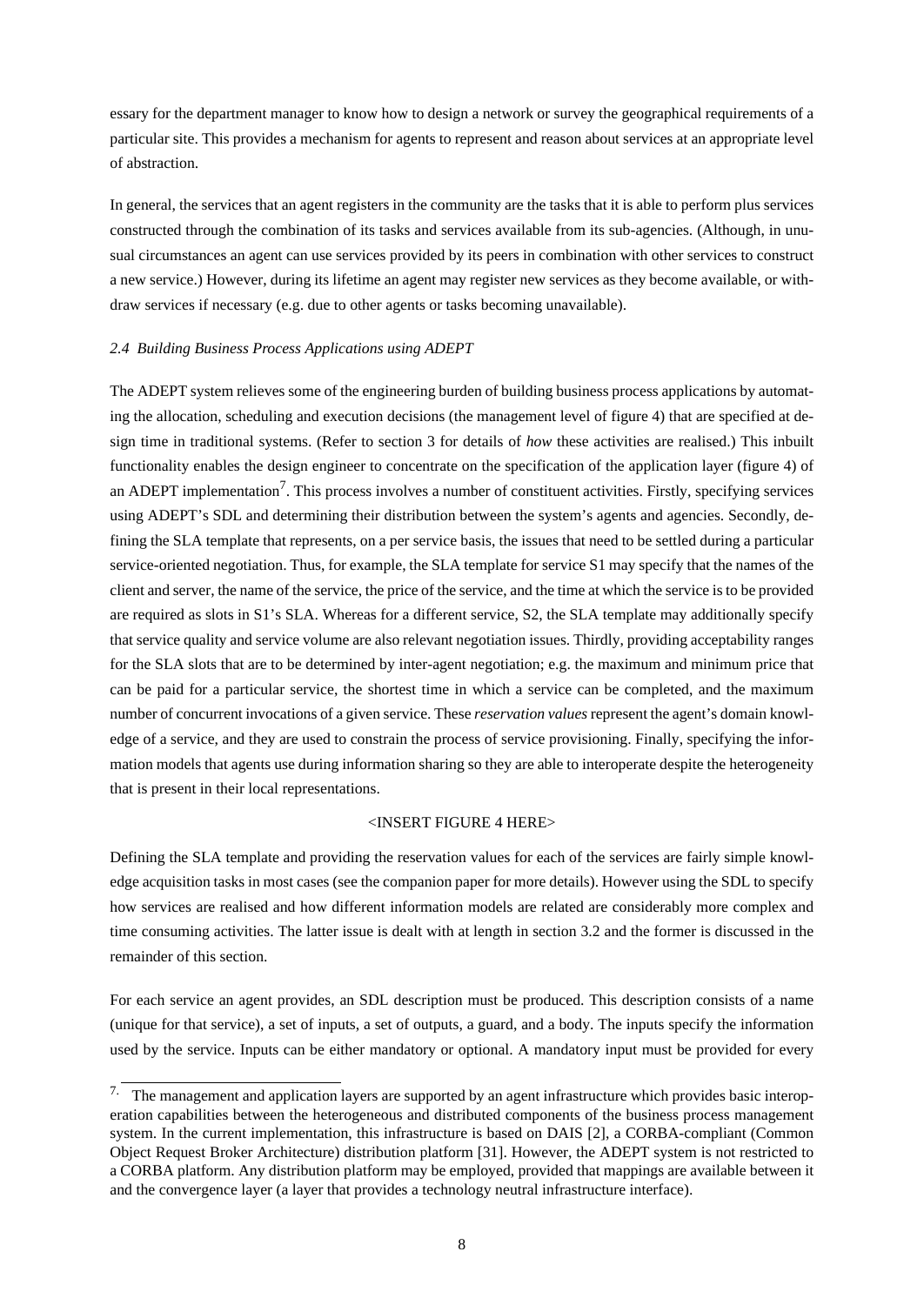invocation of the service. An optional input provides more information to the service provider; it may enable the service to be performed more quickly or to a better quality, but is not necessary. Inputs are also categorised by their origin; they may be provided by the client, the server or either. There are five inputs to the example service Prepare\_Table (figure 5), four mandatory (man) inputs (one to be provided by the client (cli), one provided by the server (ser), and two that can be provided by either (any)), and one optional (opt) input that can be provided by either the client or the server. There are no such distinctions for the outputs of a service, they are all assigned a value by the server; e.g. the output information object Home\_Seat\_Allocation. The inputs and outputs are defined in terms of the information model of the agent that is responsible for the service (see section 3.2). By convention, the name of an information object is prepended by the name of the information model in which it is defined. For instance, the inputs and outputs to the Prepare\_Table service are information objects defined within the server's Home information model.

# <INSERT FIGURE 5 HERE>

A guard is a boolean condition relating to the state of the world in which the service can be executed. Itis evaluated when the service is invoked. If it evaluates to false, the service fails without the body of the service being processed. For example, the service Prepare\_Table requires that the number of guests is less than or equal to the number people that can be accommodated. If the guard evaluates to true, the agent starts executing the service's body.

The body of a service description specifies how the service is to be executed, and consists of the restrictions on the order of its component services (tasks being atomic services), the conditions under which the service will be deemed successful, and how information flows between those component services. The body is composed of a single block that may be composed of further nested sub-blocks. Each block has the following syntax $8$ .

```
<block-type> `:' <block-identifier> `{' <execution-list> `} ->'
     <completion-expression>
```
The <br/>block-type> is one of sequence (sequence of services), can-para (services can be performed in parallel), must-para (services must be performed in parallel), and loop (service iterates until some condition holds). Figure 6 consists of a sequence block, and can-para and must-para sub-blocks. The <br/>blockidentifier> can be used outside the block to refer to the completion state of that block. For example, the block identifier prepare identifies a can-para sub-block. This block identifier is used in the completion condition of the meal block, and will have the value true if the block to which it refers has been successfully completed, false if it has failed and unknown if it has not yet been commenced, or is in the process of being executed.

#### <INSERT FIGURE 6 HERE>

The <execution-list> is a comma separated list of services, conditionals and blocks. In this example, the execution list of the block meal is a sequence of a must-para sub-block organise, a can-para sub-block prepare, a single service Eat\_Meal, and another can-para sub-block clean\_up. The execution list may also include conditional statements. These statements can be used to test a piece of information. For example, the

<sup>8.</sup> A procedural language is not used because such languages typically require a rigorously specified flow of control. Since the body is executed by an autonomous agent in an unpredictable environment, it is felt that such control decisions are best left to the agent to determine at runtime (rather than being dictated by the designer at compile time). Thus, in ADEPT's SDL, the body specifies a partial flow of control with some restrictions on the order and the degree of concurrency of the execution and the completion expression supplies the agent with the completion logic of the block (in terms of success, fail, and unknown). It is then up to the agent to complete the service by the most appropriate means given its current circumstances.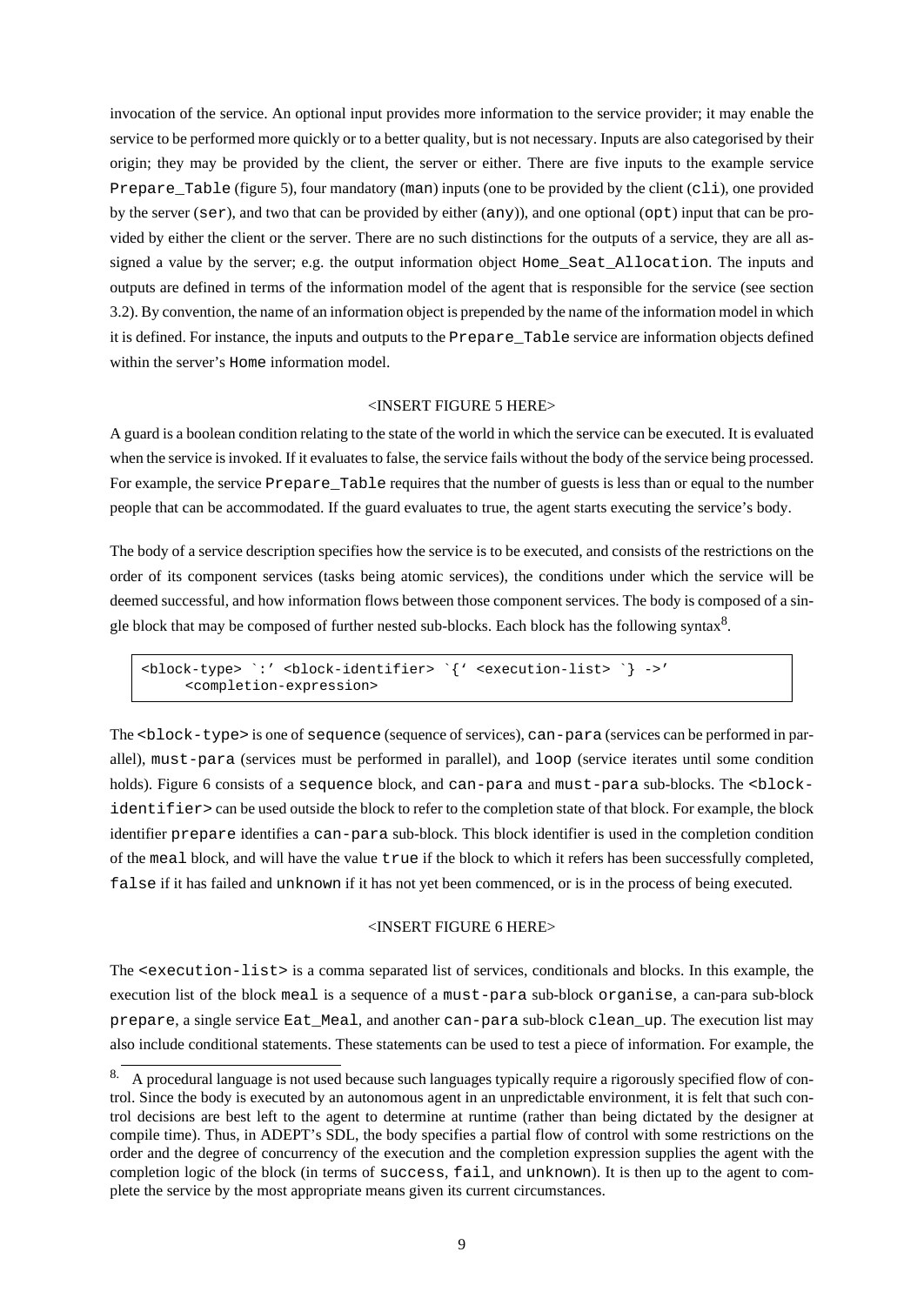sub-block organise tests whether there are any friends to ask for a meal. If the set of friends is non-empty, the identifier have friends evaluates to true, otherwise it evaluates to false.

Every block, service, and conditional has a *completion state* that can evaluate to one of success, fail, or unknown. The completion state expresses whether the block, service or conditional completed successfully or not. If a block has not yet been executed, or if it is still being executed, its completion state is unknown. A loop block type may also return unknown when it has finished executing; if unknown is returned, the block is executed again. A conditional may return unknown if it relies on some information object that does not exist, or on an attribute of an information object that has an unknown value. As services get executed and information values change, the completion states change. The completion expression of the block meal states that the block is successfully completed if the meal is organised, prepared, eaten and cleaned up. If one of these components fails, then the whole block fails.

Services are called by referring to them by name and providing sufficient parameters for them to be executed. For example, the service Prepare\_Table is called with a single parameter. The parameter is the choice output from the Plan\_GuestList service, specified using the syntax Plan\_GuestList::choice. (Note that the keyword service refers to the service in which this block is situated, and hence the information service::friends is the friends input to this service.)

Once the application layer has been instantiated, the business process is defined and can now be executed and managed through the functions of the ADEPT agents (which are described in the following section).

# **3 REALISING THE AGENT FUNCTIONALITY**

This section describes how ADEPT's conceptual framework is realised. Section 3.1 describes the functional architecture of an ADEPT agent and section 3.2 deals with inter-agent communication issues. A description of how the architecture and the communication infrastructure support the agent's key activities of service provisioning (section 3.3) and service management (section 3.4) is then undertaken.

# *3.1 The Functional Architecture*

ADEPT agents consist of a number of distinct functional modules<sup>9</sup> (figure 7) that are responsible for handling inter-agent negotiation (the interaction management module or IMM), for assessing the agent's current problem solving situation (the situation assessment module or SAM), and for executing services (the service execution module or SEM). These modules utilise persistent information about other agents in the environment that is stored in the acquaintance models (AMs) and information about themselves which is stored in the self model (SM). An agent sends and receives communications through its communication module or CM.

# <INSERT FIGURE 7 HERE>

# 3.1.1 The self and acquaintance models

The self and acquaintance models are, respectively, an agent's repositories for knowledge about itself and others in its environment. In the self model, an agent maintains information such as the services that it can provide (and their reservation values), the resources available to it, and its current schedule of activity. In its acquaintance models, it stores information about the existence, and known capabilities of other agents, histories of past encounters with them and knowledge of how they model information.

<sup>&</sup>lt;sup>9.</sup> This agent architecture is based on those of GRATE\* [17] and ARCHON [20].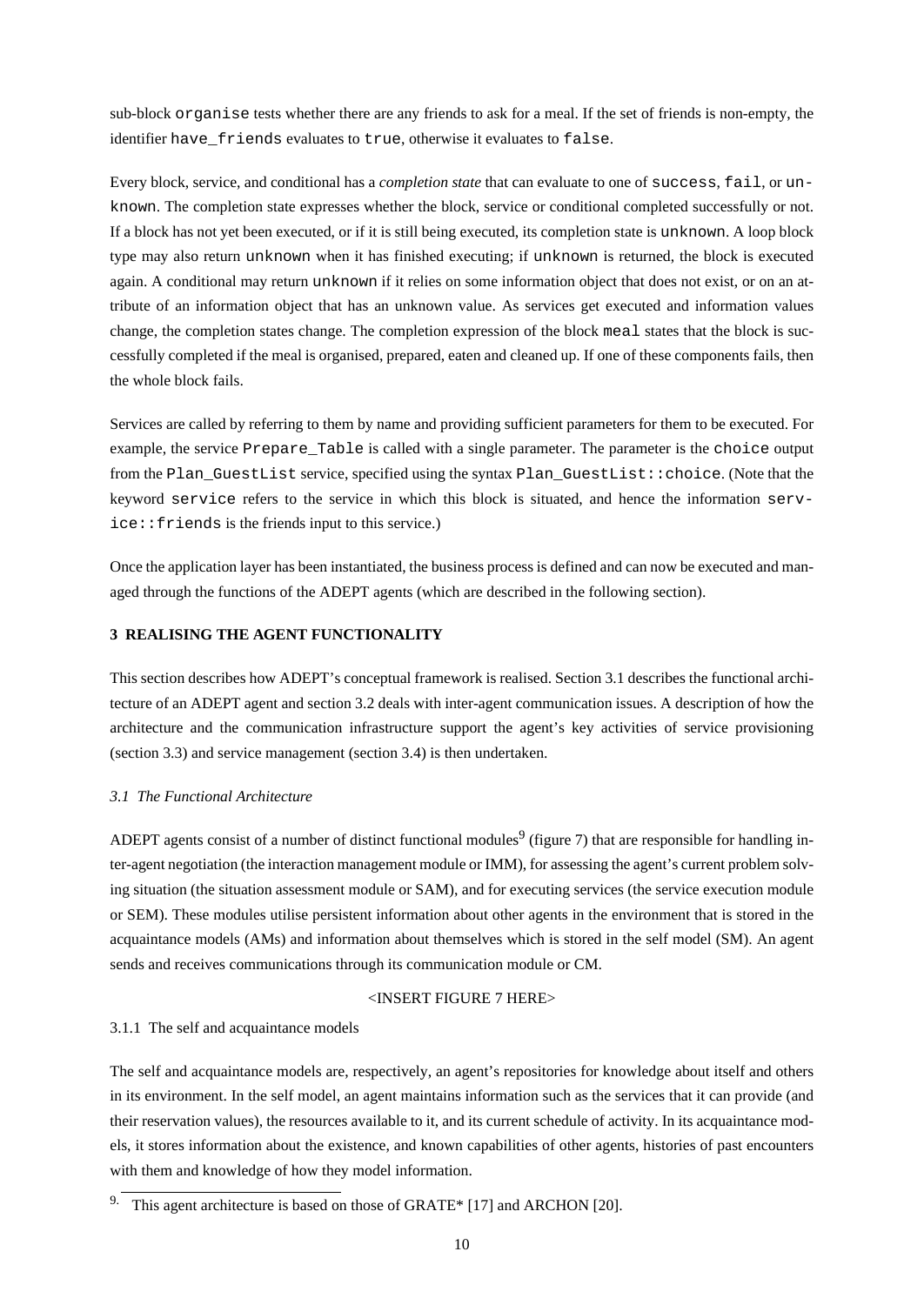#### 3.1.2 The interaction management module

The IMM is responsible for provisioning services through negotiation. Thus it both tries to procure the services the agent requires from its acquaintances, and decides which services the agent will provide to others and under what terms and conditions. In either case, services can be provisioned in two different modes depending on the client agent's intended pattern of usage and the server agent's scheduling capabilities: (i) *one-off*: the service is provisioned each and every time it is needed and the agreement covers precisely one invocation; (ii) *on-demand*: the service can be invoked by the client on an as-needed basis within a given time frame (subject to some maximum volume measurement).

The process of obtaining a service from another agent is initiated by the SAM. The SAM also indicates the desired mode of provision. The IMM is then responsible for determining which agent or agents to approach, which negotiation strategies to employ, etc. The IMM's decision making is supported by four types of information: scheduling constraints emanating from the SAM; knowledge an agent has about its preferences for particular agents, service prices, etc. (represented in its SM); the reservation values for each issue under negotiation (represented in its SM); and its knowledge of the capabilities of other agents (represented in its AM). With this knowledge and the agent's negotiation model (section 3.3), the IMM generates initial proposals, evaluates incoming counter-proposals, and produces counter-proposals of its own, all with the intention of reaching a mutually acceptable agreement for the provision of the required service.

The process of deciding which services to supply to others is initiated by the receipt of a proposal from another agent. This proposal is evaluated, in terms of whether it is feasible (defined by the SAM) and beneficial, and a decision is made as to whether it should be accepted, rejected, or modified. Again this process is expanded upon in section 3.3.

# 3.1.3 The situation assessment module

The SAM is responsible for assessing and monitoring the agent's ability to meet the SLAs it has already agreed and for assessing the agent's ability to meet any SLAs that are currently under negotiation. This involves two main activities: (i) the scheduling of services and tasks and (ii) the handling of high-level exceptions that occur when services and tasks are executed.

The scheduler maintains a record of the problem solving resources that the agent controls (i.e. the tasks that are available to it and the negotiated SLAs for which it is a client) and an indication of when each of these resources has been committed. This resource information is coupled with a coarse grain (approximate) scheduling algorithm to determine whether proposed SLAs can be satisfied in the service provisioning phase, and with a fine grain scheduling algorithm to determine which services should be executed at what times in the service management phase. Coarse grain scheduling is initiated when the server IMM receives a proposal (or counterproposal) from another agent and its aim is to decide whether the request is feasible. To ascertain this, the IMM asks its SAM whether the proposed schedule is likely to be acceptable. Clearly in advance of the situation, the SAM can only provide an estimate since the agent's circumstances may change between the point at which this check is made and the time at which the service will be required for execution. The SAM uses its knowledge of its current resource commitments and of the commitments that may follow from the agent's ongoing negotiations to generate one of the following responses: accept—it is likely that the proposed schedule will be satisfiable; reject—the agent cannot satisfy the proposed schedule; or revise—it is unlikely that the proposed schedule will be satisfiable, but the service is pre-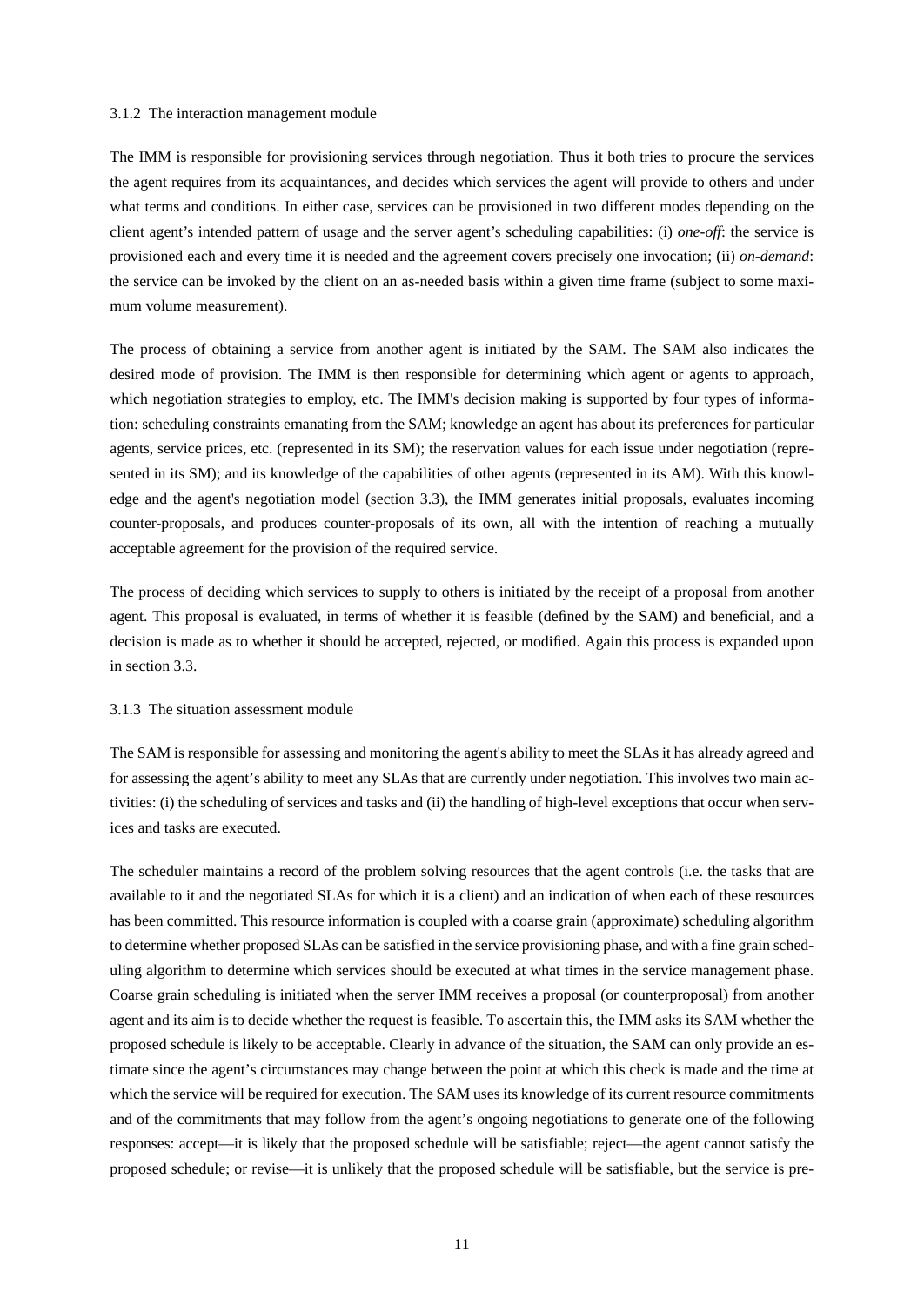dicted to be satisfiable at the specified alternative. Fine grain scheduling is used when an agreed SLA is in place. It relates to the fixing of a particular time at which the service should be executed and a specific set of the agent's resources that will be deployed in this execution. Resources are therefore reserved before an agreed SLA is executed by the client. Furthermore, if the service is provisioned in an on-demand manner, the SAM uses the agreed volume of invocations to predict the future demand for its resources under that agreement.

The high-level exception handler analyses service execution exceptions as they occur (or even before in certain circumstances) and tries to formulate a set of recovery actions that will prevent the service from failing. For example, during the execution of a particular service, the SEM may realise that it requires a subsidiary service for which no SLA has yet been agreed (perhaps because this subsidiary service is on a little used path through the business process). The SAM then requests the IMM to arrange for this service to be made available if it is not already doing so. As a second example, if a service is delayed, then the SAM may decide to locally reschedule it (if this can be achieved without violating the existing SLA), to request that the IMM renegotiate the SLA (i.e. attempt to agree a new schedule with the service's consumer if the existing SLA cannot be met), or to terminate it altogether and pay any penalties specified in the SLA (if re-negotiation fails).

#### 3.1.4 The service execution module

The SEM is responsible for managing services throughout their execution. This involves three main activities. Firstly, service execution management that involves parsing the service's SDL and firing off its constituent subparts according to the logic specified in the completion condition and the schedule specified by the SAM. In particular, this requires invoking, suspending, resuming and terminating tasks and services (this management is enacted via the CM (see section 3.1.5)). Each task or service execution instance is assigned its own processing thread and hence multiple services may be executed by a single agent at any one time. The SEM's second main activity is information management. This involves the routing of information between tasks, services and other agents during execution as specified in the SDL (see section 2.4). Finally, the SEM performs low-level exception handling. This involves monitoring the execution of tasks and services for unexpected events and then reacting appropriately. In the event of task failure, for example, the SEM may recover by attempting to restart the task if the present schedule can still be met, or if this cannot be achieved it will refer the problem up to the SAM for re-provisioning or renegotiation (see section 3.1.3).

#### 3.1.5 The communication module

The CM is responsible for packaging messages destined for other agents in the shared communication language and information model, and the receipt and interpretation of messages from other agents and from its tasks (see section 3.2 for more details). During task management (e.g. the activation, suspension, or resumption of a task), messages are routed between theSEM and the tasks managed by that agent. During service execution management (e.g. the initiation or termination of a service being provided by another agent under an existing SLA), messages are routed between the agent's SEM and the service provider/consumer agent. During negotiation, messages are routed between the agent's IMM and the agent being negotiated with. In addition to this, the CM checks the validity of incoming messages to ensure they are correct in the present context (e.g. if the agent receives a counter-proposal from an agent it is not negotiating with, an appropriate error message is generated), and translates the content of the message between the shared information model and the agent's local information model.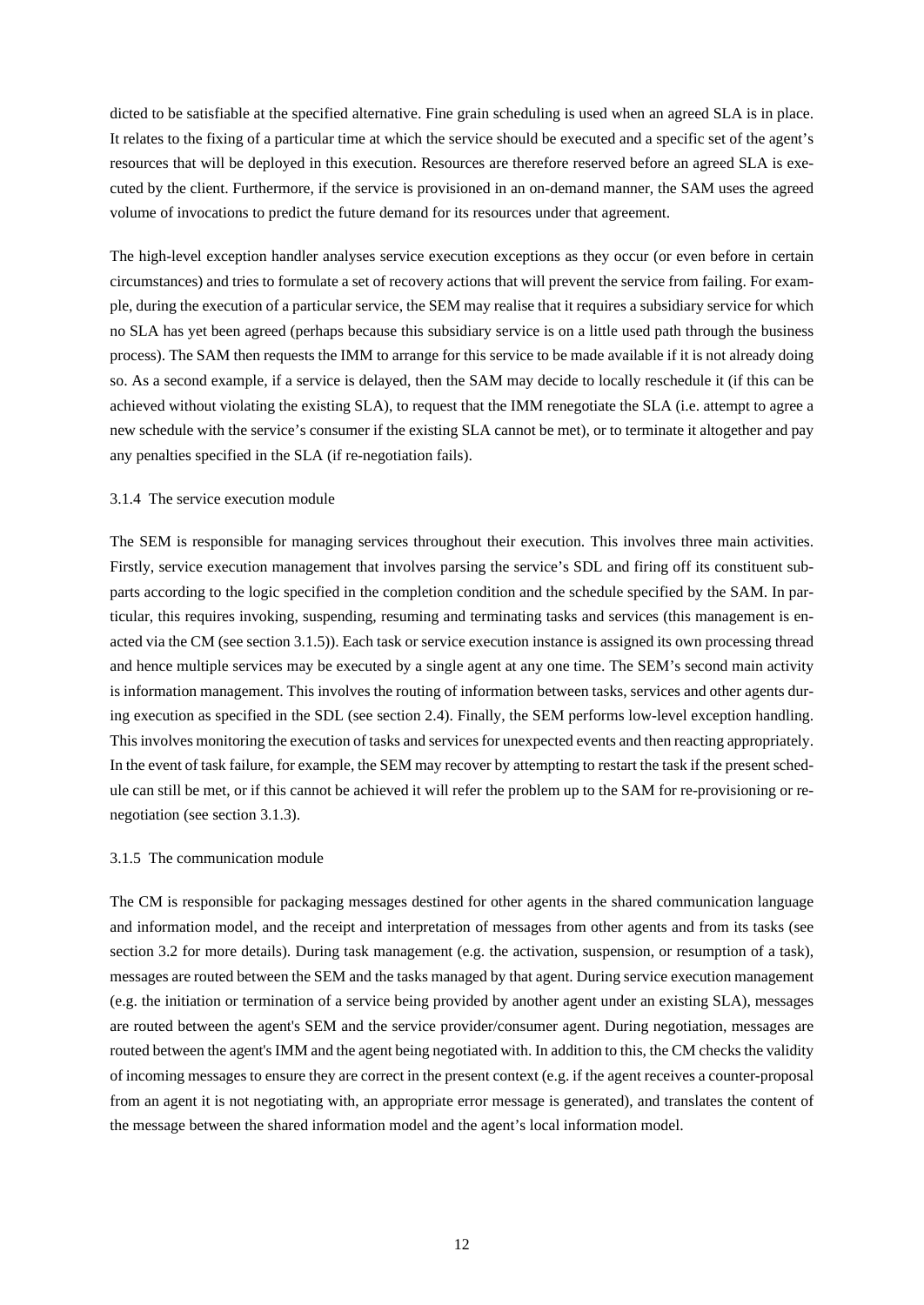#### *3.2 Inter-Agent Communication*

Agents communicate via an agent communication language (ACL). ADEPT's ACL consists of messages containing: one of a limited number of primitive message types, the identity of the sender, recipient (both agentidentifiers) and thread of communication, the service concerned, and the information model with reference to which the contents of the message should be understood. Altogether there are 13 message types (table 1): 10 of which are used during negotiation (i.e. used by the IMM), and 3 are used during service execution (i.e. used by the SEM).

#### <INSERT TABLE 1 HERE>

In addition to the requirements that agents must share a common message syntax and interpret different message types in a uniform manner, information that is shared by two or more agents must have a common semantic interpretation. This is a significant problem when interacting agents do not necessarily model information in a consistent way<sup>10</sup>. Suppose, for example, that a network design department agent within a telecommunications company interprets the location of a customer's site to mean its postal address. However, a team of surveyors may understand the symbol "location" to refer to the site's grid reference on a standard Ordinance Survey map. If the design department requires a survey of a customer's site, how are these agents with their different models of information to understand one another?

Our approach is to use a common information model, through which agents may share information. This information model is built on a number of basic information object classes (e.g. Adept\_Boolean, Adept\_Float, Adept\_Integer and Adept\_Char), where each class is prepended by the name of the information model, in this case "Adept". Each class within the ADEPT information model contains a number of named slots containing further ADEPT information objects. For example, an object of type Adept\_Time may be specified as follows:

```
(class Adept_Time
     (Adept_Integer year) (Adept_String month)
     (Adept_Integer day) (Adept_Integer hour)
     (Adept_Integer minute) (Adept_Integer second) )
```
The information model specification is then parsed to create a representation of that model in the native language of the agent (e.g. C, CLIPS, Prolog, etc.). Using the ADEPT model, an application-specific common information model is built that may, for example, specify information object classes for a customer's details, that may include their name, address, contact number, etc. A concrete example of such information objects for the BT application is given in the companion paper. In the unlikely event that the business process management system is being developed from scratch, the agent designer could choose to use this model within its domain tasks. However, in many cases business process tasks involve legacy software (e.g. a database of old customer records), that were built using a different model of information. Furthermore, if agents representing the interests of different companies are to interact, a common information model must reflect the information sharing needs between these organisations since it is extremely unlikely that they will use identical models internally. For these reasons, agents must have the ability to manage heterogeneous information models, and transform information that is expressed in task-specific or organisation-specific models to and from a common information model.

In transforming information between an internal and a common model, simple schema translations that specify the mapping between objects in each model may be used [20]. For example, the agent may be provided with a function

<sup>&</sup>lt;sup>10.</sup> Here an information model should be understood as a specification of the symbols that an agent uses to make decisions.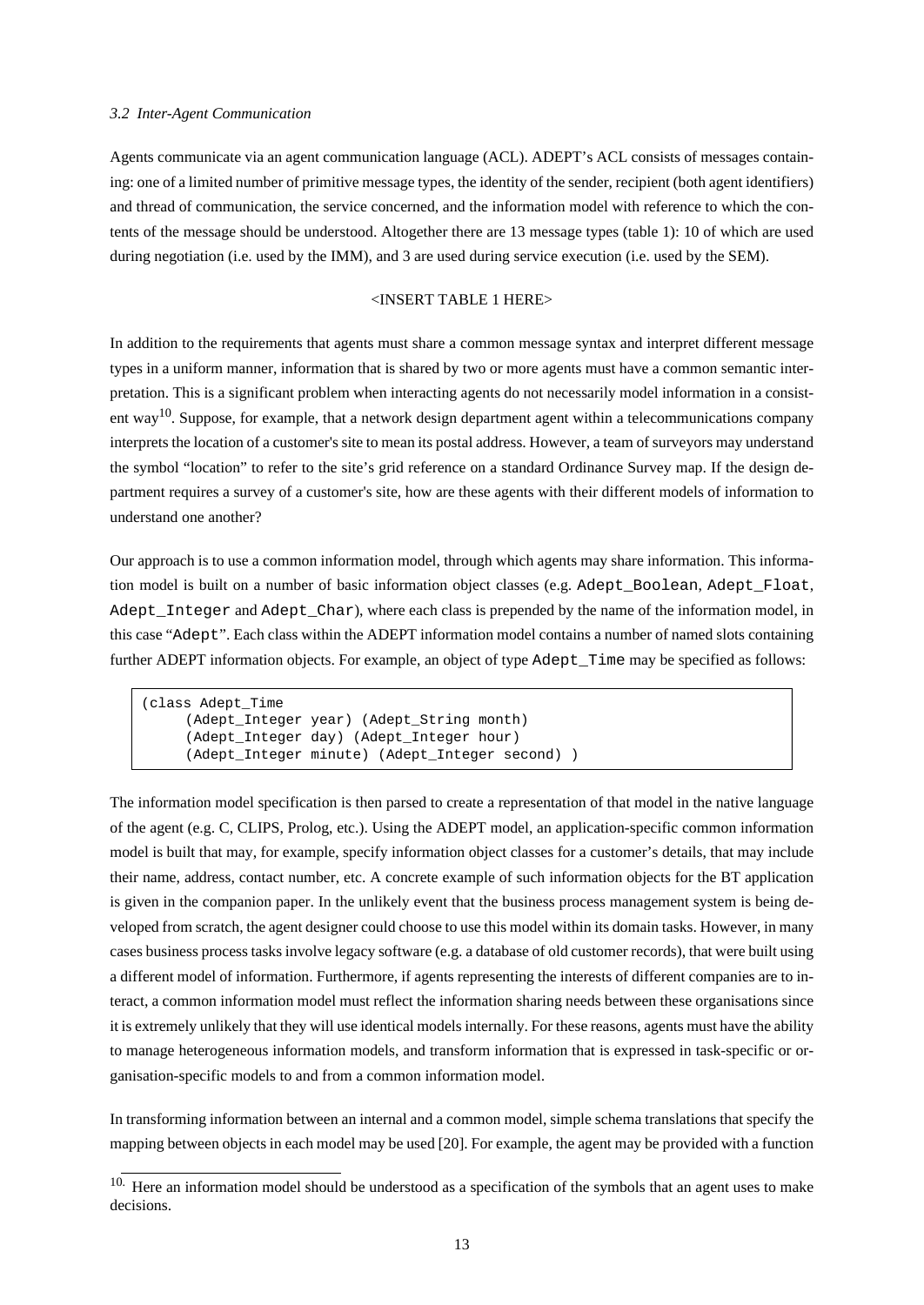that transforms its internal representation of a time point into an information object of the class Adept\_Time illustrated above. Schema translations have the advantage of being computationally cheap, since they are basically a look-up table of mappings. However, they are costly to produce and maintain (schema translations must be specified for each agent within the system and significant modification may be required if either information model is changed) and are highly application dependant. Furthermore, if the required schema translation is not specified, the agent cannot communicate the information required. An alternative isto use deep representations of the internal and common information models (sometimes referred to as ontologies [9, 44]) to search for a transformation of an information object from one model to another. The initial production of ontology solutions is as costly as schema translation, but they have the advantage that they have the potential to be reused. However, reasoning with ontologies is computationally expensive. Given these design trade-offs, we investiagted a number of methods for the manipulation and combination ofschema translations, and in the use of explicit ontological representationsto generate novel schema translations. The method employed at present is to use an existing schema if one exists, and if not, attempt to build a schema by combining various components. For example, a schema for translating an interval represented by its start and end points may be constructed by using a schema for translating single time points. This is a area for further research.

## *3.3 Service Provisioning*

The performance of the overall ADEPT system and of the various stakeholders that offer and consume services is intimately related to the efficiency of the inter-agent negotiation process. To prosper, agents need to be able to make beneficial agreements, in a reasonable time frame, without using excessive resources (either communicationrelated or computational). Moreover, this negotiation must be enacted in a decentralised fashion (i.e. without arbitration or third party intervention [38, 39]) since centralisation of processes creates bottlenecks and is susceptible to failure. Consequently, each agent has a negotiation capability; the agent's IMM.

To cope with the variety of negotiation situations in which an agent may find itself, the IMM needs a number of different negotiation strategies and tactics. These vary the agent's behaviour from competitive, through accommodative, to conciliatory [38]. Such a range of behaviour is necessary because negotiating with a peer differs from negotiating with a subsidiary agent, negotiating with an agent from an external organisation differs from negotiation with an agent from the same organisation, negotiation that requires a rapid agreement differs from negotiation in which time is plentiful, and so on. In more detail, a number of requirements for service-oriented negotiation emerged from the business process applications studied in ADEPT $^{11}$  [43]:

• A given service can be provided by more than one agent. The available services may be identical in their characteristics or they may vary along several dimensions (e.g. quality, price, availability, etc.).

• Individual agents can be both clients and servers for different services in different negotiation contexts.

• Negotiations can range over a number of quantitative (e.g. price, duration, and cost) and qualitative (e.g. type of reporting policy, and nature of the contract) issues. Each successful negotiation requires a range of such issues to be resolved to the satisfaction of both parties. Agents may be required to make trade-offs between issues (e.g. faster completion time for lower quality) in order to come to an agreement.

• The social context and inter-relationships of the participants influences the way agents negotiate. Some nego-

<sup>&</sup>lt;sup>11.</sup> Although drawn from the business process domain, subsequent work in network management [5] has led us to believe that they are applicable for service-oriented negotiation in general.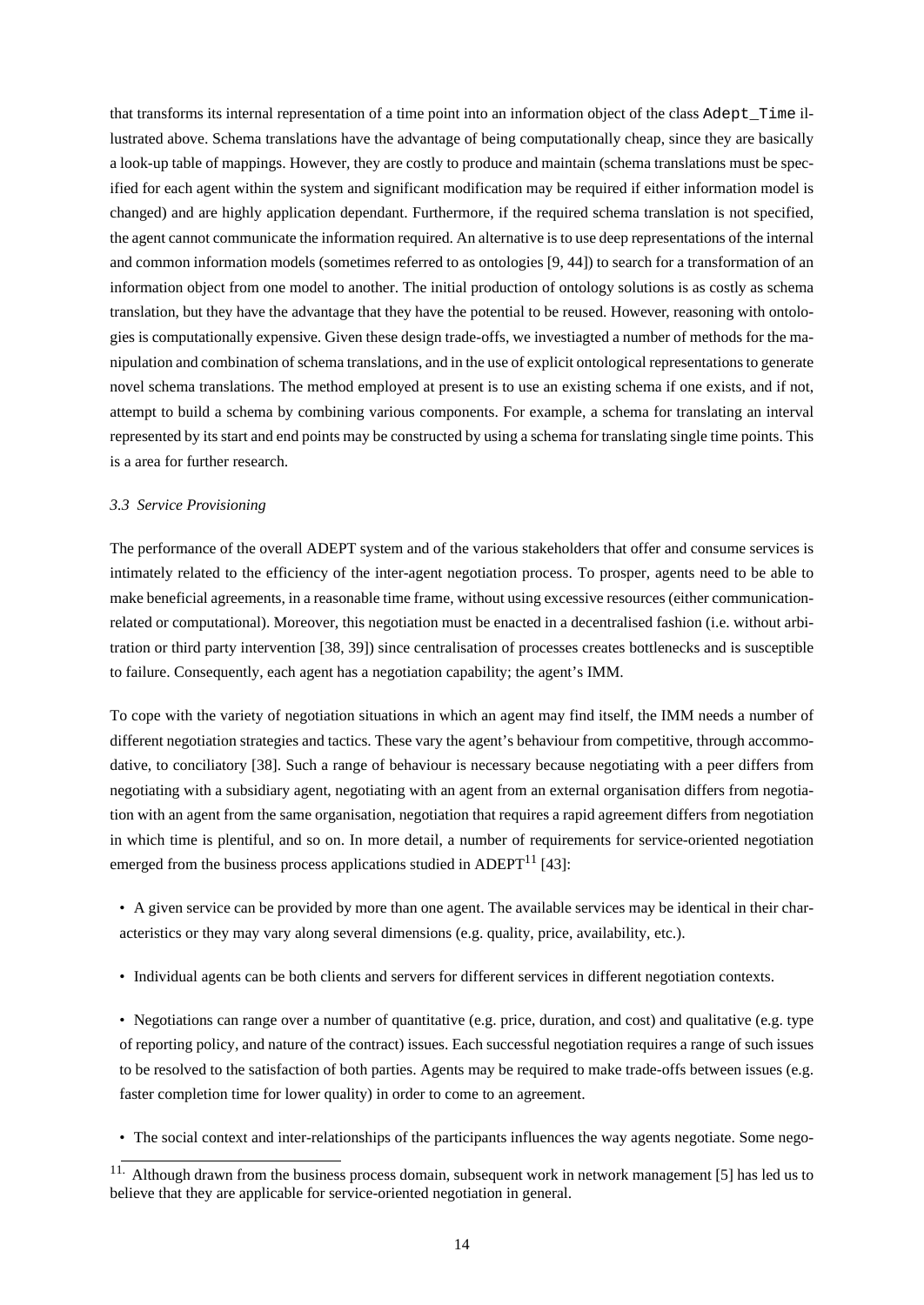tiationsinvolve entities within the same organisation or within the same department and are generally cooperative in nature. Other negotiations are inter-organisational, and hence more competitive. Some groups of agents often negotiate with one another for the same service, whereas other negotiations are more infrequent.

• As agents are autonomous, the factors that influence their negotiation stance and behaviour are private and not available to their opponents (especially in inter-organisational settings). Thus agents do not know what utilities their opponents place on various outcomes, they do not know what reasoning models they employ, they do not know their opponent's constraints and they do not even know whether an agreement is possible at the outset (i.e. the participants may have non-intersecting ranges of acceptability).

• The communication channel between any two negotiating agents is private. Hence agents competing to provide the same services cannot check the behaviour of their opponents.

• Time is an important consideration in negotiation. Timings are important on two distinct levels: (i) the time it takesto reach an agreement must be reasonable; and (ii) the time by when the negotiated service must be executed is important in most cases and crucial in others. The former means that the agents should not become involved in unnecessarily complex and time consuming negotiations (the time spent negotiating should be reasonable with respect to the value of the service agreement). The latter means that the agents sometimes have hard deadlines by when agreements must be in place (this occurs mainly when multiple services need to be combined or closely coordinated).

In order to satisfy these requirements, a number of constituent components need to be designed and specified: (i) a protocol indicating when what messages can be sent during the negotiation (section 3.3.1); (ii) a structure representing the issues about which negotiation can take place (section 3.3.2); and (iii) a reasoning model to determine the agent's behaviour in its negotiations (section 3.3.3).

#### *3.3.1 The Negotiation Protocol*

All agents must adhere to ADEPT's negotiation protocol (figure 8) during service provisioning. The state transition arcs represent the participants' utterances:  $\rightarrow$   $\sim$ primitive $\ge$  are those of the servers and  $\sim$ primitive $\ge$  $\rightarrow$  are those of the clients. Negotiation is initiated when a client utters cando (state 1 to state 2). The server can then either indicate that it is capable (state 2 to 3) or that it is not (state 2 to failure). If the server has acknowledged its capability or if the client knows it is capable because of information contained in its AM, the client may send out a proposal (state 3 to 4). The server can then either reject the proposal (state 4 to failure), accept the proposal (state 4 to 5) or counterpropose (state 4 to 6). If the server accepts, the client may either deny the contract to the server (state 5 to failure) or else confirm the contract (state 5 to success). Otherwise, if the server has counterproposed (state 4 to 6) then the client may either accept the new contract (state 6 to 7), reject it (state 6 to failure) or else counterpropose a new contract (state 6 to 4). There may be several transitions between states 4 and 6. If it is the client who eventually accepts the contract (state 6 to 7), then the server may decide to either award the contract to the client (state 7 to success) or else deny it to that client (state 7 to failure).

## <INSERT FIGURE 8 HERE>

# *3.3.2 The Negotiation Issues*

SLAs are the structures about which the agents negotiate (figure 9). They represent the bid on the table during negotiation and the final contract at the end of a successful negotiation. The SLA structure is derived from the types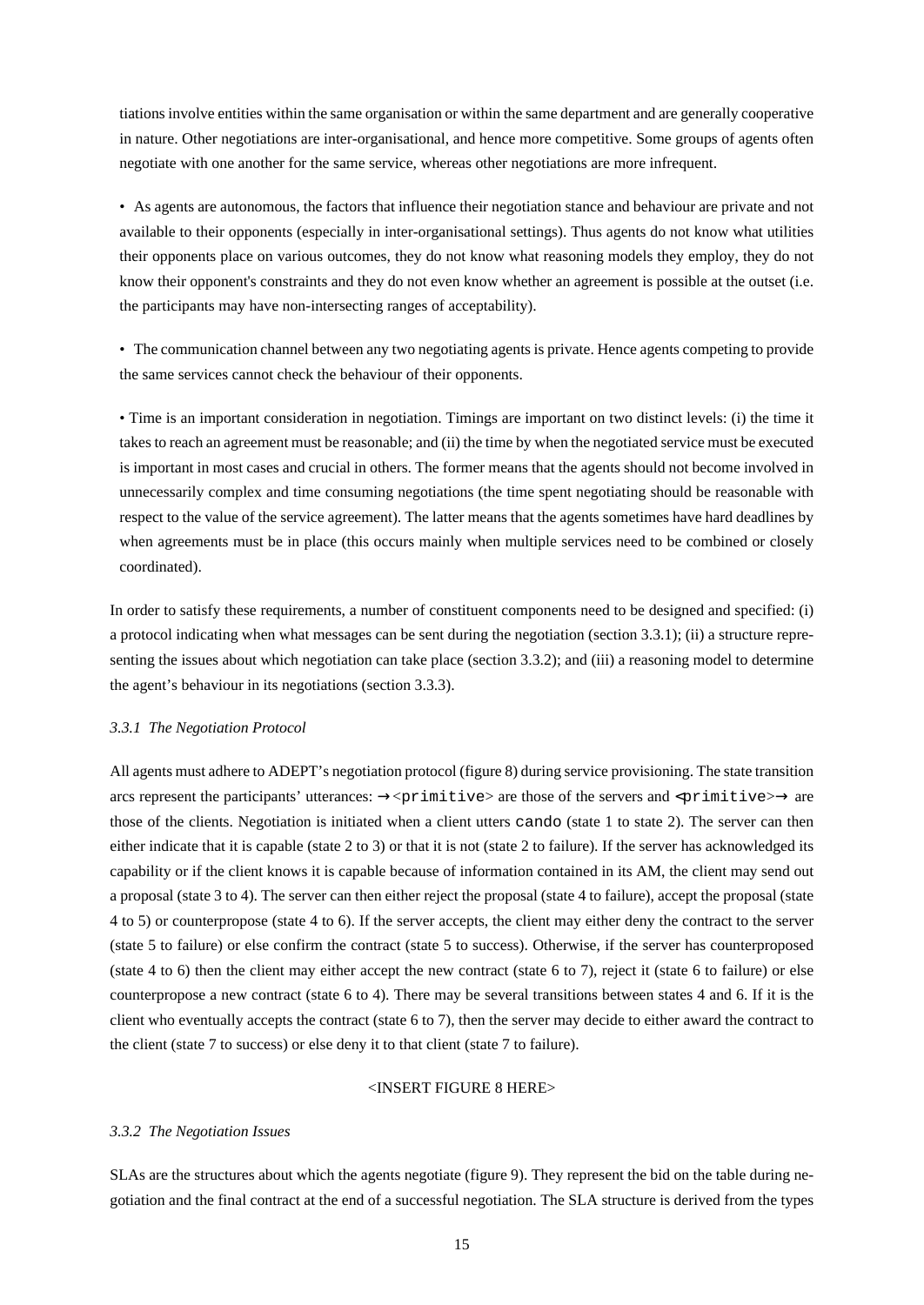of legal contract that are often used to regulate current business transactions. The values contained in the slots represent the conditions for providing and consuming a service by a server and a client agent respectively. Agents can negotiate over multiple issues (values in different slots) at any one time.

#### <INSERT FIGURE 9 HERE>

In more detail, service name is the service to which the agreement refers and sla\_id is the SLA's unique identifier (covering the case where there are multiple agreements for the same service). Server\_agent and client\_agent represent the agents that are party to the agreement. Delivery\_type identifies the way the service is to be provisioned (section 3.1.2). The SLA's scheduling information is used by the SAM and the SEM for service execution and management (see section 3.4)—duration represents the maximum time the server can take to finish the service, and start\_time and end\_time represent the time during which the agreement is valid. In this case, the agreement specifies that agent CHL can invoke agent NDD to cost and design a network whenever it is required between 09:00 and 18:00 and each service execution should take no more than 320 minutes. The agreement also contains meta-service information such as the volume of invocations permissible between the start and end times, the price paid per invocation, and the penalty the server incurs for every violation<sup>12</sup>. Client info specifies the information the client must provide to the server at service invocation (in this case CHL must provide the customer profile) and reporting\_policy specifies the information the server returns upon completion.

#### *3.3.3 The Negotiation Reasoning Model*

The reasoning model determines the agent's behaviour in a given negotiation context. It is responsible for: initiating negotiation to obtain a desired service; responding to proposals from other agents; determining when proposals should be accepted or rejected; and determining when counter-offers should be made and what these counter offers should be. All this reasoning is undertaken within the IMM (figure 10).

#### <INSERT FIGURE 10 HERE>

In more detail, the IMM has three reasoning components (see [43] for a formal specification) that are supported by information maintained in the agent models and the agent's working memory (section 3.3.3.1). The evaluation reasoner (section 3.3.3.2) takes proposals or counter-proposals coming in from other agents and determines whether they should be accepted, rejected or whether a counter-proposal should be generated. If a counter-proposal is appropriate, control is handed to the strategic and tactical reasoners to produce a response. The strategic reasoner decides, at a coarse level of granularity, how the agent should approach the particular negotiation (section 3.3.3.3). For example, whether it should be cooperative or competitive, whether time or resources is the primary consideration, etc. Finally, the tactical reasoner fills in the slots of the SLA in a way that enacts the chosen strategy (section 3.3.3.4).

# 3.3.3.1 Information Used in Negotiation

The reasoning components have two main repositories for information—the working memory and the agent models. The former represents transitory information related to ongoing negotiations, while the latter represents persistent storage of more stable information.

<sup>&</sup>lt;sup>12.</sup> The legal enforcement and the actual payment of penalties is not handled by the ADEPT system at this time.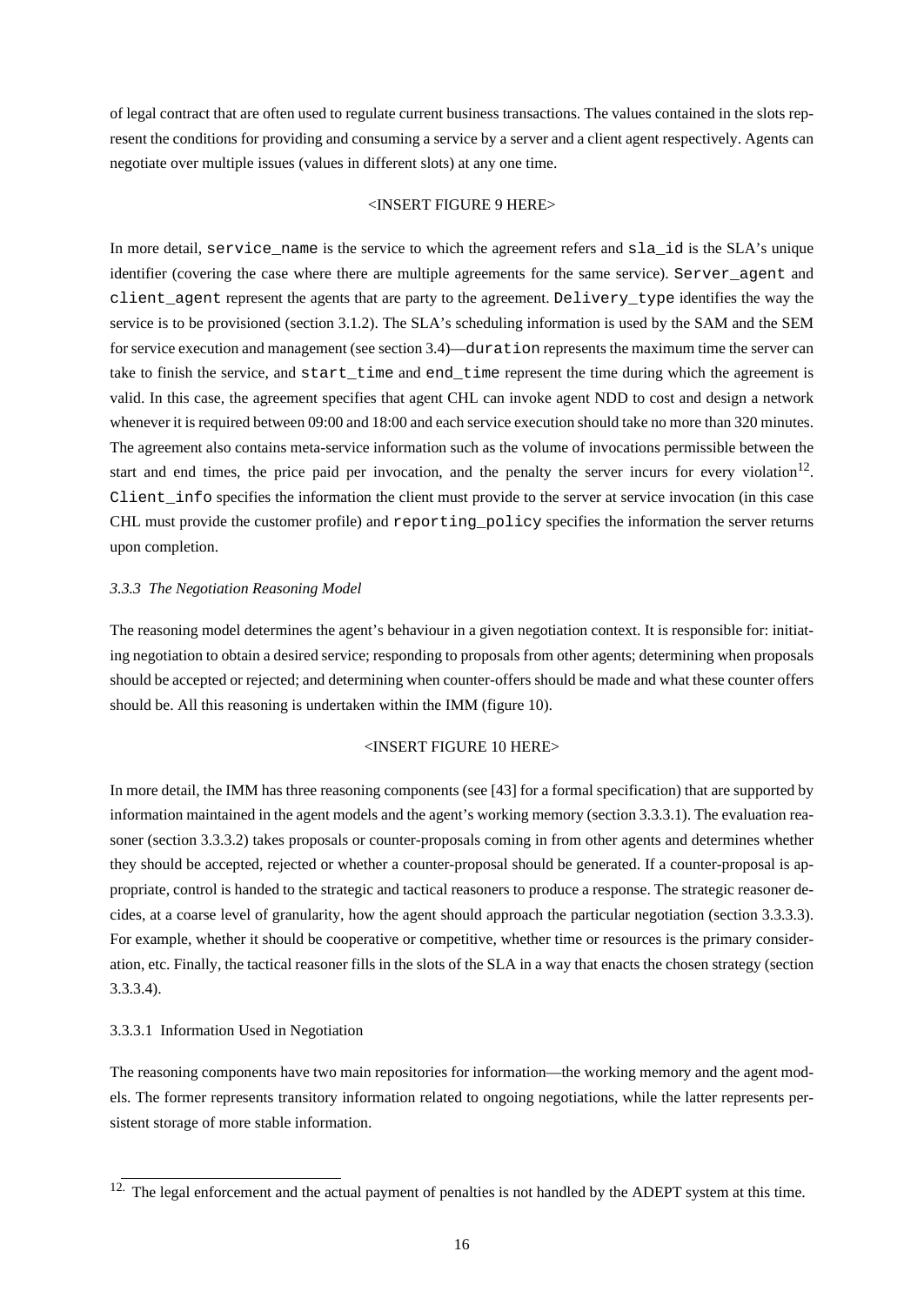Information stored in the working memory is structured around the notion of a *negotiation thread*. A thread is essentially a record or history of utterances related to a particular negotiation need (i.e. finding a server for a particular service). It includes all the messages the agent has sent, all the messages the other agents have sent, which strategies and tactics the agent has deployed, the current status of all negotiation threads (in cases where the agent is managing multiple threads of negotiation for the same service), and the service's earliest start and latest end times.

In the context of supporting negotiation, the agent models represent the agent's (private) beliefs about itself and its environment. The AM includes: agency agents—unique names of individual members of the agent's agency; agency typology—the agent's relationships (peer, subsidiary agent, etc.) with other community members (see section 2.3); agency status—which agents are in the same organisation and which are external; agency capacity which agents can provide services the agent needs; the negotiation protocol (figure 8); and interaction histories persistent records of negotiation threads. The SM includes: service descriptions for the services the agent can perform itself, together with an indication of the number of concurrent invocations that are permissible; the commitments the agent has already made through its SLAs; the agent's reservation values for the services it consumes and provides; and the agent's preferences for the various issues under negotiation (expressed as a scoring function).

#### 3.3.3.2 The Evaluation Reasoner

The evaluation reasoner becomes active when an agent receives a proposal or counter-proposal from another agent. Upon receipt of such a message, the agent computes the utility it attains for the proposal. It uses an additive scoring function [39] over each slot in the SLA, where each slot is assigned a weight representing the relative importance of that issue to that agent. For example, consider the case depicted in figure 10 where the NDD agent receives the SLA proposal a1001. NDD goes through each slot in the proposal and assigns a measure of desirability (a utility rating [15] between 0 and 1) to the value contained therein. The raw utility values are then multiplied by a weighting factor (that indicates their relative importance) and then summed over all the slots. This process produces a single utility value for the proposed SLA. In parallel, the agent sends the offer that has just been received to the tactical reasoner to see what offer the agent would produce next using its current strategies and tactics. Once computed, this offer is returned to the evaluation reasoner and rated using the aforementioned scoring function. If the utility of the offer the agent would have sent is less than or equal to the utility of the offer just received, the offer is accepted (provided it meets the scheduling constraints coming from SAM). Acceptance involves a conditional commitment by the server that it will execute the specified service under the SLA's terms and conditions. The commitment is conditional in that the client still has to confirm or deny the contract (figure 8). Assuming the client confirms the contract, it then terminates all other negotiation threads for the same service instance. The second outcome of the SLA's evaluation is that the proposal is rejected. This occurs either when the deadline for reaching an agreement has been reached or when another agent has been selected to perform the service. The final evaluation outcome is that the offer is neither accepted nor rejected. In this case, the agent generates a counter offer.

If a counter offer is to be made, the evaluation reasoner also makes an assessment of the opponent's negotiation behaviour in the current thread. Thus, evaluation is not only confined to the current offer instance, it also incorporates the relationship of that offer to previous ones in the thread. In particular, the agent classifies the behaviour of its opponentinto one of three mutually exclusive states:i) CONCEDING—the utility to the recipient of the last offer is greater than the previous offer received from that agent; ii) EXPLOITING—the utility to the recipient of the last offer is less than the previous offer received from that agent; or iii) STALEMATE—the utility to the recipient of the last offer is the same as the previous offer received from that agent. As well as the direction of change, the agent uses the negotiation thread history to determine the rate of change of that state. Thus the agent calculates whether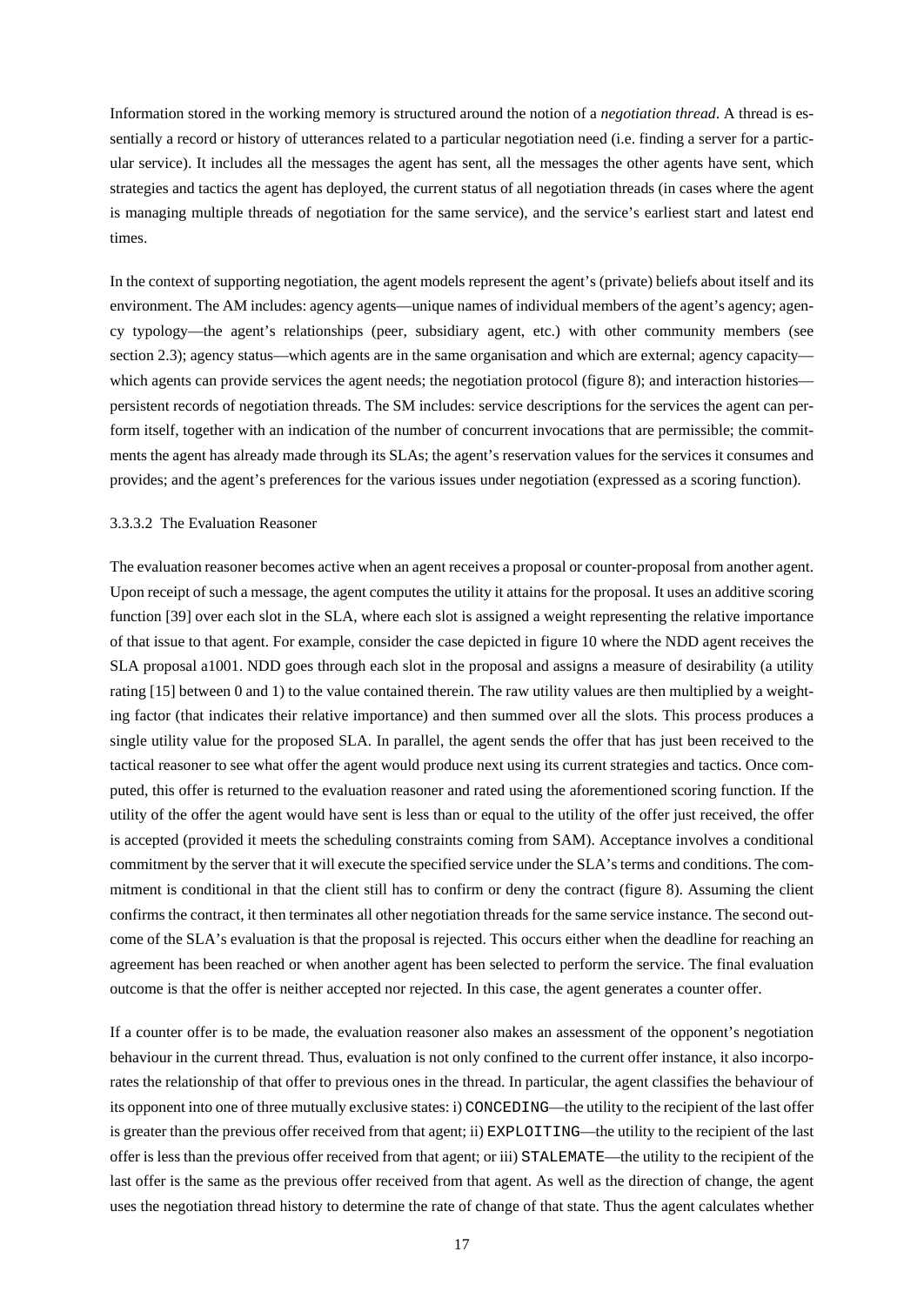this conceding/exploiting is INTENSIFYING, LESSENING, or CONSTANT. These two pieces of information are then passed onto the strategic reasoner which uses them to determine whether its present strategy is being successful or whether a change is needed.

# 3.3.3.3 The Strategic Reasoner

The strategic reasoner is invoked by the evaluation reasoner in the case of an ongoing negotiation or by the SAM for new negotiations. In either case, the purpose of the reasoning at this level is to set broad guidelines about how the agent should behave in a particular negotiation context. In the current implementation, these guidelines relate to determining the relative importance of the three classes of behaviour that take time, resources, and an opponent's behaviour as the primary basis for computing an offer. Time is important when the negotiation has a deadline. Resources need to be considered so that the agent expends an amount appropriate to the value of the contract. The opponent's behaviour is considered to ensure the agent is not exploited during the negotiation. The relative importance of these three classes is expressed by assigning a series of weights to the alternatives.

For new negotiations, the agent receives information from the SAM about when the service is required (HAVE-TIME, NOW), uses AM information about the number of known suppliers of the service (ONE, MANY), and uses AM information about the agent's relationship with the potential service provider (SAME-ORGANISATION, EXTER-NAL-ORGANISATION) to set the strategy.

The first strategic decision relates to the logistics of the negotiation: who to negotiate with; whether to negotiate with more than one agent; and if more than one agent is to be negotiated with, then should the negotiation proceed sequentially or in parallel. If there is only one service provider then the agent has no real choice to make at this level. However when there are several providers, the agent uses the following heuristics to manage this aspect of the process (figure 11).

# <INSERT FIGURE 11 HERE>

Having decided upon the logistics, the agent must determine how it is to behave. Example rules for setting an agent's strategy, along with their justification, are shown in figure 12. In addition to setting the strategy, the agent records its expectation of how the negotiation should develop in terms of the speed at which it will converge and the likely response of the opponent. This information is then used to monitor the progress of the ongoing negotiation.

# <INSERT FIGURE 12 HERE>

For ongoing negotiations, the role of the strategic reasoner is to determine whether the current strategy is being successful (in terms of the agent's predictions about its development and in terms of the utility the agent is obtaining from the deal) in fulfilling the agent's negotiation objectives. Such monitoring is needed because the world in which the agent is operating is subject to change (e.g. the agent may require the service sooner/later than it estimated or a new provider for the service may be discovered) and also because operating a fixed, unchanging strategy means the agent is more open to exploitation by its opponents (since its behaviour is easier to predict). Strategy modification is triggered by two types of event: (i) whether there is a change in the agent's internal state (e.g. whether the time by which an agreement should be in place is becoming critical); and (ii) how the opponent is behaving (e.g. CONCEDING, EXPLOITING, STALEMATE, INTENSIFYING, LESSENING, CONSTANT). Example rules illustrating such strategy monitoring and modification are given in figure  $13^{13}$ .

# <INSERT FIGURE 13 HERE>

<sup>&</sup>lt;sup>13.</sup> Note whenever the weights are changed, the agent re-normalises their values.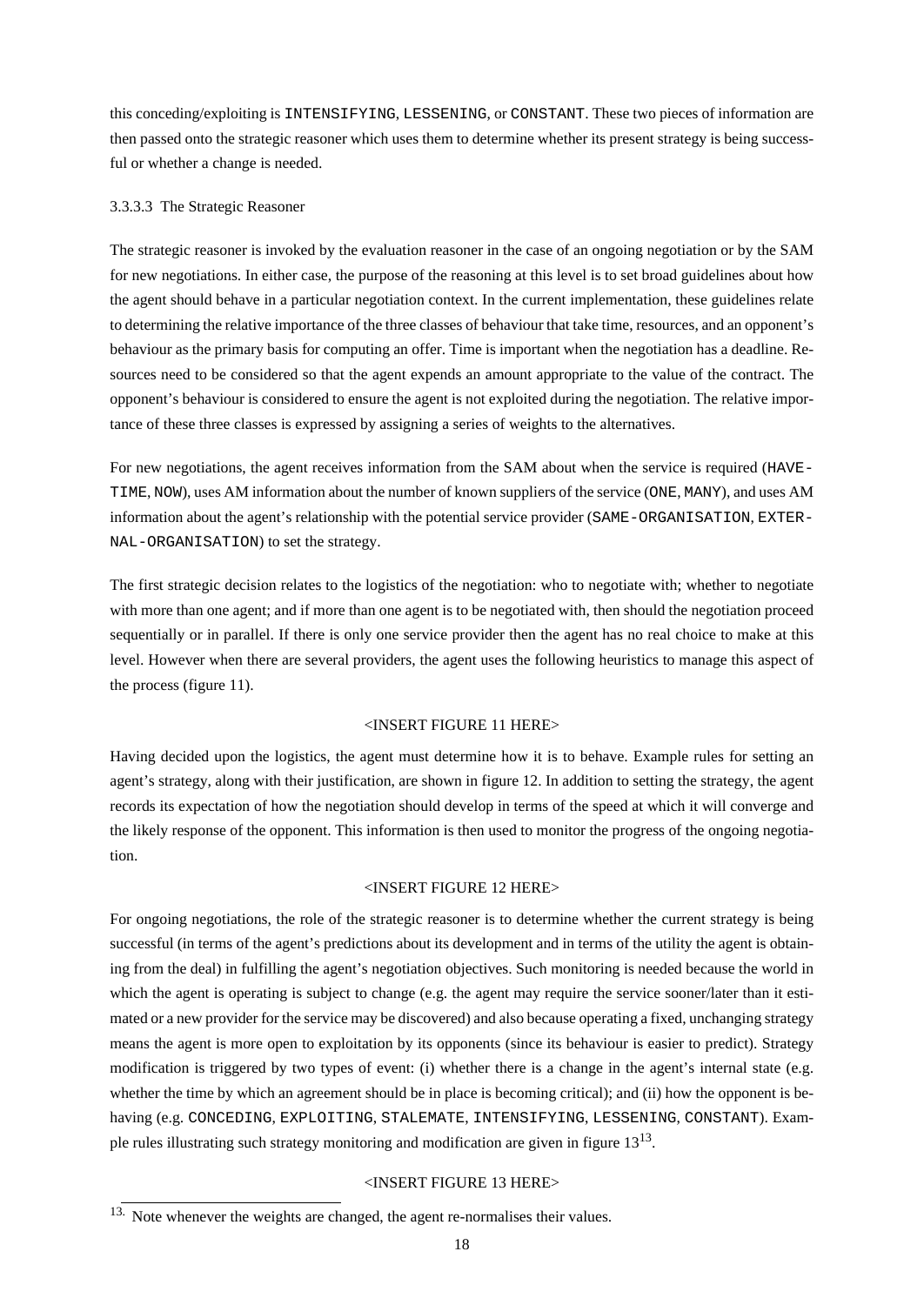# 3.3.3.4 The Tactical Reasoner

The role of the tactical reasoner is to enact the high-level behaviour set by the strategic reasoner. The output of this level is a SLA which has values in each of its slots. Thus a tactic is a function which acts in line with the set strategy, to set a value for each SLA slot. For quantitative slot parameters, tactics have to select a value in between the allowable minimum and maximum value for that issue. For qualitative values, the tactics have to choose from a discrete range of alternatives—a process achieved by mapping the qualitative values onto the quantitative scoring function [3].

The way in which tactics differ is in how they go about computing a slot value. There are three main ways of coming to a value (more details of the operation and variety of tactics can be found in [43] and in section 4.3 of the companion paper):

• *Time-dependent tactics*: This family of tactics base their behaviour on the time remaining until an agreement must be in place. At their negotiation deadline all these tactics put forward their reservation values. However the way in which they concede to reach these values differs. There are two broad patterns of concession: (i) *boulware* [39]: maintain the offer until the time is almost exhausted and then begin to concede up to the reservation value; and (ii) *conceder*: move rapidly to the reservation value.

• *Resource-dependent tactics*: This family of tactics base their behaviour on the amount of a given resource remaining. The property of these tactics is that they model the urgency of the deal as: i) the resources become scarcer, ii) the willingness of other parties in negotiation decreases (measured as an increase in the length of the negotiation thread) and iii) the computational load on the agent increases. The actual relationship is that the quantity of time left in negotiation is proportional to the number of agents in the negotiation and inversely proportional to the length of the negotiation thread. Thus, the more agents who are potentially available to perform the service, the longer the agent can afford to negotiate. But the longer the duration of the negotiation, the more urgent the need for an agreement becomes.

• *Behaviour-dependent tactics*: This family of tactics base their behaviour on how their opponent behaves during the ongoing negotiation thread [1]. The tactics within this family differ in *which* aspect of their opponent's behaviour they imitate, and to *what degree*. There are three waysin which behaviour can be imitated:i) Relative Tit-For-Tat; ii) Absolute Tit-for-Tat; and iii) Averaged Tit-For-Tat, where other's behaviour is, respectively, imitated proportionally, absolutely and in an averaged fashion.

Each of the families computes a value for each of the negotiation issues based upon their particular perspective (figure 14). The three values for each issue are then combined, according to the relative weightings set by the strategic reasoner, to provide a single value which is the one put forward for that issue.

#### <INSERT FIGURE 14 HERE>

#### *3.4 Service Management*

Having made an agreementto provide a service, an agent mustthen attemptto honour it. This process involves two principal activities: (i) scheduling the service (and its constituent sub-parts) in accordance with the terms and conditions of the SLA; and (ii) executing the service.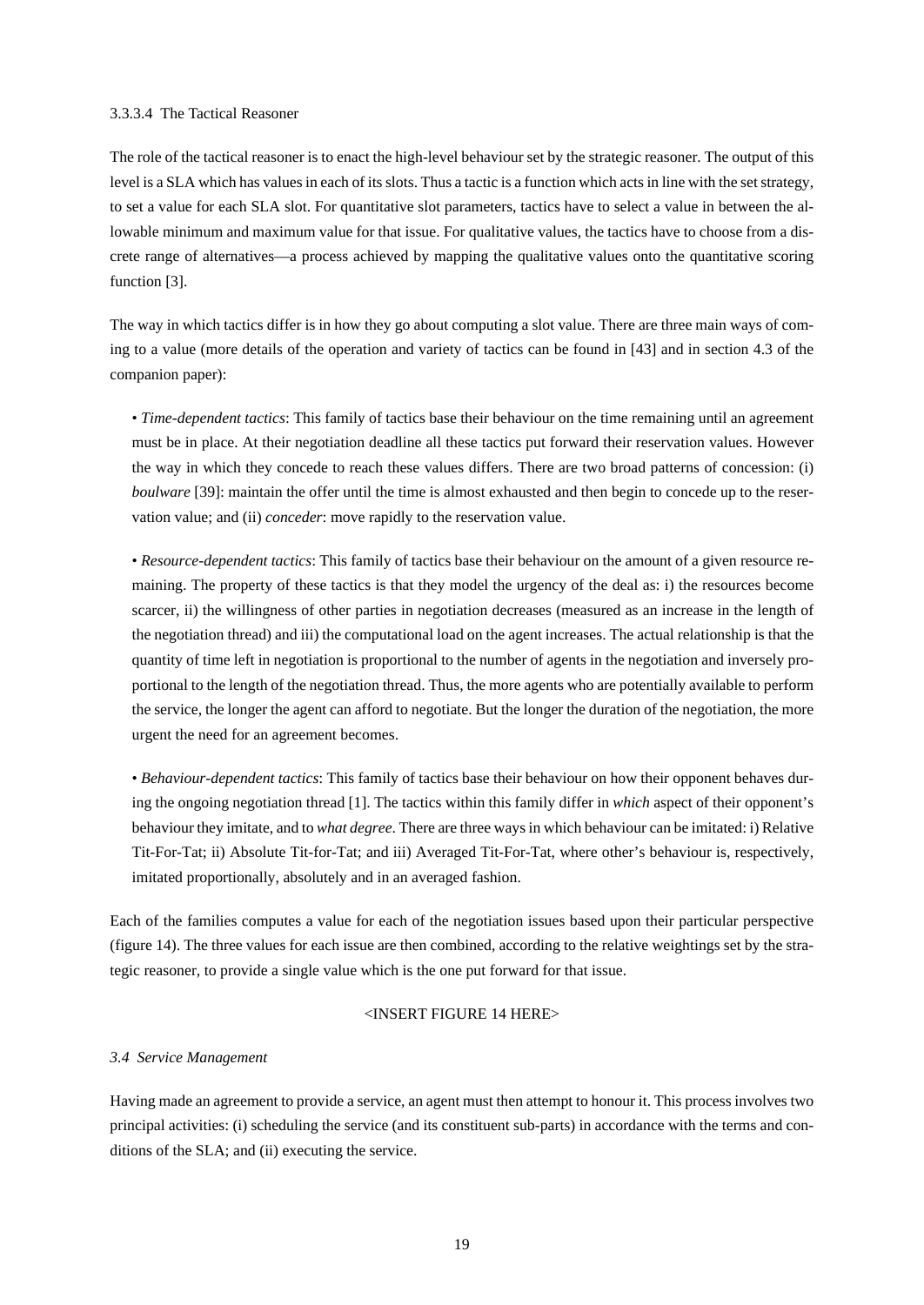When an agent agrees to provide a service to an acquaintance under a specific SLA, the SAM performs fine grain scheduling (see section 3.1.3) to determine when each of the service's constituent components should be executed and which problem solving resources should be deployed<sup>14</sup>. The SAM uses two techniques to proactively schedule tasks and services before they are required: i) *sequential* scheduling and ii) *look-ahead* scheduling. The former is used in association with on-demand provisioning. Each on-demand task or sub-service associated with an agreed service is scheduled according to the service description before the service is executed for the first time. The latter is associated with the scheduling of component parts of one-off services. As a task or service is being executed the next component of the process is proactively scheduled for execution (i.e. the SDL is parsed one step ahead and the next step is scheduled while the previous one is being executed).

For both sequential and look-ahead scheduling, the SAM sets up reservations that are used by the SEM for the actual execution of a service or task. A reservation principally associates a particular task instance or service with a unique SLA. The SAM sets up reservations to provide sufficient resources to comply with this agreement, considering components such as the agreed volume of invocations and the permissible degree of concurrency. Each agent may have its own scheduling methodology and could be linked to a generally available or legacy scheduler. The reservations are processed in two ways according to whether the service is one-off or on-demand. In the former case, the SEM invokes the resource that has been set aside in the fine grain scheduling phase and on completion informs the SAM of the service's end result. The SAM then removes the reservation and frees up the resource. In the latter case, a number of reservations (based on the agreed volume of invocations) are initially set up and noted as earmarked. This implies that the resources can be used with priority given to the associated SLA. When the SEM uses one of these resources, the reservation is set to committed, thus barring any other process instance from using it. On completion, the reservation is reset to earmarked ready for re-use. Only when the associated on-demand SLA is completed is the SAM informed and the reservations removed and the resources freed.

Due to the dynamic nature of the domain, exceptions often arise during service execution. The SEM monitors the execution of tasks and detects when something has gone wrong. If the exception can be handled by the SEM (section 3.1.4) then it is. Otherwise the SEM informs the SAM of the problem. These exceptions can be of two types: (i) functional or (ii) resource related. A functional exception indicates that the particular activity being performed by a resource has gone into a state of error. In this case, the SAM can either attempt to re-schedule the same task instance or re-resource the task by scheduling another instance of the same task type. Both options are usually considered and the SAM decides which is likely to be the most effective in a given situation. For example, re-resourcing is quicker if there are spare resources immediately available, whereas re-scheduling does not require new resources to be considered. A resource related exception indicates that a failure has occurred with the underlying resource of a task. When this occurs, the task instance needs to be de-allocated and all the tasks that have been provisioned to that instance need to be re-resourced. When the failed task instance comes back on-line, the SEM informs the SAM that then re-allocates the task instances so making them available for subsequent scheduling activities. If the SAM cannot handle the exception within the SLA's agreed times, it instructs the IMM to see if it can re-negotiate the SLA. If a new agreement can be reached, then a revised version of the SLA is instantiated. If a new agreement cannot be reached then the service fails. In this case, the server has to pay any penalty specified in the SLA.

<sup>&</sup>lt;sup>14.</sup> Within an agent the problem solving resources are dynamically determined. Thus, when an agent is initialised, it has no knowledge of its resources. When tasks are initiated, the SAM forms a resource list containing the instance names associated with a certain task type. Only then can specific task instances be provisioned. If a task instance fails, it is removed from the task resource list and not provisioned in any future agreements. If a task becomes available during the running of the business process, the SAM initiates a search for any incomplete agreements and, if possible, uses this resource. If not, it is added to the appropriate resource list in anticipation of future use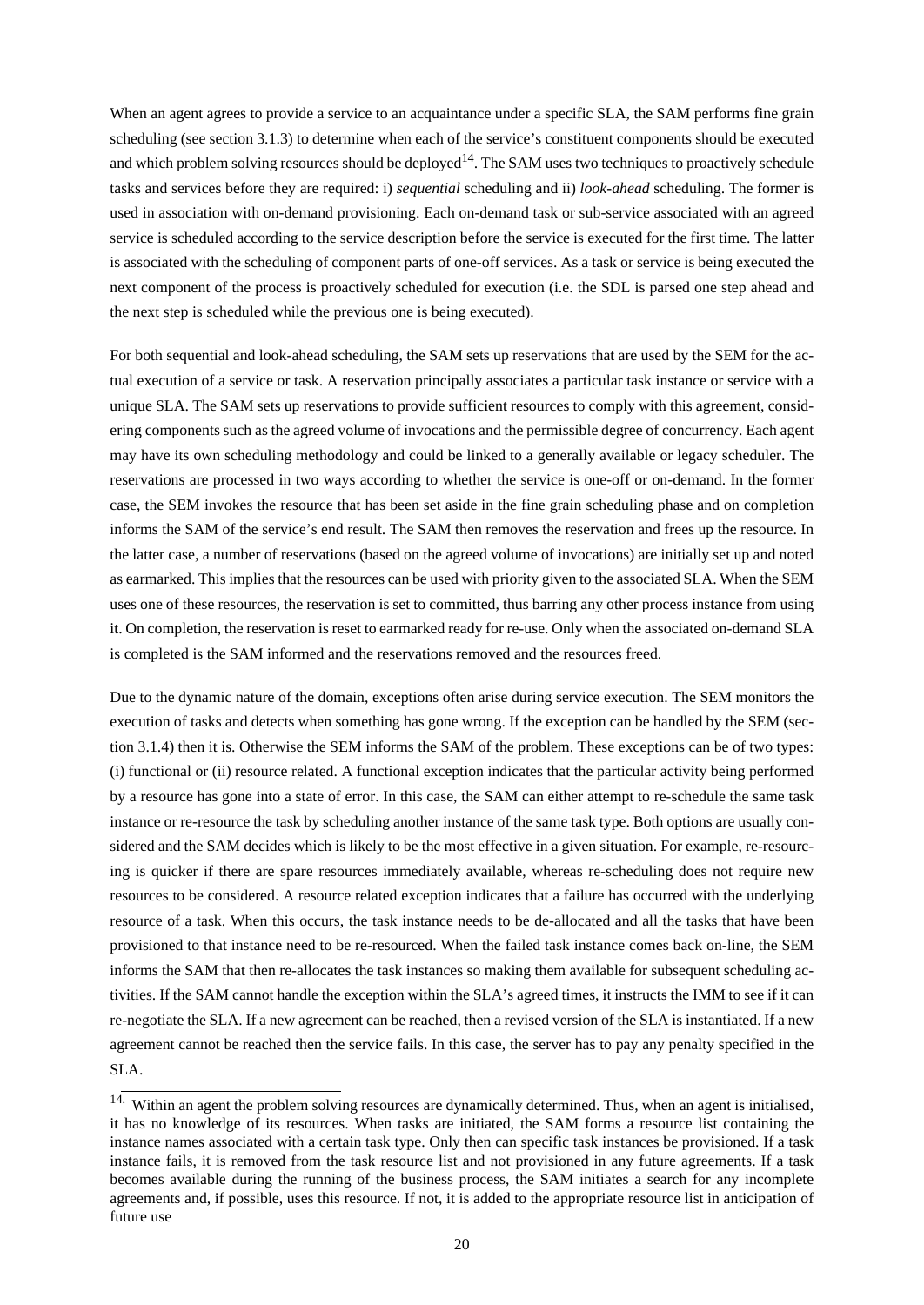# **4 RELATED WORK**

There are a number of research areas that impact upon, and are related to, the work described in this paper. Here we focus on the three that are most closely related to ADEPT's key components; namely: (i) extant workflow systems (section 4.1); (ii) automated negotiation by autonomous agents (section 4.2); and (iii) techniques for allowing agents with heterogeneous information models to interoperate (section 4.3). These areas are dealt with in turn.

# *4.1 Extant Workflow Systems*

At the time of writing, there are no commercial systems that support business process management using a meaningful notion of agenthood. Existing workflow management systems offer limited support and minimal flexibility during process enactment. In situations where a business process is fully resourced (dimensioned) and every conceivable outcome can be considered and controlled, then conventional distributed computing techniques and traditional workflow systems are adequate. If, however, the system has to cope with undefined errors or failures, and there is a need for dynamic re-configuration of resources, then the ADEPT approach is more flexible and robust.

The core functionality of a traditional workflow system is to automate the execution of a sequence of tasks in support of a business process. Typically, workflow systems consist of an engine that executes business tasks in a predefined order (as specified in a script [13]). The ADEPT system subsumes this functionality in its SDL and in the SEM's execution of these service descriptions. However, unlike workflow management systems, ADEPT also performs both resource management and sophisticated exception handling:

• ADEPT agents have the ability to perform explicit resource management; they control and reason about the systems, databases, equipment and people that make up an organisation. Traditionally business process management systems do not provide an inbuilt capability for such direct resource management. Instead processes have to be resourced and dimensioned prior to enactment. The ADEPT approach means the system can be far more responsive to unexpected or unusual patterns of resource availability.

• Presently in workflow systems, exception handling is managed by explicitly representing an alternative path through the business process. In ADEPT, agents dynamically attempt to renegotiate and re-resource the process task in order to resolve exceptions. This approach allows agents to react in a context dependent manner to circumstances where the type of corrective action might vary depending upon the availability of resources and the task's criticality within the process.

The final differentiator is that workflow management systems tend to operate with a central workflow engine that monitors all the events in the system. This type of architecture is limiting when a business process spans a large enterprise. ADEPT takes a distributed, and hence more robust and scalable approach, where the disparate components of a business process are each represented by an agent. Agents can be distributed either logically or physically throughout an organisation.

Given the limitations of current generation workflow systems, a number of researchers have considered using multi-agent systems for various aspects of business process management. Hall and Shahmehri [11] use agent technology to enable both expert (e.g. a manager or business process engineer) and non-expert users involved in a business process to influence the design and modification of that process. A language is presented for the description of processes and tasks to enable automatic reasoning about the operation of the business process, and hence facilitate the reuse of existing processes. A task is represented by a role that indicates who should execute the task, a set of preconditions, a task description, and a set of stop conditions. This is similar to the structure of a service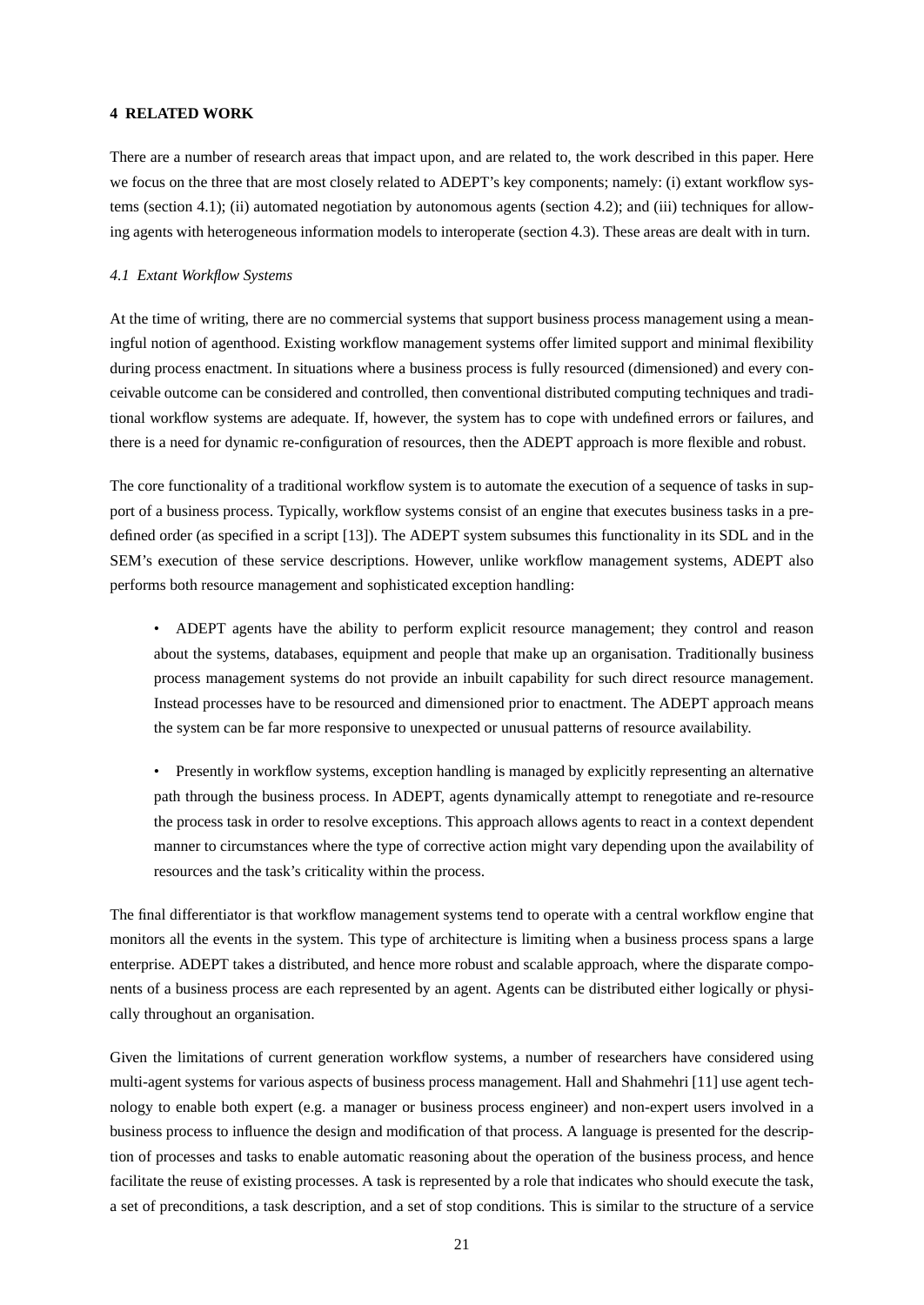description in the ADEPT model: the mandatory inputs to the service are preconditions for the execution of the service, a description of the processes involved in executing that service is provided in the body, and the completion conditions have a similar role to stop conditions. Such a rigorous description of processes and tasks provides an agent-based business process management system with the potential to modify the business process (possibly with reference to an expert) in response to changing circumstances. Therefore the use of agent technology to enable modification of a business process is complimentary to agent-based business process management systems such as ADEPT.

A federation-type architecture [7, 44, 46] provides an alternative method for organising multi-agent systems for the management of business processes. Agents are organised into groups, each group being associated with a single "facilitator"<sup>15</sup> to which an agent surrenders a degree of autonomy. A facilitator serves to identify agents that join or leave the system and manages direct communication between participating agents; functions that are similar to those provided by the DAIS ORB [2]. In addition, the facilitator provides anonymous communication (i.e. agents are informed of events in which they have registered an interest without reference to the original sender), translation of message content between different information models, problem decomposition and distribution of sub-problems to agents unspecified by the original sender, and delayed communications in the event of an agent being temporarily off-line. This architecture enables agents to communicate without concern for the particular syntactic and semantic requirements of the recipient. An agent may also send a message without specifying the recipient; the content-based routing of these messages being performed by its facilitator. During negotiation, participating agents require secure communication, but this direct communication is enabled and managed by one or more facilitators. These facilitators represent the interests of many different agents. Therefore, a facilitator that is managing direct communication between negotiating agents must be trusted to act in the interests of these agents even if this conflicts with other interests it is representing. At present, the federation architecture has been used predominantly for the interoperation of purely cooperative agents at the team level of an organisation (e.g. SHADE and PACT [46]). Such security issues must be addressed if this architecture is to be employed in business process management where more than one organisation is involved. An additional difficulty with the federation architecture is that it does not support the encapsulation of services. The ability to model both peer and hierarchical structures in ADEPT is founded on organisational models where an enterprise is logically divided into a collection of services. The agent-agency concept in ADEPT draws on this principle to group services within the system where it makes pragmatic sense; a flexibility that is not available in the federation architecture.

Mobile agents have also been proposed as an approach to the management of workflow in business processes. Merz et al. [30] argue thatthe use of this technology means that only those organisations that require services from others are required to implement mobile agents. Other organisations need only accept the arrival of mobile agents and handle their requests; i.e. an organisation may participate in either a passive or an active manner. Each mobile agent is an encapsulated, autonomous unit, and therefore can participate in functions such as negotiation without relying on a facilitator-type agent (an advantage over the federation architecture). A further advantage of mobile agents that is often claimed is that they reduce communication overhead, but this is yet to be shown in practice; a reasonably sophisticated mobile agent may take a considerable time to transmit over a network. One potentially serious problem with mobile agent technology in the management of business processes is the lack of security. To participate in a mobile agent based business management system, an organisation must allow sophisticated programs from another, possibly competing, organisation to execute on their local machines. Therefore, for mobile agents to be a good implementation choice in this case, these security issues must be addressed.

<sup>&</sup>lt;sup>15.</sup> Takeda et al. [44] refer to a "facilitator", "mediator" and "ontology server" in their architecture. Together, these three units perform the same function as a facilitator in the federation architecture described by Genesereth and Ketchpel [7]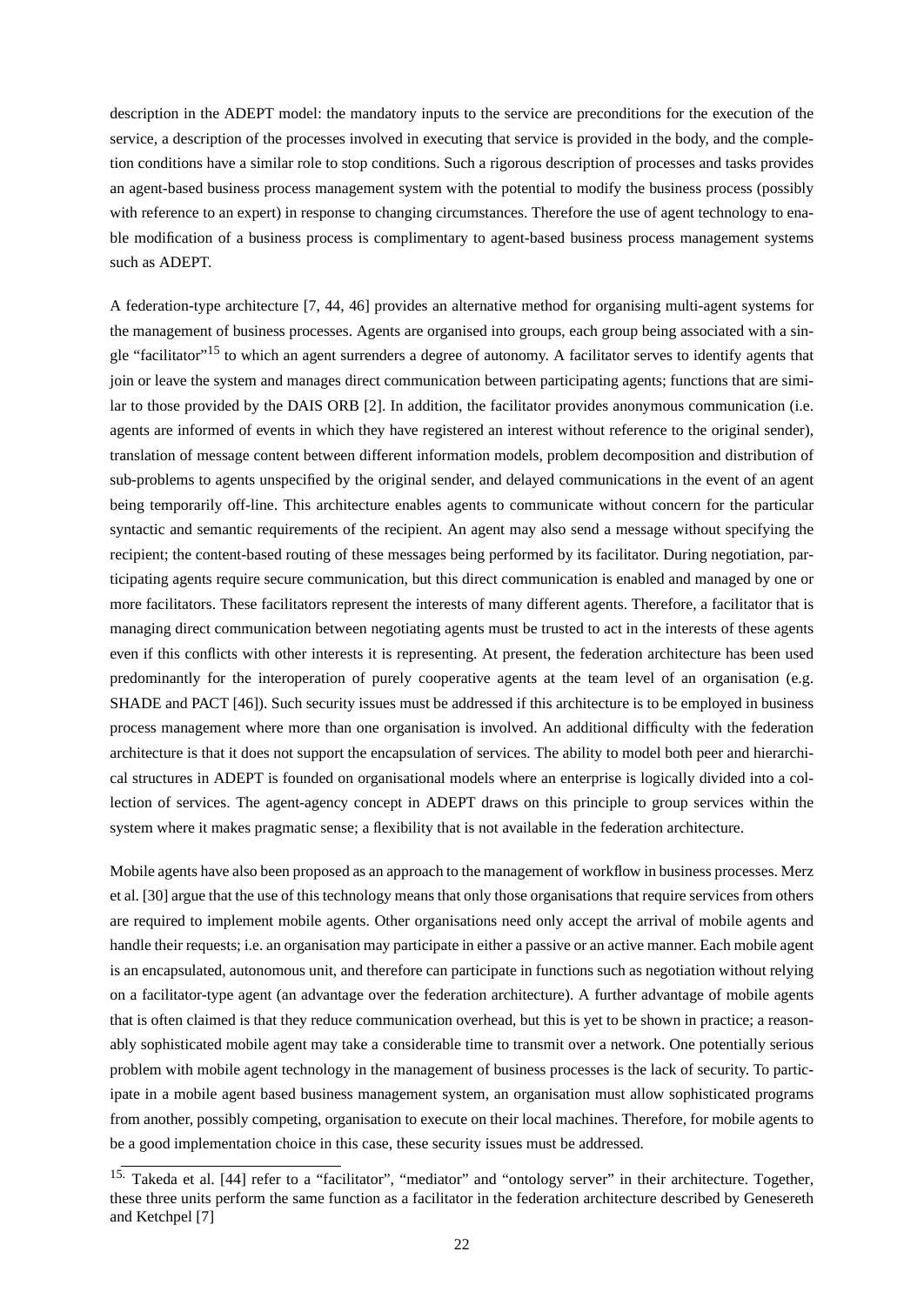#### *4.2 Automated Negotiation*

In this context, we are interested in designing and building well-engineered coordination techniques that increase the efficiency and flexibility of task allocation. To this end, our approach has been to adopt and, where necessary, adapt tools and techniques from game theory and from the social sciences.

The central aim of game theory is the specification of rational equilibrium behaviours (or strategies) when multiple agentsinteract [12, 40]. Thus, game theoretic models are an obvious source of inspiration for our work. These models are not only analytically useful, but they also have several desirable properties. For example, Rubenstein's model of Alternative Offers [41] takes the passage of time into consideration, respects our negotiation protocol, and it can be shown that in such games agents have a simple and stable negotiation strategy that results in efficient agreements without delays [23]. So why don't we use game theoretic techniques directly? To answer this question we first consider the basic assumptions that most game theoretic models make and then consider what would be involved in applying these techniques in the ADEPT context. Most game theory models rest on the assumptions that the negotiating agents are: self interested (utility maximisers), computationally and communicatively unbounded, and rational. Moreover, the agents are assumed to have a set of alternatives that are fixed and known to all agents and each agent's risk attitude and utility function are fixed and known to all the agents that are involved in the decision making. Thus in order to apply these models a designer must [24]: (i) choose a strategic bargaining model; (ii) map the application problem to the chosen model's nomenclature; (iii) identify equilibrium strategies; (iv) develop simple search techniques for appropriate strategies; and (v) provide utility functions. Whilst choosing a strategic bargaining model and mapping it to an application may not be too difficult for someone proficient in game theory techniques, it is not clear how to design and implement equilibrium strategies in ADEPT when there can be infinitely many possible agreements. (Recall game theory requires all the agreements to be known in advance before equilibrium strategies can be proven.) The aforementioned assumptions also mean that most game theoretic models do not consider the computational and communication complexities that are so important in practical applications. Furthermore, in our context, each agent's utility function, set of alternatives, and risk attitude are private information (especially in inter-organisational settings) and even if such information was publicly available it would soon become intractable for large games.

The ADEPT negotiation model has also been influenced by social science models of negotiation. These models do not make the restrictive assumptions of game theory and they attempt to identify and *describe* behaviours that may achieve satisfactory outcomes [6, 22, 38, 42] (rather than *prescribe* behaviour like the game theory models). For example, the competitive, accommodative and conciliatory negotiation behaviours in ADEPT are heuristics that agents use as search operators to prune their set of possible actions. However, although such models are inspired by successful human negotiation behaviour, they suffer from the fact that the system's behaviour cannot easily be predicted. Thus, considerable effort is required, through simulation and empirical evaluation, before a negotiation mechanism design leads to a stable and predictable system. In our case, this experimentation showed that the ADEPT negotiation model converged in the majority of circumstances and that the communication and computational overheads were acceptable for this application [3]. Furthermore, subsequent theoretical analysis has demonstrated the validity of these results for a subset of the ADEPT scenarios [47].

In summary, we have used elements of game theoretic negotiation (such as utility functions and rational choice) as the basis for the IMM's decision making. These functions have then been augmented by work emanating from the social models that has provided negotiation heuristics to guide the IMM in its process of setting up negotiation, generating offers and counter-offers, and in monitoring and modifying its strategy over time.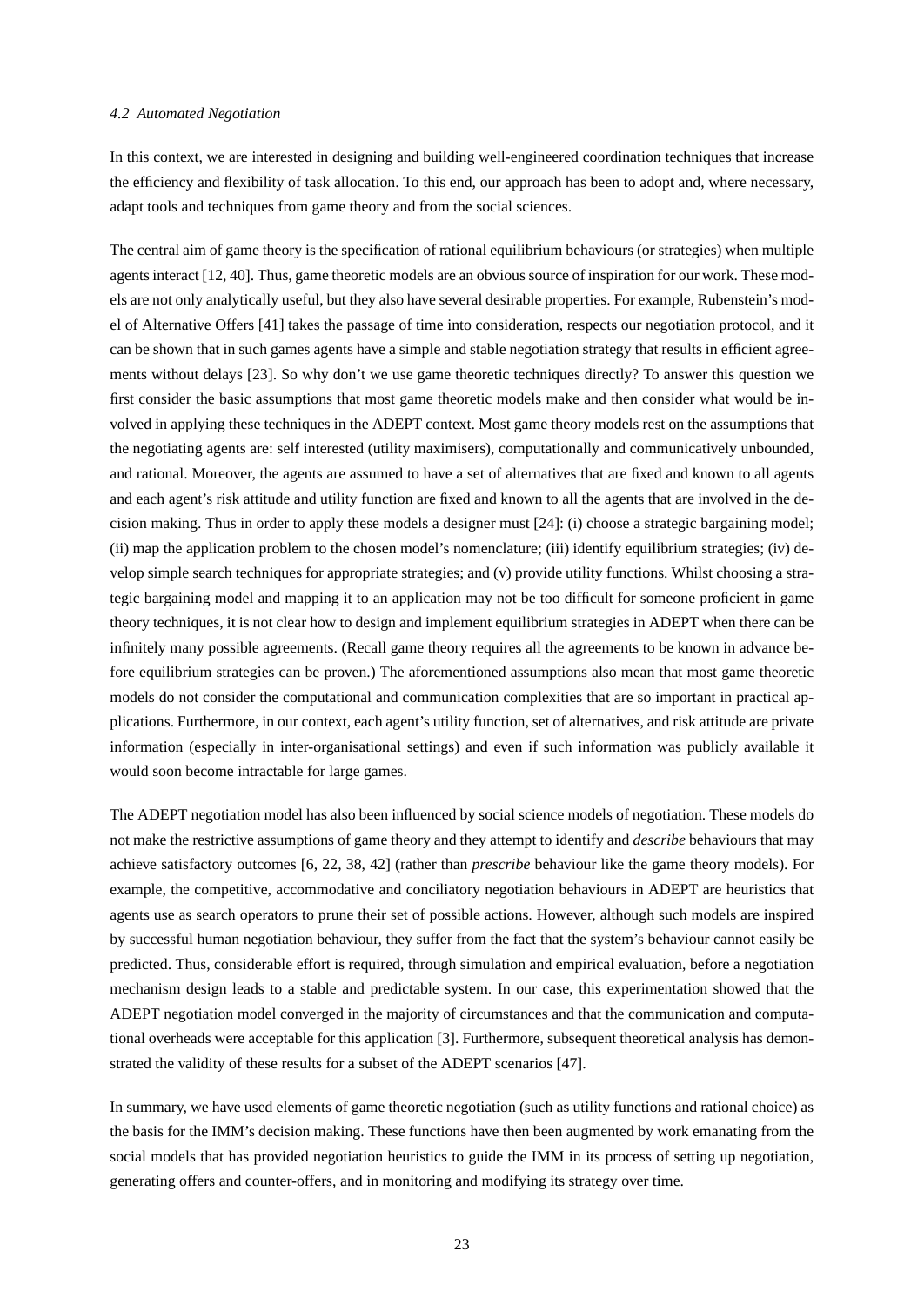#### *4.3 Information Interchange*

In common with a number of related enterprise integration projects [7, 44, 46], ADEPT agents share information that is expressed in a common information model (often referred to as an ontology [9]). The development of ontologies for reuse is an important research area in distributed system development. It is generally accepted [14, 34] that a domain ontology should not be written from scratch; it should be a fusion of existing ontological information. A number of ontologies have been developed both within the domain of enterprise integration [4] and specifically related to activities such as planning [33]. These ontologies are intended for reuse in other systems [25]. This work, and tools such as the Stanford KSL Ontology Editor<sup>16</sup>, should serve to reduce the time consumed in the development of an ontology for a specific application. With the reduction of this overhead, the use of explicit ontological representations of information within a system, as opposed to hand-coded schema translations, becomes more attractive.

Motivated by the advantages and disadvantages outlined in section 3.2, a number of methods for building schema translations were investigated, and a simple initial mechanism employed. The hybrid approach advocated here has the potential to benefit from the advantages of schema translations, and the formation of novel schema when required. However, further research into these techniques is required. Within the Carnot project [14], the Cyc [10] global ontology along with database schema are used as inputs to the semi-automatic, user driven Model Integration Software Tool (MIST), that produces articulation axioms (aka. schema translations). Articulation axioms map local schema to Cyc; the Cyc global ontology then functions as a shared information model. Within the more restricted domain of a business process, totally automating the formation of schema translations from ontological representations is more feasible. An agent that is able to communicate (and interpret) information for which it has no existing schema translation provides greater flexibility; e.g. the agent may be able to take advantage of new services (with slightly different information requirements) that are offered in the system. Thus, with the reuse of existing ontologies, and the use of these ontologies to automatically (or with some reference to a domain expert) generate schema translations, the disadvantages of using explicit ontological representations are reduced, and more flexible interaction between agents is possible.

#### **5 CONCLUSIONS**

This paper described the conceptualisation and implementation of an agent-based system for managing corporatewide business processes. The ADEPT philosophy is founded upon two key notions: (i) devolving responsibility for provisioning and managing the business; and (ii) making the problem solving components reactive and proactive so they can respond to unexpected situations. To this end, this work can be viewed on three different levels, each of which represents increasing support for the realisation of business process management software systems:

(i) ADEPT as a *design* technology: ADEPT proposes a method of approach for structuring the design and development of business process management systems. It identifies the key concepts in this view as autonomous agents, negotiation, service provision, service level agreements, resource management, and information sharing. This view can be readily applied to other business process applications without being tied to the details of how they were realised in ADEPT.

<sup>&</sup>lt;sup>16.</sup> The Stanford KSL Ontology Editor is a tool that supports distributed, collaborative editing, browsing and creation of ontologies represented in Ontolingua [9], a language designed for the representation of ontologies: http:// www-ksl-svc.stanford.edu:5915/FRAME-EDITOR/&sid=ANONYMOUS&user-id=ALIEN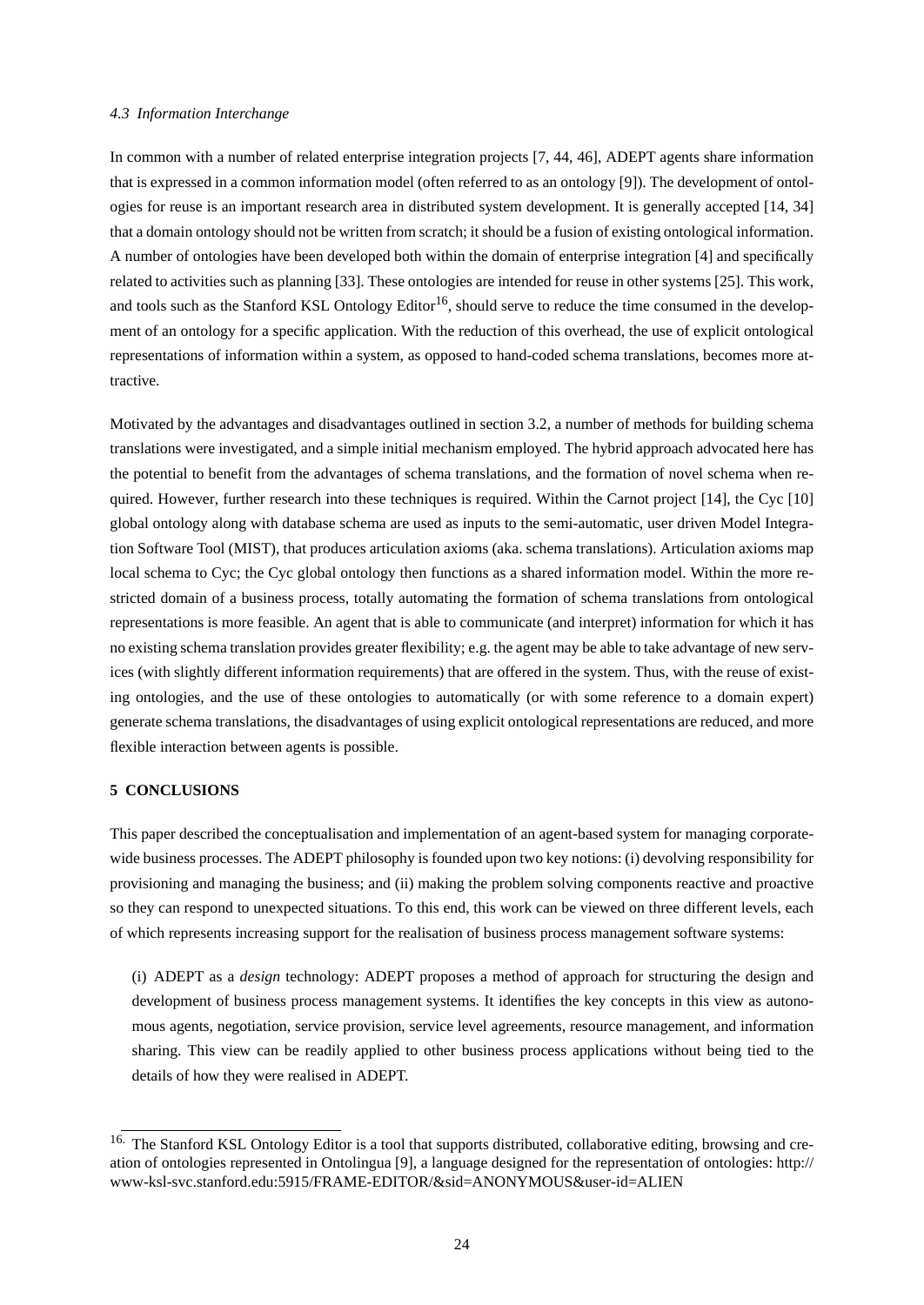(ii) ADEPT as an *implementation* technology: As well as identifying a conceptual framework, the ADEPT system provides concomitant algorithms, interfaces, language definitions, and implementation structures. These definitions can be re-implemented in other programming environments to develop ADEPT-like agent systems for business process management.

(iii)ADEPT as a *solution* technology: The ADEPT programming environment can be re-used in other business management applications. In this case, the ADEPT design methodology is used to structure the application and the ADEPT software is used to implement it.

As we have indicated, devolving responsibility to autonomous agents offers many advantages over traditional workflow approaches. However there are two potential drawbacks of this approach (as mentioned in section 2.2). Firstly, it is more difficult to attain a coherent view of the entire business process—since its state is now distributed. To combat this, significant efforts were expended on a suite of visualisation tools that enabled the business process manager to view and re-construct the system's state from its constituent components (see [19] and the companion paper for more details). Secondly, given the autonomous nature of the problem solving components, there is a greater chance that the business process will fail to meet any overarching constraints placed upon its operation. This is because the business process is constructed through dynamic, on-the-fly agreements, rather than through preset routes. To minimise such difficulties, the negotiation strategies and tactics of the organisation's agents need to be carefully engineered so they maximise the chance of making agreements. Empirical work on analysing the properties and relative merits of different combinations of strategies and tactics is reported in [3] and theoretical work on a subset of these scenarios is reported in [47].

The two major technical advances achieved by ADEPT relate to the techniques developed for automated negotiation and the techniques for information sharing between agents with heterogeneous information models. In the former case, our approach allows agents to exhibit a range of negotiation behaviours depending upon the context in which they find themselves. In the latter case, a pragmatic, hybrid solution that combines the speed of schema mappings with the flexibility of working with ontologies was adopted.

As already indicated, ADEPT can be used as a solution technology for real world applications. In particular, it has been applied to a BT business process of providing a quote to install a customer's network. Details of this application are given in the companion paper. That paper serves two main purposes: (i) it illustrates the concepts described herein; and (ii) it offers insights into how the ADEPT approach can be applied in practical situations.

#### **References**

[1] R. Axelrod, *The Evolution of Cooperation*. Basic Books, 1984.

[2] DAIS: A Platform To Build On, ICL Corporate Systems Publications, Version 2.1, 1994.

[3] P. Faratin, C. Sierra, and N. R. Jennings, Negotiation Decision Functions for Autonomous Agents. *Int. Journal of Robotics and Autonomous Systems*, **24** (3-4) 159-182, 1998.

[4] M. S. Fox, and M. Gruninger, Ontologies for Enterprise Integration, *Proc. of the 2nd Conf. on Cooperative Information Systems*, Toronto Ont, 1994.

[5] FIPA97 Specification—Part 7, Network Management and Provisioning, Foundation for Intelligent Physical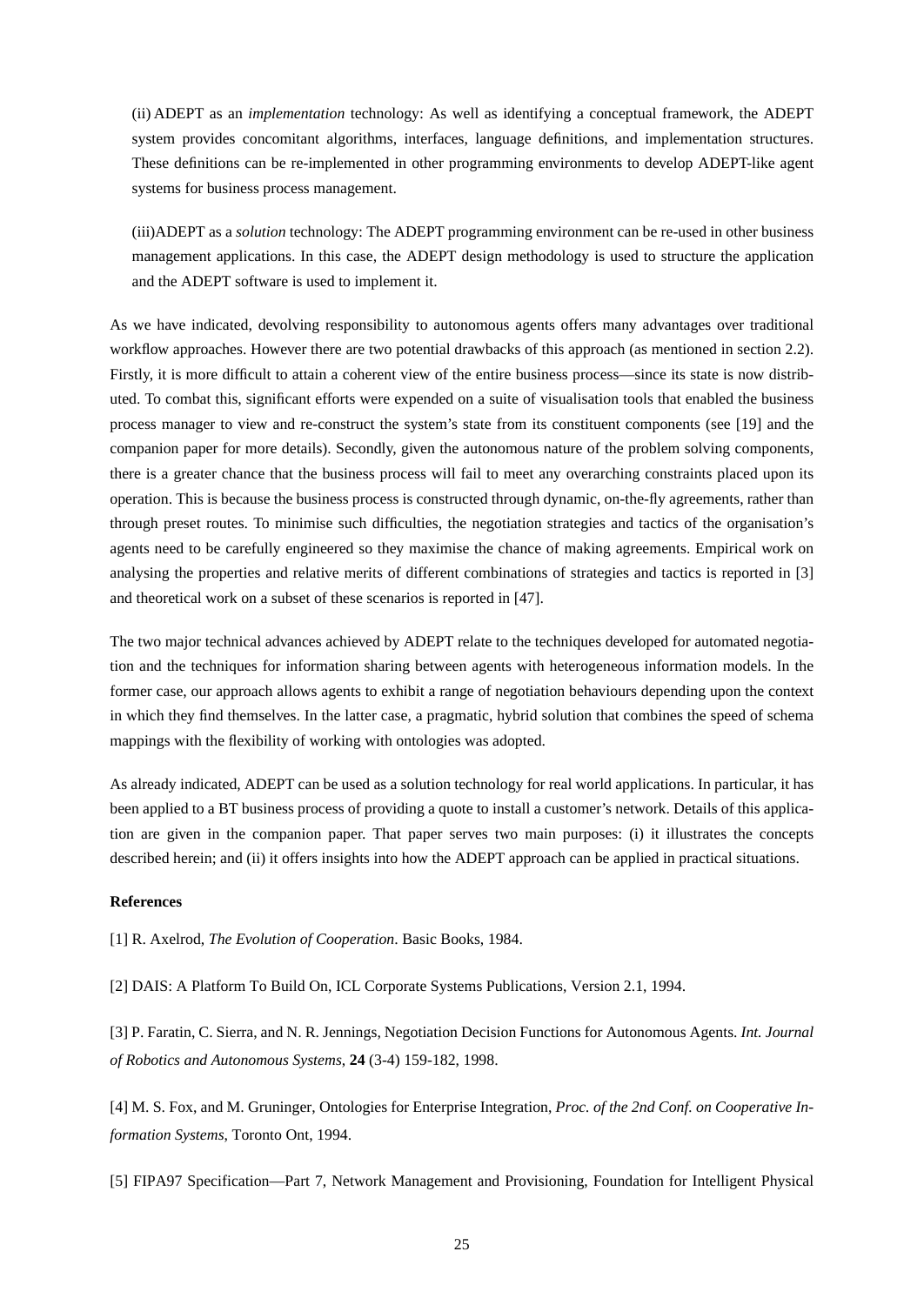Agents, 1997. http://www.fipa.org

[6] R. Fisher and W. Ury, *Getting to Yes: Negotiating Agreement without Giving in.* Houghton Mifflin, 1981.

[7] M. R. Genesereth and S. P. Ketchpel, Software agents. *Comms. of the ACM* **37** (7) 48-53, 1994.

[8] D. Georgakopoulos, M. Hornick, and A. Sheth, An Overview of Workflow Management. *Int Journal of Distributed and Parallel Databases* **3** 119-153, 1995.

[9] T. Gruber, A translation approach to portable ontology specifications. *Knowledge Acquisition* **5** 199-220, 1994.

[10] R. V. Guha and D. B. Lenat, CYC: A Mid Term Report. *AI Magazine* **11** (3) 32-59, 1990.

[11] T. Hall and N. Shahmehri, An intelligent multi-agent architecture for support of process reuse in a workflow management system, *Proc. of 1st Int. Conf. on the Practical Application of Intelligent Agents and Multi-Agent Technology*, London, UK, 331-343, 1996.

[12] J. C. Harsanyi, *Rational Behaviour and Bargaining Equilibrium in Games and Social Situations*. Cambridge University Press, 1977.

[13] D. Hollingsworth, The Workflow Reference Model. The Workflow Management Coalition, 1994.

[14] M. N. Huhns, M.P.Singh, T. Ksiezyk and N. Jacobs, Global Information Management via Local Autonomous Agents. *Proc. 13th Int. DAI Workshop*, Seattle, WA, 153-174, 1994.

[15] R. Jeffrey, *The Logic of Decision.* University of Chicago Press, 1983.

[16] N. R. Jennings, *Cooperation in Industrial Multi-Agent Systems*. World Scientific Publishing, London, 1994.

[17] N. R. Jennings, Controlling cooperative problem solving in industrial multi-agent systems using joint intentions. *Artificial Intelligence* **75** (2) 195-240, 1995.

[18] N. R. Jennings, P. Faratin, M. J. Johnson, T. J. Norman, P. O'Brien and M. E. Wiegand, Agent-Based Business Process Management. *Int Journal of Cooperative Information Systems* **5** (2&3) 105-130, 1996.

[19] N. R. Jennings, P. Faratin, T. J. Norman, P. O'Brien, M. E. Wiegand, C. Voudouris, J. L. Alty, T. Miah, and E. H. Mamdani, ADEPT: Managing Business Processes using Intelligent Agents. *Proc. BCS Expert Systems 96 Conference* (Intelligent Systems Integration Programme Track), Cambridge, UK, 5-23, 1996.

[20] N. R. Jennings, E. H. Mamdani, I. Laresgoiti, J. Perez, and J. Corera, Using ARCHON to develop real-world DAI applications. *IEEE Expert* **11** (6) 64-70, 1996.

[21] N. R. Jennings, L. Z. Varga, R. P. Aarnts, J. Fuchs and P. Skarek, Transforming Stand-alone Expert Systems into a Community of Cooperating Agents. *Int. Journal of Engineering Applications of AI* **6** (4) 317-331, 1993.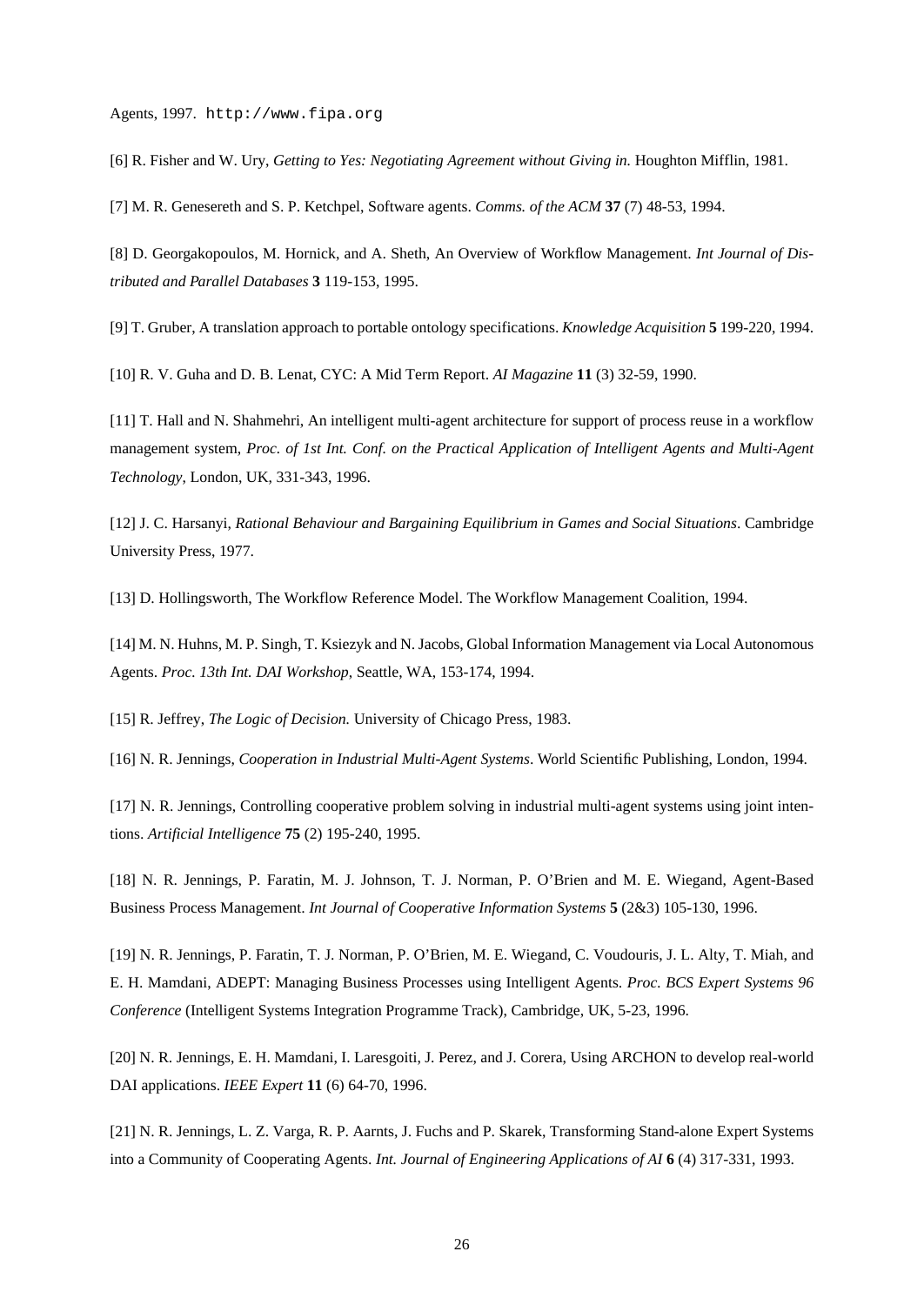[22]S. Kraus and D. Lehmann, Designing and building a negotiating automated agent. *Comput. Intell.* **11** 132-171, 1995.

[23] S. Kraus, J. Wilkenfeld and G. Zlotkin, Multi-agent negotiation under time constraints. *Artificial Intelligence* **75** 297-345, 1995.

[24] S. Kraus, Negotiation and cooperation in multi-agent environments. *Artificial Intelligence* **94** 79-97, 1997.

[25] F. Lehmann, CCAT: The Current Status of the Conceptual Catalogue (Ontology) Group, with Proposals. *Proc. 4th Int. Workshop on Peirce: A Conceptual Graph Workbench*, University of Maryland, 1994.

[26] D. McCarthy and S. Sarin, Workflow and Transactions in InConcert. Bulletin of the Technical Committee on Data Engineering, IEEE Computer Society 16 (2) June 1993.

[27] S. McCready, There is more than one kind of workflow software. Computerworld, November 2, 1992.

[28] R. Medina-Mora, T. Winograd, and R. Flores, Action Workflow as the Enterprise Integration Technology. Bulletin of the Technical Committee on Data Engineering, IEEE Computer Society 16 (2) 1993.

[29] R. Medina-Mora, H. Wong, and P. Flores, The Action Workflow Approach to Workflow Management. *Proc. of 4th Conf. on Computer Supported Cooperative Work*, 1992.

[30] M. Merz, B. Liberman, K. Müller-Jones and W. Lamersdorf, Inter-organisational workflow management with mobile agents in COSM. *Proc. of the 1st Int. Conf. on the Practical Application of Intelligent Agents and Multi-Agent Technology*, 405-420, 1996.

[31] T. J. Mowbray and R. Zahavi,*The essential CORBA systems integration using distributed objects*. John Wiley and Object Management Group, 1995.

[32] H. J. Müller, Negotiation Principles, in *Foundations of Distributed Artificial Intelligence*, eds. G. M. P. O'Hare and N. R. Jennings, Wiley Interscience, 211-229, 1996.

[33] K. L. Myers and D. E. Wilkins, Reasoning about Locations in Theory and Practice, *Computational Intelligence* **14** (2), 1998.

[34] R. Neches, R. Fikes, T. Finin, T. Gruber, R. Patil, T. Senator, and W. R. Swartout, Enabling Technology for Knowledge Sharing. *AI Magazine* **12** (3), 1991.

[35] T. J. Norman and N. R. Jennings, Generating states of cooperation between autonomous agents. *Proc. 3rd Australian Workshop on Distributed Artificial Intelligence*, Perth, Australia, 109-119, 1997.

[36] T. J. Norman, N. R. Jennings, P. Faratin, and E. H. Mamdani, Designing and implementing a multi-agent architecture for business process management. In *Intelligent Agents III* (eds. J. P. Mueller, M. J. Wooldridge and N. R. Jennings) LNAI 1193, Springer Verlag, 261-275, 1997.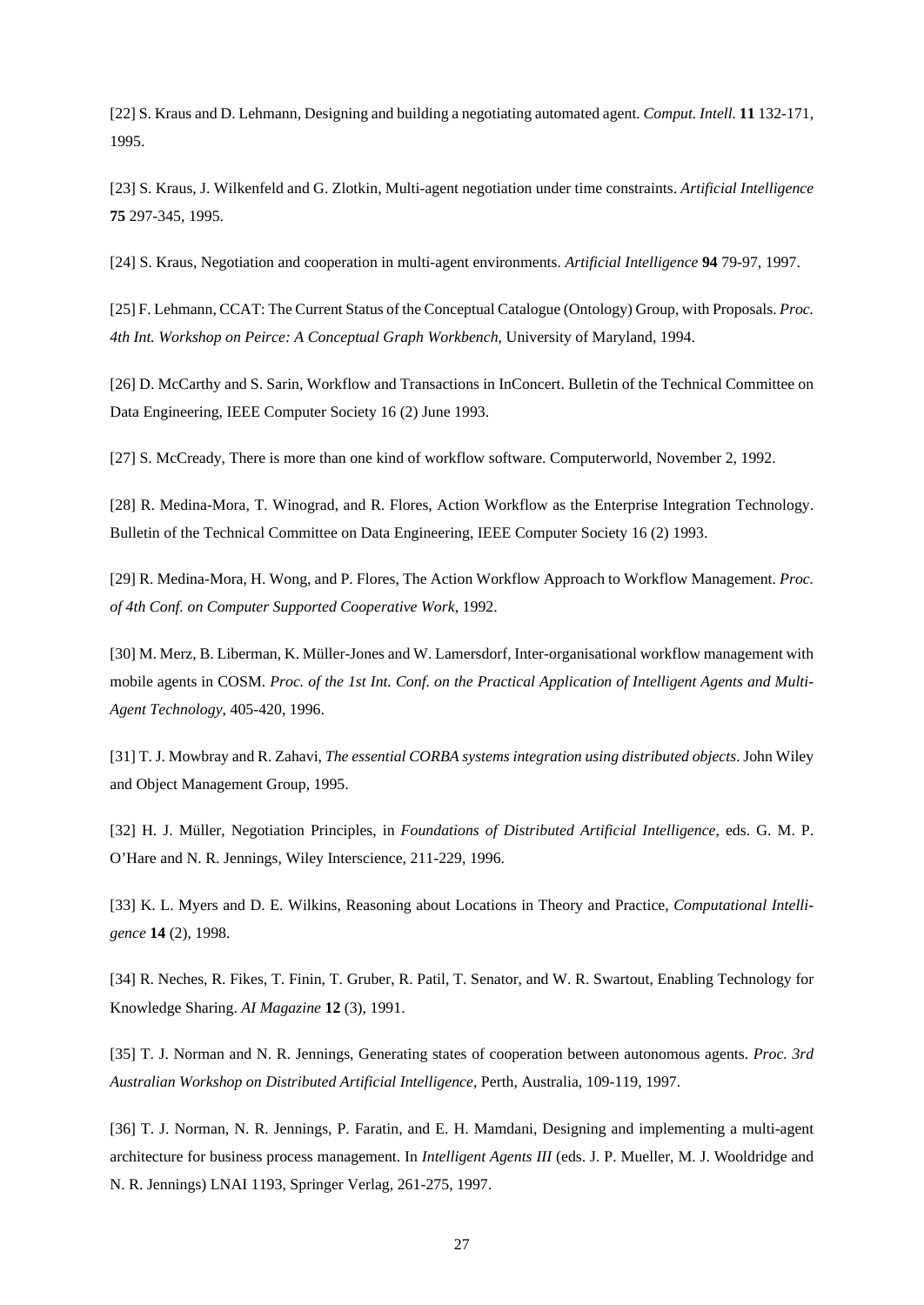[37] A. Pnueli, Specification and Development of Reactive Systems. *Information Processing 86*, Elsevier, 1986.

[38] D. G. Pruitt, *Negotiation Behaviour*. Academic Press, 1981.

[39] H. Raiffa, *The Art and Science of Negotiation*. Harvard University Press, 1982.

[40] J. S. Rosenschein and G. Zlotkin, *Rules of Encounter*. The MIT Press, 1994.

[41] A. Rubinstein, Perfect equilibrium in a bargaining model. *Econometrica* **50**, 97-109, 1982.

[42] A. Sathi and M. S. Fox, Constraint directed negotiation of resource re-allocations. In *Distributed Artificial Intelligence II* (eds. L. Gasser and M. Huhns), Pitman, 163-193, 1989.

[43] C. Sierra, P. Faratin and N. R. Jennings, A Service-Oriented Negotiation Model between Autonomous Agents. *Proc. 8th European Workshop on Modeling Autonomous Agents in a Multi-Agent World,* Ronneby, Sweden, 17-35, 1997.

[44] H. Takeda, K. Iino, and T. Nishida, Agent organization with multiple ontologies. *Int. Journal of Cooperative Information Systems* **4** (4) 321-337, 1995.

[45] K. Trammel, Workflow without Fear. *Byte* April, 1996.

[46] J. M. Tenenbaum, J. C. Weber, and T. R. Gruber, Enterprise integration: Lessons from SHADE and PACT. *Proc. 1st Int. Conf on Enterprise Integration Modelling*, 356-369, 1992.

[47] N. Vulkan and N. R. Jennings (1999) "Efficient Mechanisms for the Supply of Services in Multi-Agent Environments" *Int Journal of Decision Support Systems*.

[48] M. Wooldridge, Agent-based software engineering. *IEE Proceedings on Software Engineering* **144** (1) 26-37, 1997.

[49] M. J. Wooldridge and N. R. Jennings, Intelligent Agents: Theory and Practice. *The Knowledge Engineering Review* **10** (2) 115-152, 1995.

[50] http://www.staffware.com/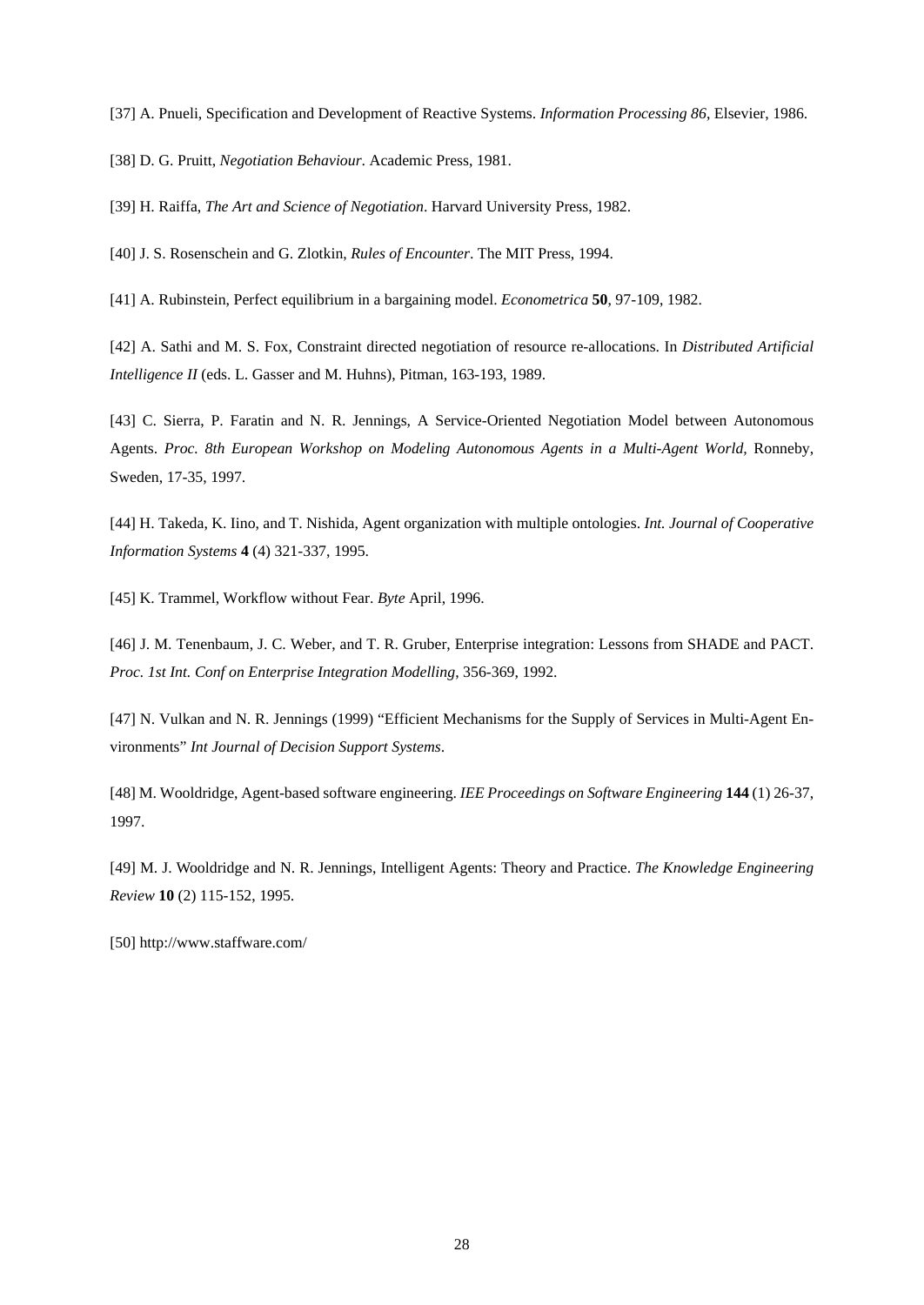# **FIGURE CAPTIONS**

Figure 1: Constituent Components of a Business Process.

- Figure 2: The conceptual architecture of an ADEPT system.
- Figure 3: The logical hierarchy of agencies
- Figure 4: The ADEPT implementation system.
- Figure 5: Exemplar Service Description: Prepare\_Table
- Figure 6: Exemplar Service Description: Meal
- Figure 7: Functional architecture of an ADEPT agent.
- Figure 8: ADEPT's negotiation protocol.
- Figure 9: Sample service level agreement
- Figure 10: Internal architecture of IMM.
- Figure 11: Negotiation Logistics Rules
- Figure 12: Setting the Negotiation Strategy
- Figure 13: Monitoring and Modifying the Negotiation Strategy
- Figure 14: Negotiation Tactic Rules

Table 1: ADEPT's Agent Communication Language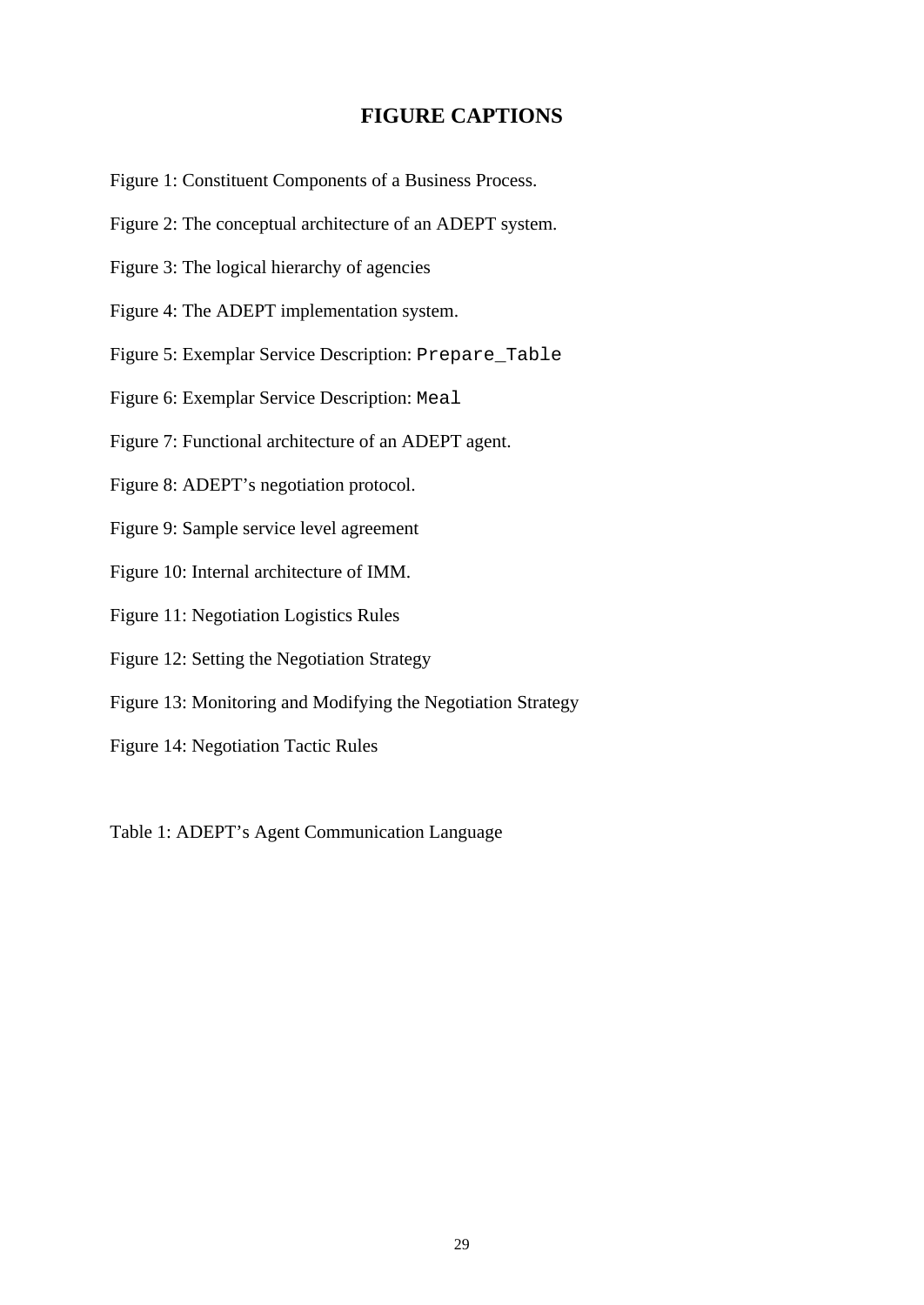

Figure 1 : Constituent Components of a Business Process (adapted from [13]).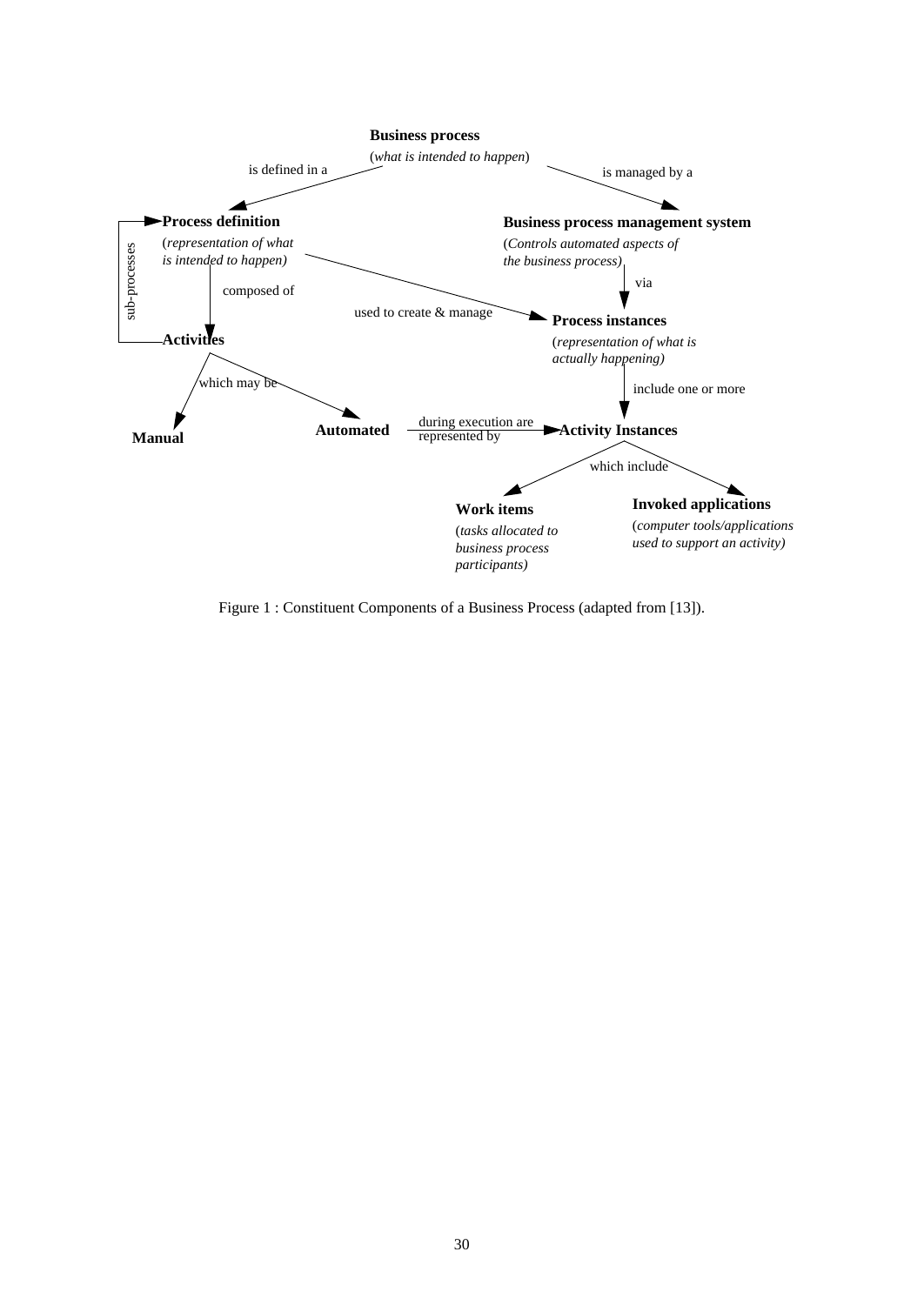

Figure 2 : The conceptual architecture of an ADEPT system.



Figure 3 : The logical hierarchy of agencies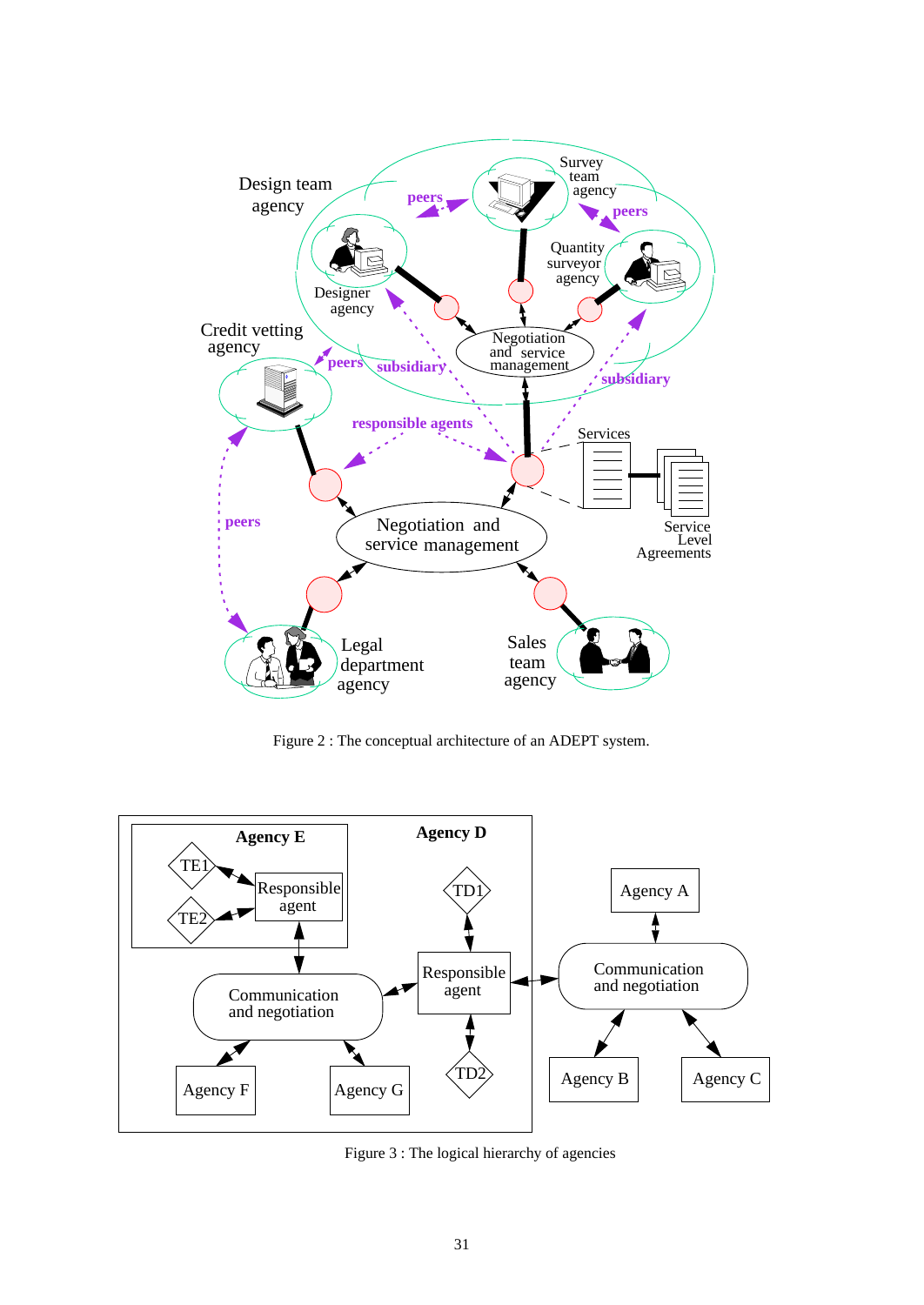



| Prepare Table                                         |  |  |  |  |  |  |
|-------------------------------------------------------|--|--|--|--|--|--|
| (Home Guests quests cli man                           |  |  |  |  |  |  |
| Home TableAndChairs accommodation ser man             |  |  |  |  |  |  |
| Home_Cutlery cutlery any man                          |  |  |  |  |  |  |
| Home_Crokery crockery any man                         |  |  |  |  |  |  |
| Home Glasses glasses any opt)                         |  |  |  |  |  |  |
| (Home Seat Allocation)                                |  |  |  |  |  |  |
| "( <= quests.number accommodation.number )"           |  |  |  |  |  |  |
| $($ $($ $\ldots$ $)$ $)$                              |  |  |  |  |  |  |
|                                                       |  |  |  |  |  |  |
| Figure 5: Exemplar Service Description: Prepare Table |  |  |  |  |  |  |
|                                                       |  |  |  |  |  |  |

```
sequence:meal{
     must-para:organise {
          cond:have_friends "(not (empty-set service::friends))",
          Plan_Menu(restrictions = service::friends),
          Plan_GuestList( candidates = service::friends),
          } -> (and have_friends Plan_Menu Plan_GuestList)
     can-para:prepare {
          Prepare_Food(food = Plan_Menu::menu),
          Prepare_Table(guests = Plan_GuestList::choice)
          } -> (and Prepare_Food Prepare_Table),
     Eat_Meal(<unspecified>),
     can-para:clean_up {
          Wash_Up(<unspecified>), Dry_Up(<unspecified>)
          } -> (and Wash_Up Dry_Up)
     } -> (and organise prepare Eat_Meal clean_up)
                      Figure 6: Exemplar Service Description: Meal
```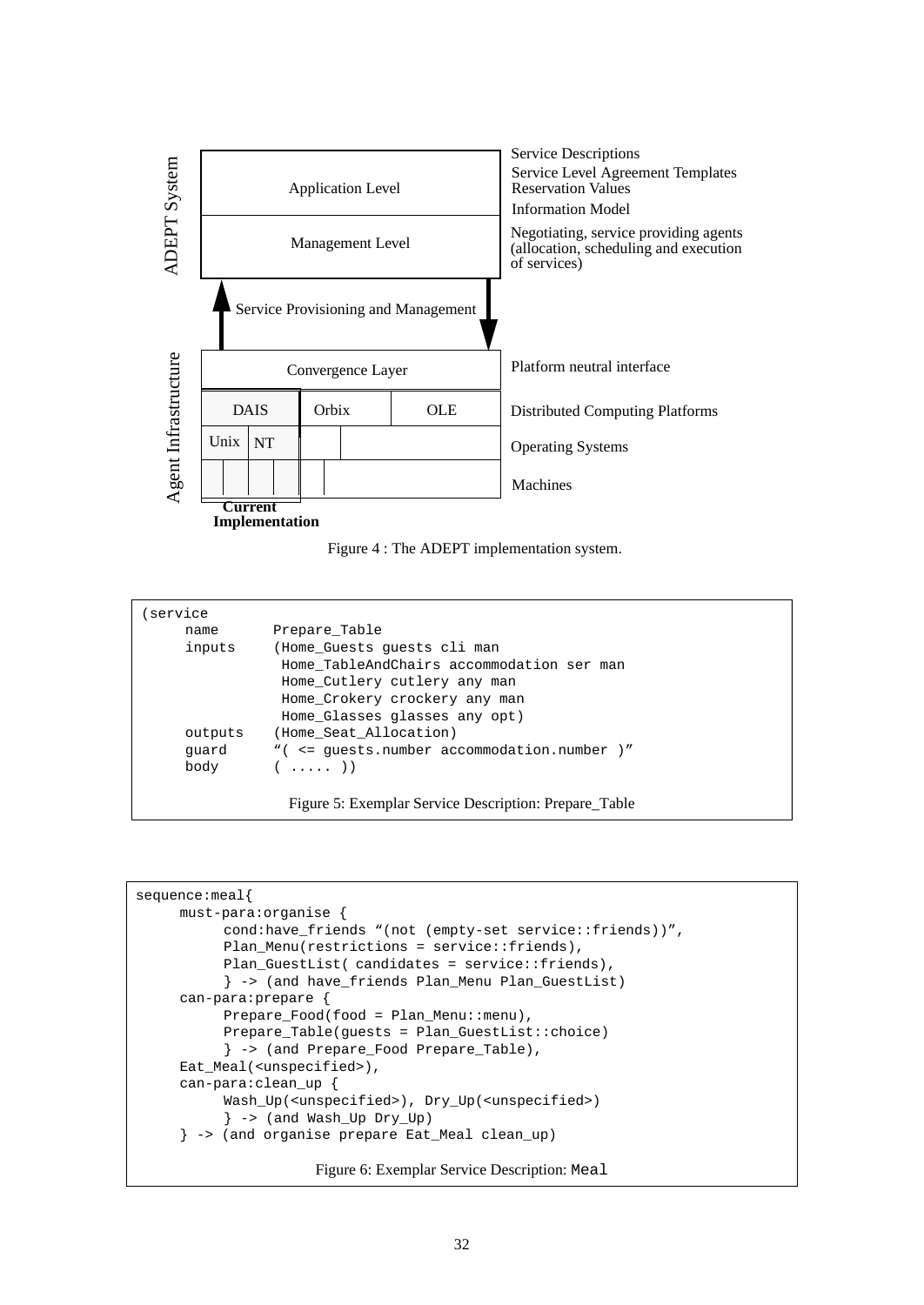

Figure 7: Functional architecture of an ADEPT agent.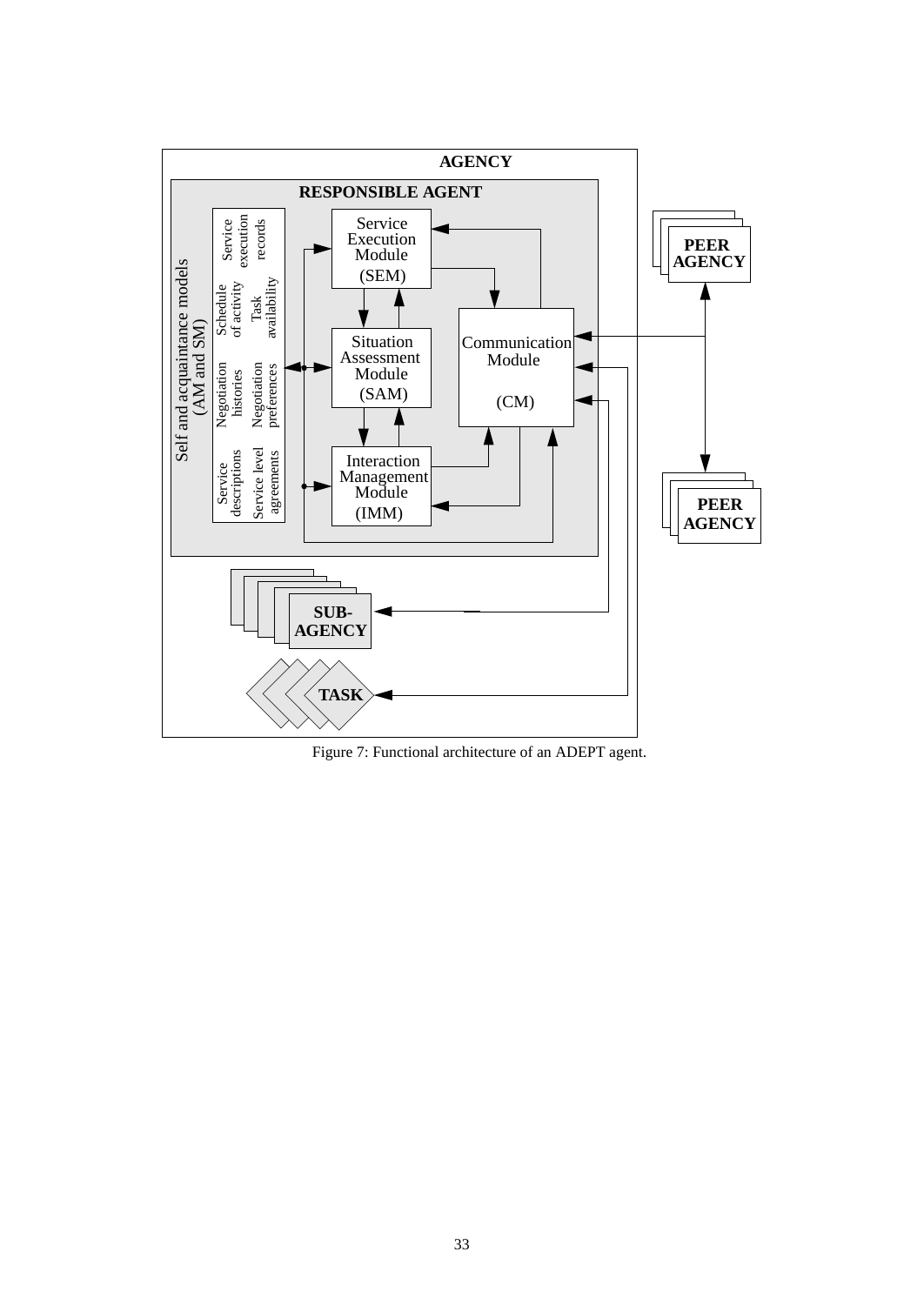

Figure 8: ADEPT's negotiation protocol. Numbered ovals represent states *during* the negotiation process and nonnumbered ovals represent states associated with the *outcome* of negotiation. Shaded ovals represent unsuccessful negotiation states arrived at by the edges (primitives) not-capable, reject or deny and filled ovals represent successful negotiation state arrived at by the by the primitive confirm. Refer to table 1 for details of the individual primitives.

| Slot Name            | Instantiated Values   |  |
|----------------------|-----------------------|--|
| SERVICE NAME:        | cost & design network |  |
| SLA ID:              | a1001                 |  |
| SERVER AGENT:        | <b>NDD</b>            |  |
| CLIENT AGENT:        | <b>CHL</b>            |  |
| SLA DELIVERY TYPE:   | on-demand             |  |
| DURATION: (minutes)  | 320                   |  |
| START TIME:          | 9:00                  |  |
| END_TIME:            | 18:00                 |  |
| VOLUME:              | 35                    |  |
| PRICE: (per costing) | 35                    |  |
| PENALTY:             | 30                    |  |
| CLIENT INFO:         | customer profile      |  |
| REPORTING POLICY:    | customer_quote        |  |

Figure 9: Sample service level agreement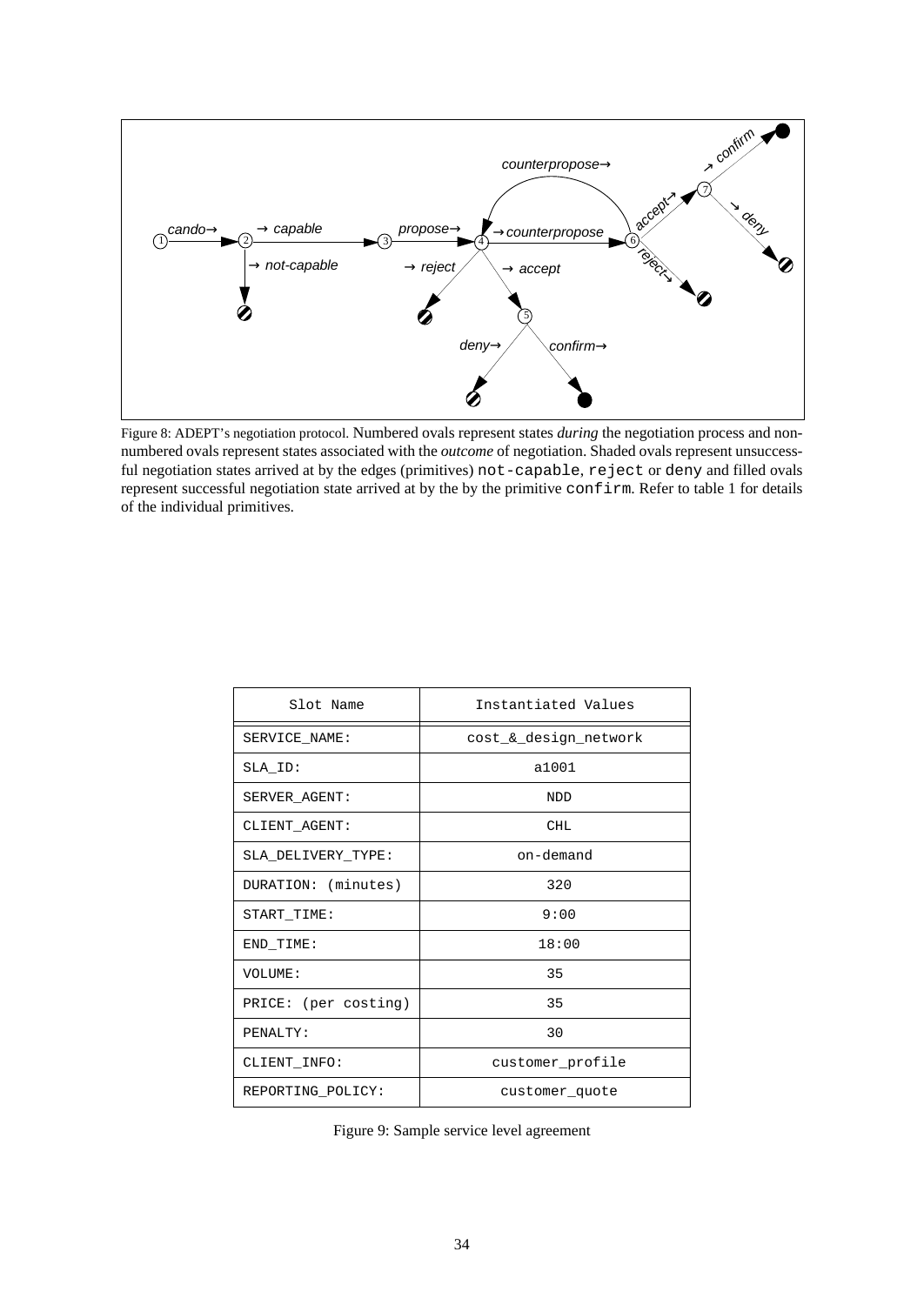

Figure 10: Internal architecture of IMM.

```
if MANY(SERVERS) & HAVE-PREFERENCE-OVER(SERVERS)
then
     NEGOTIATE(SERIAL, MOST-PREFERRED-FIRST)
     [If there are multiple providers of a given service and the agent has developed a preference ordering over these
     servers for this service then negotiate with them one at a time in decreasing order of preference. This approach
     is adopted to minimise the amount of resource consumed since it is likely that the agent will end up choosing
     its most preferred acquaintance.]
if MANY(SERVERS) & NO-HISTORY(SERVERS)
then
     NEGOTIATE(PARALLEL)
     [If there are multiple providers of a given service and the agent has not negotiated with any of its acquaintances
     for the service, then it should negotiate with them in parallel in order to build up a picture of the potential
     providers of this service]
if MANY(SERVERS) & NOW
then
     NEGOTIATE(PARALLEL)
     [If there are multiple providers of a given service and the agent does not have much time to reach an agreement,
     then it should negotiate in parallel in order to maximise its chance of providing a server willing to take on the
     service.]
```
Figure 11: Negotiation Logistics Rules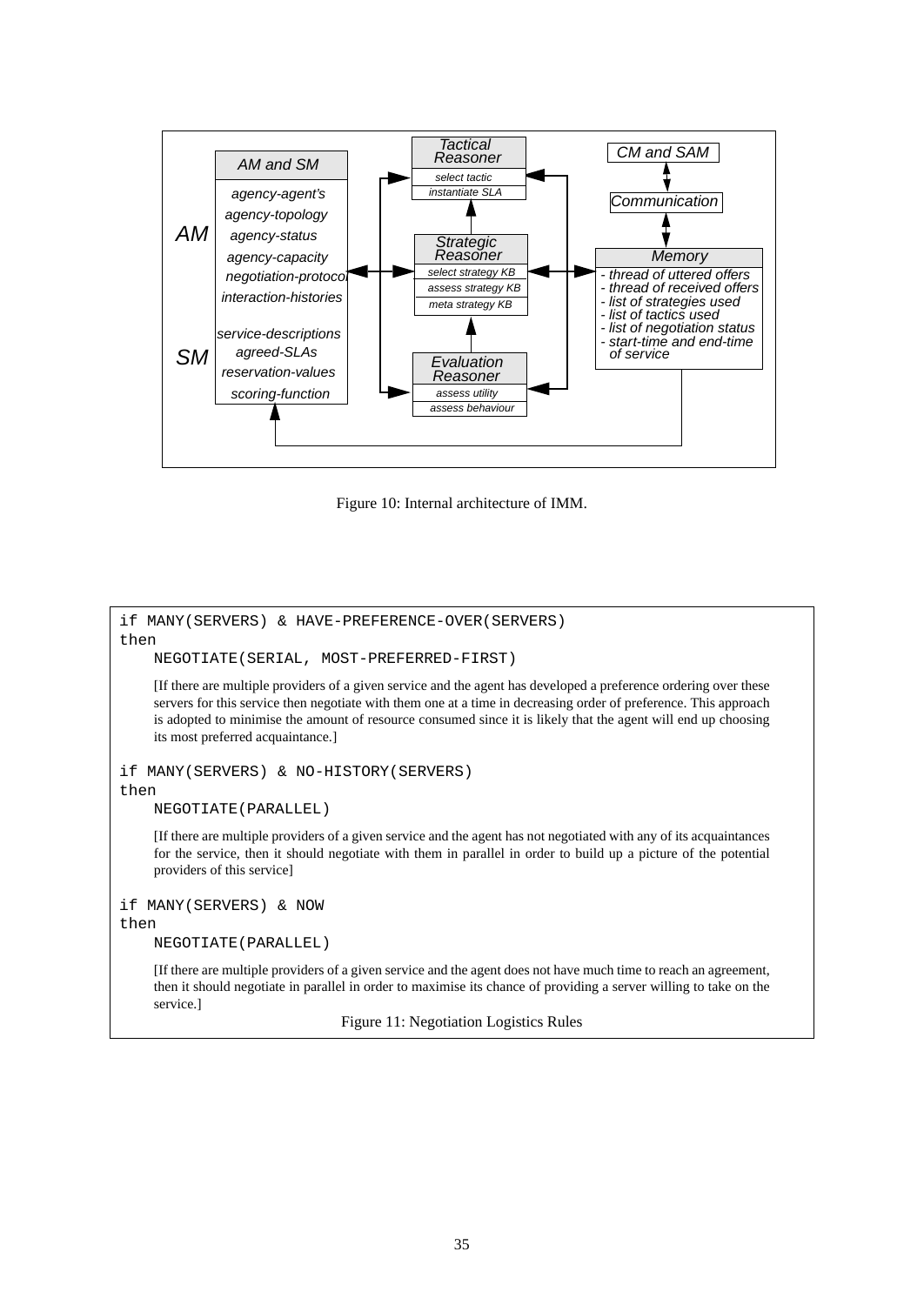```
if HAVE-TIME & DIFFERENT-ORGANISATION(OPPONENT)
then
   STRATEGY(TIME=0, RESOURCE=0, BEHAVIOUR=1)
   CONVERGENCE_SPEED(SLOW)
   LIKELY_RESPONSE(COMPETITIVE)
```
[If there is plenty of time available for negotiation and the opponent is from an external organisation, then the dominant (sole) criteria for determining the negotiation stance should be the opponent's behaviour. This will minimise the scope for being exploited, but will allow cooperative negotiation to be reciprocated. It is likely that the opponent will adopt a fairly competitive stance since the negotiation is inter-organisational. Therefore it is also likely that the negotiation will take a long time to reach a conclusion.]

```
if HAVE-TIME & SAME-ORGANISATION(OPPONENT) & MANY(SERVERS)
then
    STRATEGY(TIME=0.2,RESOURCE=0.8,BEHAVIOUR=0)
    CONVERGENCE_SPEED(FAST)
    LIKELY_RESPONSE(COOPERATIVE)
```
[If there is plenty of time for negotiation and there are multiple potential suppliers of the service (all of whom are internal to the organisation) then the important criteria is that resource usage should be minimised. A secondary consideration is that the negotiation should not take too long. Given this mixed strategy it is likely that an agreement will be reached fairly quickly and that the likely response of the negotiation opponents will be cooperative since they are all from the same organisation.]

```
if NOW & SAME-ORGANISATION(OPPONENT) & ONE(SERVER)
then
   STRATEGY(TIME=1, RESOURCE=0, BEHAVIOUR=0)
   CONVERGENCE_SPEED(FAST)
   LIKELY_RESPONSE(COOPERATIVE)
```
[If there is very little time in which to reach an agreement and there is only one potential service provider (who happens to be in the same organisation) then the dominant (sole) criteria for determining how to behave is based on the amount of time remaining. This stance is likely to result in an agreement being reached quickly and the opponent should be cooperative since it is within the same organisation.]

```
if HAVE-TIME & SAME-ORGANISATION(OPPONENT) & MANY(NEGOTIATION-THREADS)
then
```

```
STRATEGY(TIME=0, RESOURCE=0.6, BEHAVIOUR=0.4)
CONVERGENCE_SPEED(FAST)
LIKELY_RESPONSE(COOPERATIVE)
```
[If there is plenty of time in which to reach an agreement for provisioning an in-house service and the agent is engaged in multiple concurrent negotiations, then the agent should ensure it takes the amount of resource consumed into account (so that it is not spending all its time negotiating) as well as the behaviour of the opponent (to reciprocate the opponent's concessions). This stance is likely to result in an agreement being reached quickly and the opponent should be cooperative since it is within the same organisation.]

Figure 12: Setting the Negotiation Strategy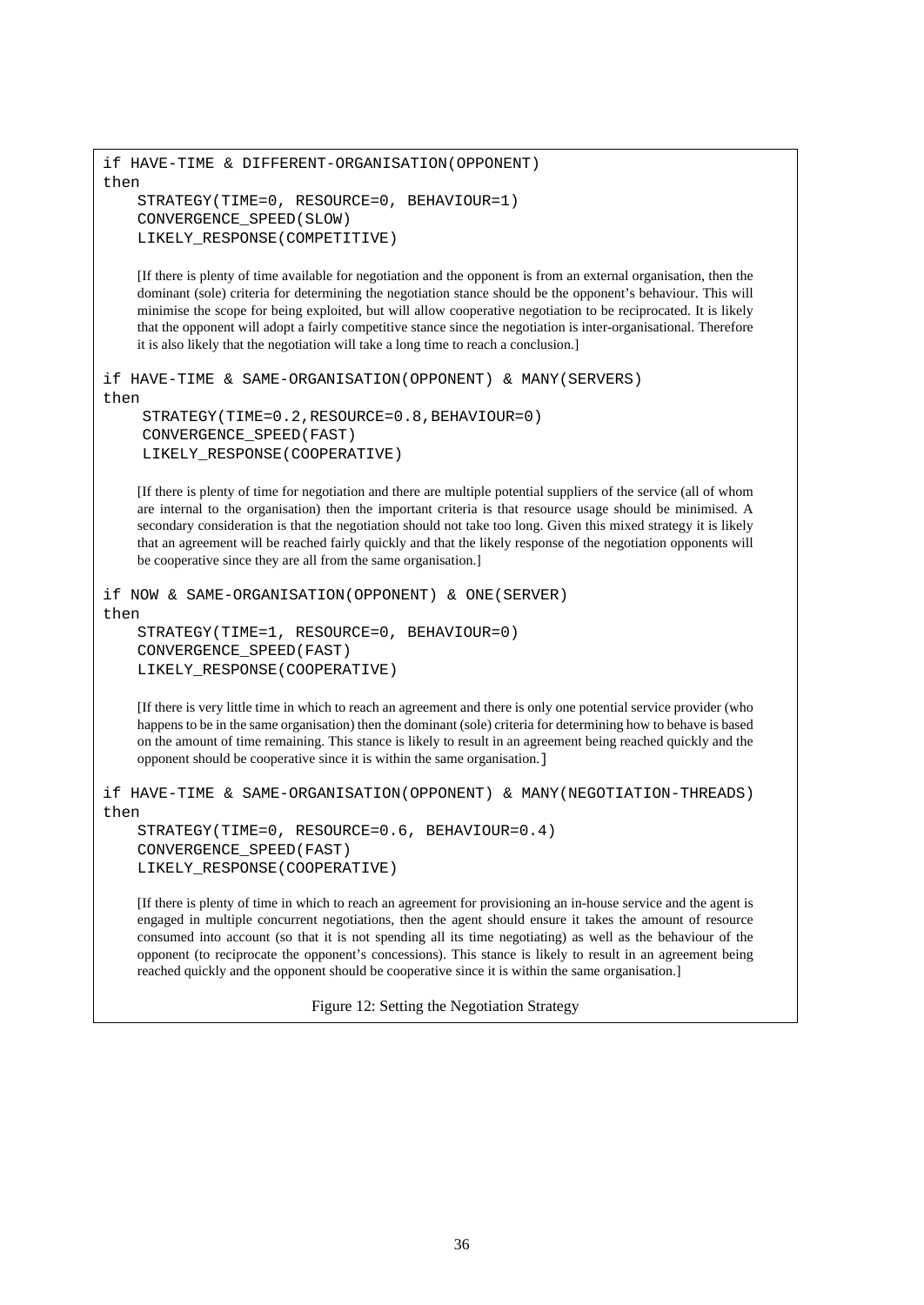|            | if TIME-RUNNING-LOW & CONVERGENCE SPEED(SLOW) &                                                                                                                                                                                                                                                                                                                                                                                                                                                                                                                              |
|------------|------------------------------------------------------------------------------------------------------------------------------------------------------------------------------------------------------------------------------------------------------------------------------------------------------------------------------------------------------------------------------------------------------------------------------------------------------------------------------------------------------------------------------------------------------------------------------|
|            | DIFFERENT-ORGANISATION (OPPONENT)                                                                                                                                                                                                                                                                                                                                                                                                                                                                                                                                            |
| then       |                                                                                                                                                                                                                                                                                                                                                                                                                                                                                                                                                                              |
|            | STRATEGY(TIME=TIME+0.2, RESOURCE=0, BEHAVIOUR=BEHAVIOUR-0.2)<br>CONVERGENCE_SPEED (UNCERTAIN)<br>LIKELY_RESPONSE(UNCERTAIN)                                                                                                                                                                                                                                                                                                                                                                                                                                                  |
|            | If the time by when a deal must be reached is fast approaching, the current speed of convergence is slow and<br>the opponent is from an external organisation, then change the strategy to one which makes time remaining the<br>dominant criterion. But pay some attention to the opponent's behaviour to ensure that the agent is not overly<br>exploited. In this case, it is not possible to predict how the opponent will react—it may try to stick firm and<br>exploit the agent's concessions or it may reciprocate the concessions in order to reach an agreement. ] |
| if<br>then | HAVE-TIME & LIKELY_RESPONSE(COOPERATIVE) & EXPLOITING(OPPONENT) &<br>INTENSIFYING (EXPLOITATION)                                                                                                                                                                                                                                                                                                                                                                                                                                                                             |
|            | $STRATEGY(TIME=TIME-0.3, RESOURCE=0, BEHAVIOUR=BEHAVIOUR+0.3)$<br>CONVERGENCE_SPEED(LOWER)<br>LIKELY RESPONSE (COMPETITATIVE)                                                                                                                                                                                                                                                                                                                                                                                                                                                |
|            | [If there is still plenty of time to reach an agreement and the current strategy should have elicited a cooperative<br>response, but the opponent is attempting to exploit the agent (and, moreover, this tendency is increasing), then<br>adopt a tougher stance. Base the negotiation behaviour mainly on how the opponent is behaving, but also pay<br>some attention to the amount of time remaining. This change is likely to make the negotiation converge more<br>slowly and may result in a more competitive stance from the opponent.]                              |
| if<br>then | HAVE-TIME & LIKELY_RESPONSE(COMPETITATIVE) & CONCEDING(OPPONENT) &<br>DIFFERENT-ORGANISATION (OPPONENT)                                                                                                                                                                                                                                                                                                                                                                                                                                                                      |
|            | STRATEGY (TIME=1, RESOURCE=0, BEHAVIOUR=0)<br>CONVERGENCE_SPEED(LOWER)<br>LIKELY_RESPONSE(UNCERTAIN)                                                                                                                                                                                                                                                                                                                                                                                                                                                                         |
|            | [If there is still plenty of time to reach an agreement and the current stance should have elicited a competitive<br>response from the opponent (who is from an external organisation), but the opponent is conceding then become<br>firm (base behaviour on time to reach an agreement) in order to attain maximum utility. This change is likely<br>to prolong the negotiation and it is not possible to predict how the opponent will respond.]                                                                                                                           |

Figure 13: Monitoring and Modifying the Negotiation Strategy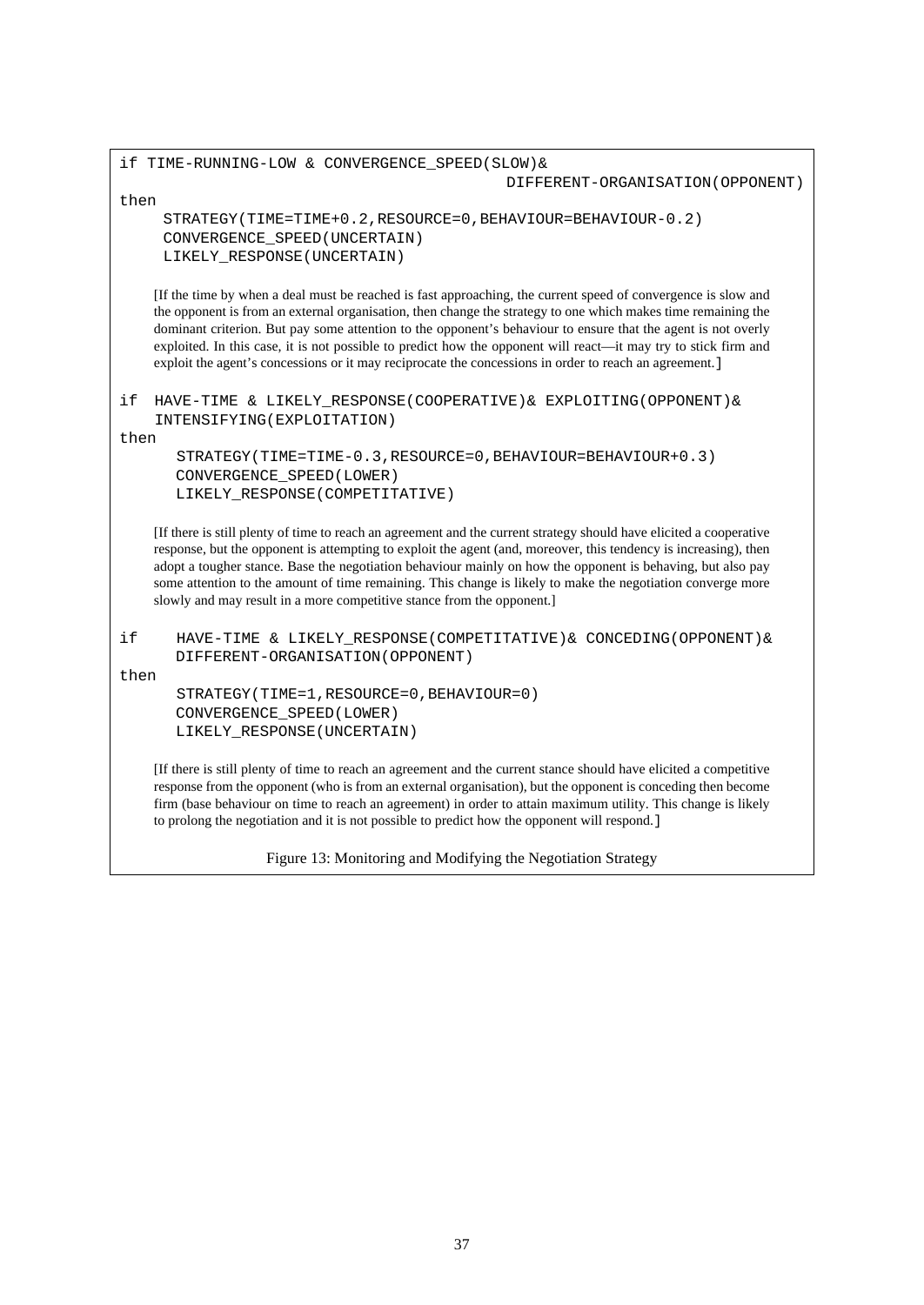if HAVE-TIME & DIFFERENT-ORGANISATION(OPPONENT)& MANY(SERVERS) & STRATEGY(?TIME,?RESOURCE,?BEHAVIOUR) then OFFER\_TIME=HIGH(INITIAL-OFFER), CONCEDE(SLOWLY) OFFER\_RESOURCE=HIGH(INITIAL-OFFER), CONCEDE(BASED-ON-SERVER-NUMBERS) OFFER\_BEHAVIOUR=HIGH(INITIAL-OFFER), CONCEDE(BASED-ON-LAST-OFFER, LESS-THAN-OPPONENT) OFFER=AVERAGE((OFFER TIME \* ?TIME), (OFFER\_RESOURCE \* ?RESOURCE) (OFFER\_BEHAVIOUR \* ?BEHAVIOUR) ) [If there is plenty of time in which to reach an agreement and there are many potential suppliers of the service (all of whom are external to the organisation) then: (i) the time based tactic should suggest a high initial offer and concede slowly (since there is plenty of time available); (ii) the resource dependent tactic should suggest a high initial offer (since it is a competitive negotiation) and concede based on the number of potential suppliers who are left in the negotiation thread; and (iii) the behaviour dependent tactic should make a high initial offer (since all the opponents are external to the organisation) and it should concede slightly less readily than the opponent (to reflect its strong market position).] if HAVE-TIME & SAME-ORGANISATION(OPPONENT)& ONE(SERVER) & STRATEGY(?TIME,?RESOURCE,?BEHAVIOUR) then OFFER\_TIME=HIGH(INITIAL-OFFER), CONCEDE(SLOWLY) OFFER\_RESOURCE=LOW(INITIAL-OFFER), CONCEDE(BASED-ON-NUM-MESSAGES) OFFER\_BEHAVIOUR=MEDIUM(INITIAL-OFFER), CONCEDE(BASED-ON-LAST-OFFER, MORE-THAN-OPPONENT) OFFER=AVERAGE((OFFER\_TIME \* ?TIME), (OFFER\_RESOURCE \* ?RESOURCE) (OFFER\_BEHAVIOUR \* ?BEHAVIOUR) ) [If there is plenty of time in which to reach an agreement and there is one potential provider who is from the same organisation then: (i) the time based tactic should suggest a high initial offer and concede slowly (since there is plenty of time); (ii) the resource dependent tactic should make a low initial offer and concede based on the number of messages sent in the negotiation thread (so the organisation's resources are not unduly wasted); and (iii) the behaviour dependent tactic should make a reasonable initial offer (since the opponent is from the same organisation) and it should concede slightly more than its opponent (in order to try and bring about a quick agreement)]

Figure 14: Negotiation Tactic Rules